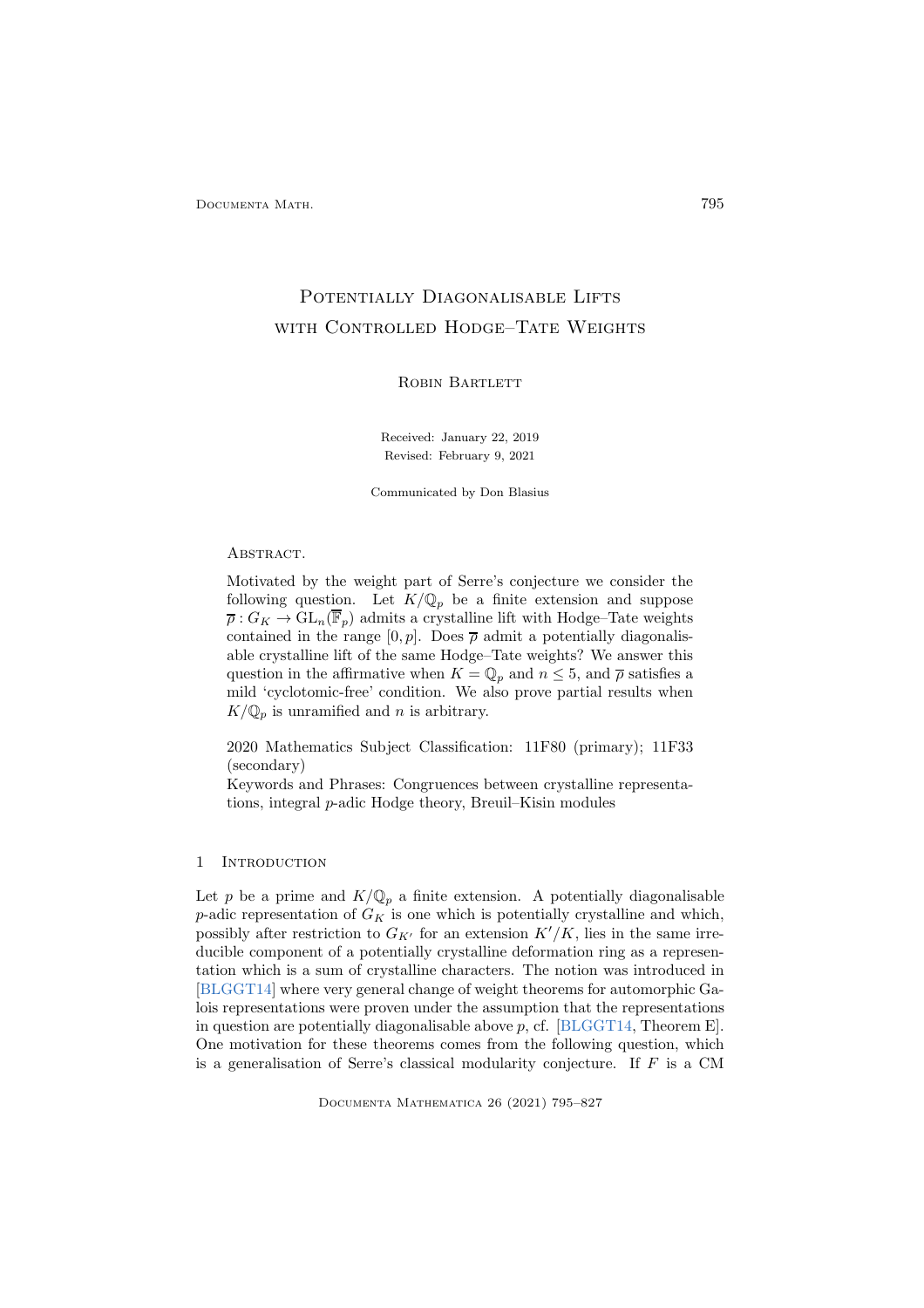field and  $\overline{r}: G_F \to GL_n(\overline{\mathbb{F}}_p)$  is continuous and irreducible, then what are the possible weights for which there exists an automorphic representation giving rise to  $\overline{r}$ ? Very little is currently known about this question. However if one assumes that  $\bar{r}$  is automorphic of *some* weight then the outlook is better—in this case if  $\overline{r}_v$  admits a potentially diagonalisable crystalline lift at each place  $v \mid p$  of F then, under a Taylor–Wiles hypothesis, it can be shown that  $\overline{r}$  is automorphic with weight equal to the Hodge–Tate weights of the lifts of  $\overline{r}_v$ , cf. [\[BLGG18,](#page-30-1) Theorem 3.1.3] or [\[BG19,](#page-30-2) Theorem 5.2.1]. Since representations associated to automorphic forms which are unramified above  $p$  are crystalline above p, one is led to the following, purely local, question:

QUESTION. Let  $K/\mathbb{Q}_p$  be a finite extension and let  $\overline{\rho}: G_K \to \text{GL}_n(\overline{\mathbb{F}}_p)$  be a continuous representation. If  $\bar{\rho}$  has a crystalline lift<sup>[1](#page-1-0)</sup> then does  $\bar{\rho}$  have a potentially diagonalisable crystalline lift with the same Hodge–Tate weights?

Hui Gao and Tong Liu [\[GL14\]](#page-31-0) have shown that, when  $K/\mathbb{Q}_p$  is unramified, any crystalline representation with Hodge–Tate weights contained in  $[0, p - 1]$  is potentially diagonalisable, answering our question in the affirmative. A positive answer is also known when  $n = 2$  and the weights are contained in [0, p], by work of Toby Gee, Tong Liu and David Savitt [\[GLS14,](#page-31-1) [GLS15\]](#page-31-2) (see also [\[Wan\]](#page-31-3) which extends their proof to the case  $p = 2$ . These methods have since been generalised in [\[Bar20a\]](#page-30-3) to answer our question in the affirmative for representations in any dimension which are semi-simple and have weights contained in  $[0, p]$ .

In this paper we discuss extensions of these results to representations which are not necessarily semi-simple. Progress in this direction has previously been made by Hui Gao  $[Ga017, Ga018]$  assuming that every Jordan–Holder factor of  $\bar{\rho}$  is one-dimensional (and under some additional technical assumptions). The main innovation of this paper is to put these calculations in a more conceptual framework. This allows us to consider representations whose Jordan–Holder factors are not one-dimensional, and to remove some of the conditions appearing in Gao's work.

A crucial assumption that is necessary for our methods is that  $\bar{\rho}$  be cyclotomic-free (cf. Definition [2.1.1\)](#page-4-0). This is an *n*-dimensional generalisations of the avoidance of representations of the shape  $\binom{\chi_{\text{cyc}}^*}{0 \ 1}$ . Our first theorem is then the following.

<span id="page-1-1"></span>THEOREM 1.0.1. Let  $\overline{\rho}: G_K \to \text{GL}_n(\overline{\mathbb{F}})$  *be continuous and cyclotomic-free. Suppose there exists a crystalline representation*  $\rho$  :  $G_K \to GL_n(\overline{\mathbb{Z}}_p)$  *with*  $\overline{\rho} \cong$  $\rho \otimes_{\overline{\mathbb{Z}}_p} \overline{\mathbb{F}}_p$  and with Hodge–Tate weights  $\in [0, p]$ .

*If*  $K = \mathbb{Q}_p$  and  $n \leq 5$  then there exists a potentially diagonalisable crystalline *representation*  $\rho'$  *with*  $\overline{\rho} \cong \rho' \otimes_{\overline{\mathbb{Z}}_p} \overline{\mathbb{F}}_p$  *and with Hodge–Tate weights equal to those of* ρ*.*

<span id="page-1-0"></span><sup>&</sup>lt;sup>1</sup>By a crystalline lift we mean a crystalline representation  $\rho: G_K \to GL_n(\overline{\mathbb{Z}}_p)$  such that  $\rho\otimes_{\overline{\mathbb{Z}}_p}\overline{\mathbb{F}}_p\cong \overline{\rho}.$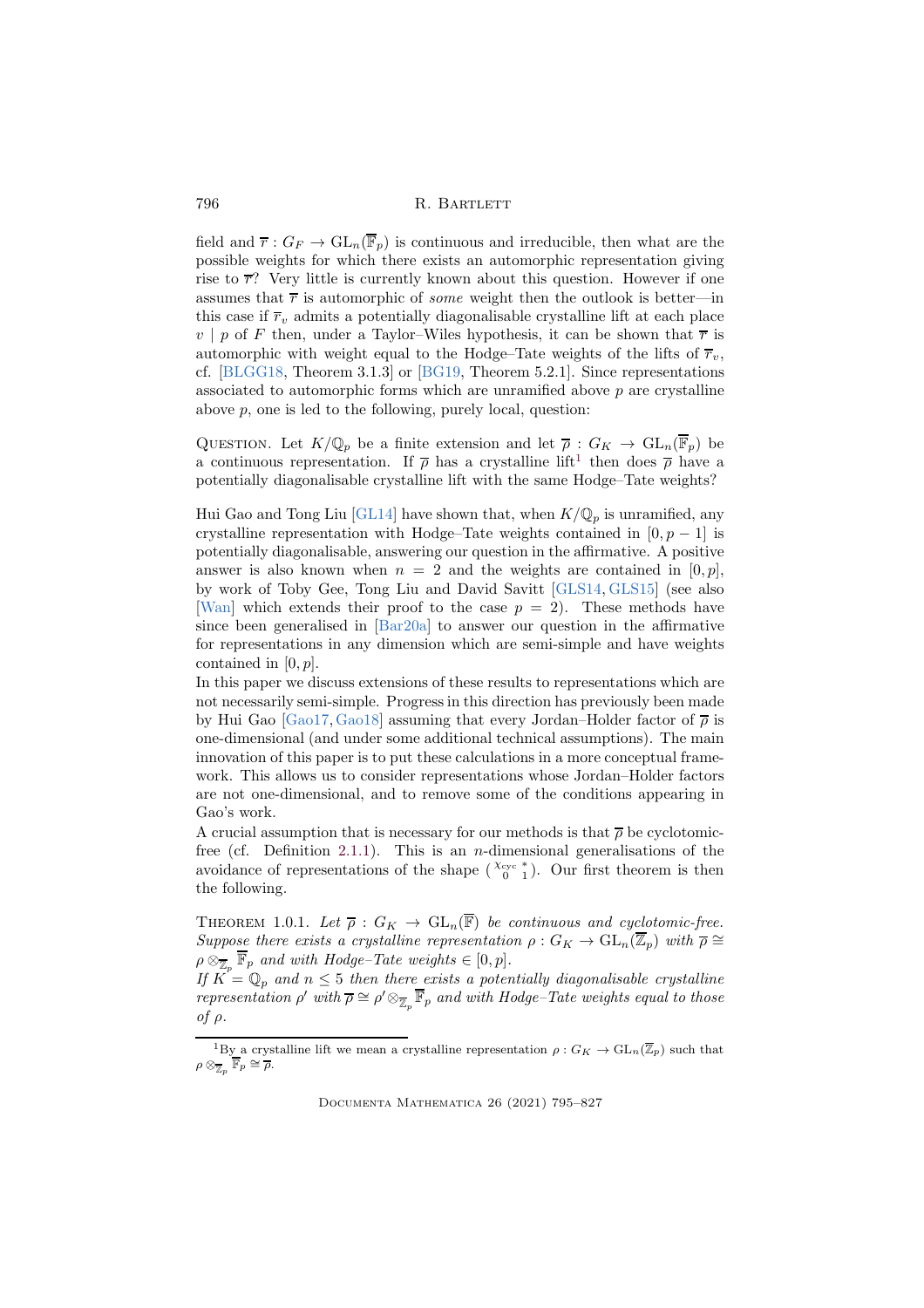In particular the question has the answer yes for  $\bar{\rho}$  as in Theorem [1.0.1.](#page-1-1) As we shall explain below, the assumptions  $K = \mathbb{Q}_p$  and  $n \leq 5$  ensure that certain irreducible semilinear objects have a particularly simple form and admit crystalline lifts. Beyond these low dimensional cases the situation is more complicated; this is what prevents us from answering the question in greater generality. However, when the Jordan–Holder factors of  $\overline{r}$  are one-dimensional this issue does not arise and we are also able to prove:

<span id="page-2-0"></span>THEOREM 1.0.2. *Suppose*  $K/\mathbb{Q}_p$  *is unramified. Let*  $\overline{\rho}: G_K \to \text{GL}_n(\overline{\mathbb{F}})$  *be continuous and cyclotomic-free. Suppose there exists a crystalline representation*  $\rho: G_K \to \mathrm{GL}_n(\overline{\mathbb{Z}}_p)$  *with*  $\overline{\rho} \cong \rho \otimes_{\overline{\mathbb{Z}}_p} \overline{\mathbb{F}}_p$  *and with*  $\tau$ -Hodge–Tate weights in  $[0,p]$ *for each*  $\tau \in \text{Hom}_{\mathbb{F}_p}(k, \overline{\mathbb{F}}_p)$ .

*If every Jordan–Holder factor of*  $\overline{\rho}$  *is one-dimensional then there exists a potentially diagonalisable crystalline representation*  $\rho'$  *with*  $\overline{\rho} \cong \rho' \otimes_{\overline{\mathbb{Z}}_p} \overline{\mathbb{F}}_p$  *and with*  $\tau$ *-Hodge–Tate weights equal to those of*  $\rho$  *for every*  $\tau \in \text{Hom}_{\mathbb{F}_p}(k, \mathbb{F}_p)$ *.* 

This gives a more general version of the main results of [\[Gao17,](#page-31-4)[Gao18\]](#page-31-5).

We now explain how potentially diagonalisable lifts may be produced. Every mod p representation is a successive extension of irreducible representations, each of which is induced over an unramified extension of K from a character. Thus the standard method for producing potentially diagonalisable lifts is to consider lifts obtained in the same way, by taking successive crystalline extensions of irreducible representations obtained by inducing crystalline characters. Such lifts are called obvious lifts (following terminology introduced in [\[GHS18,](#page-31-6) Subsection 7.1]) and it is straightforward to see that obvious lifts are potentially diagonalisable (see the beginning of Section [7\)](#page-28-0). In both Theo-rem [1.0.1](#page-1-1) and [1.0.2](#page-2-0) the  $\rho'$  constructed will be obvious lifts.

REMARK 1.0.3. Since writing this paper the author has used the technique developed here to substantially generalise Theorems [1.0.1](#page-1-1) and [1.0.2.](#page-2-0) In [\[Bar20b\]](#page-30-4) it is shown that, under a cyclotomic-freeness assumption on the reduction modulo p (a slight variant of that considered in this paper), *every* crystalline representation with Hodge–Tate weights contained in  $[0, p]$  is potentially diagonalisable. This is done by showing that every such crystalline representation is contained in the same component of a crystalline deformation ring as one which is an obvious lift. A key step is to prove that certain moduli spaces of Breuil–Kisin modules over these deformation rings are smooth, and this relies on the extension group computations made in Section [4.](#page-14-0)

There are two issues with this method of producing obvious lifts. Firstly, it is probably not true that every mod p representation has an obvious lift. Recent work of Matthew Emerton and Toby Gee [\[EG\]](#page-30-5) shows, using geometric methods, that potentially diagonalisable lifts can always be obtained, but their methods involve an inductive process where obvious lifts are allowed to vary inside irreducible components of deformation rings. We avoid this problem by restricting attention to cyclotomic-free representations. Secondly, even if one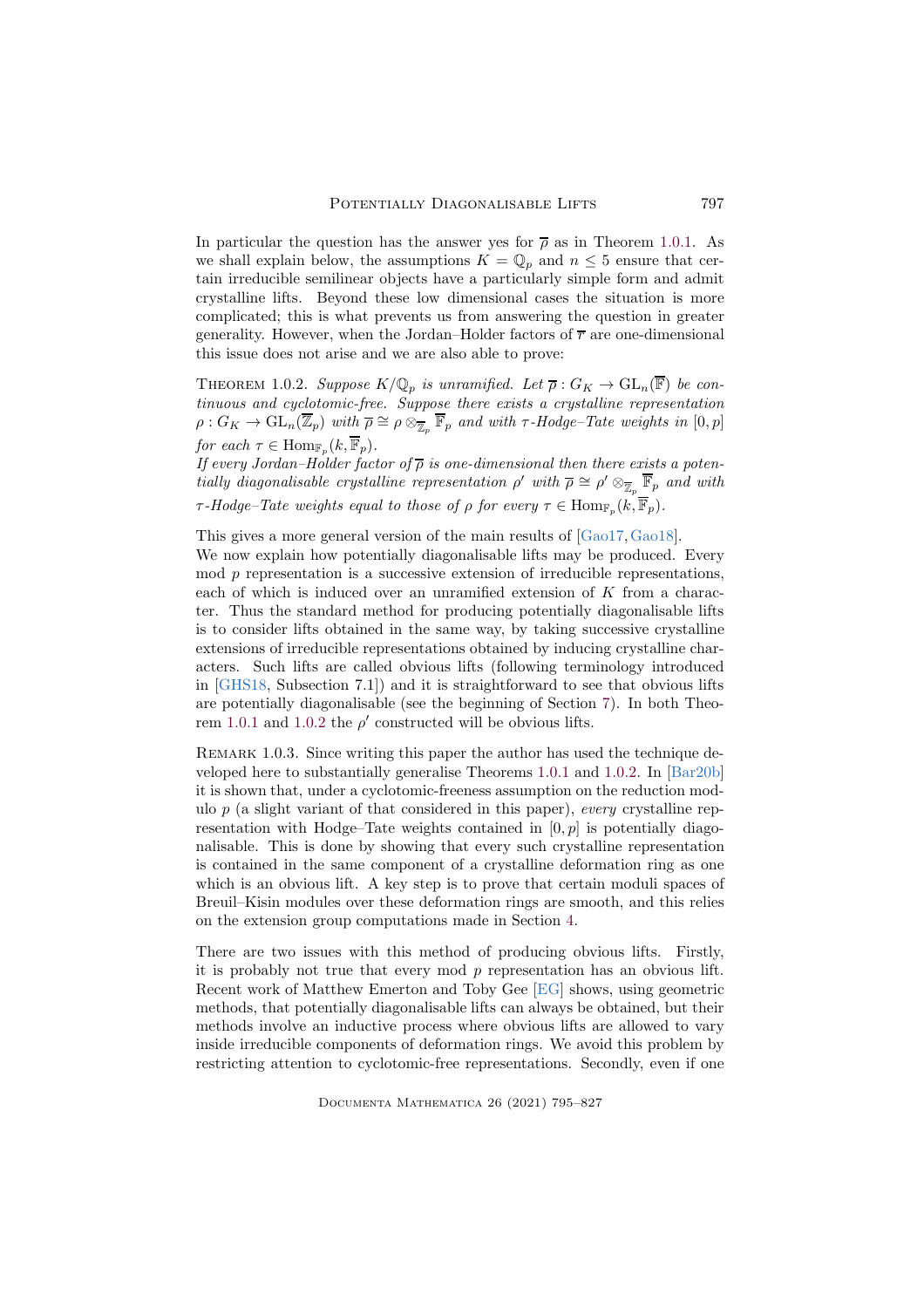can produce obvious lifts, the Hodge–Tate weights of such lifts seem to be very restrictive. They depend upon  $\bar{\rho}$  in a non-obvious way, and it is unclear that if  $\bar{\rho}$  has a crystalline lift of some weight then it will be possible to construct an obvious lift of the same weight.

In this paper we resolve the second issue, not by producing obvious crystalline lifts of  $\bar{\rho}$ , but instead by producing lifts of a semilinear object related to  $\bar{\rho}$ . More precisely, if  $\bar{\rho}$  admits a crystalline lift then Kisin's work in integral padic Hodge theory [\[Kis06\]](#page-31-7) associates to this lift a Breuil–Kisin module. We produce obvious crystalline lifts of the mod  $p$  reduction of this Breuil–Kisin module (i.e. we produce obvious lifts whose associated Breuil–Kisin module is congruent modulo  $p$  to the one arising from the previous crystalline lift). Our assumption that  $\bar{\rho}$  is cyclotomic-free means that this obvious lift will also be an obvious lift of  $\bar{\rho}$ . The key ingredient which makes this possible is a theorem of Gee–Liu–Savitt which says that the Breuil–Kisin module of a crystalline representation with Hodge–Tate weights contained in  $[0, p]$  is of a particularly nice form; in particular its reduction modulo  $p$  sees the Hodge–Tate weights of the crystalline representation it was obtained from.

We conclude our introduction by explaining the content of this paper. Section [2](#page-4-1) discusses the cyclotomic-freeness condition and its consequences. The main result is that, if  $K_{\infty}$  is the extension of K obtained by adjoining a compatible system of p-th power roots of a uniformiser of K, then any  $G_{K_{\infty}}$ -equivariant morphism between cyclotomic-free  $G_K$ -representations is  $G_K$ -equivariant.

In Section [3](#page-9-0) we recall the notion of a Breuil–Kisin module. We state Kisin's construction which associates a Breuil–Kisin module to a crystalline representation and the result of Gee–Liu–Savitt which controls the shape of such Breuil–Kisin modules. We also recall from [\[Bar20a\]](#page-30-3) the notion of strong divisibility for p-torsion Breuil–Kisin modules, and some of the properties such modules satisfy.

In Section [4](#page-14-0) we compute the space of extensions of strongly divisible Breuil– Kisin modules. The dimension is closely related to the dimension of crystalline extensions in characteristic zero, and in Section [5](#page-18-0) we use this to show that extensions between strongly divisible Breuil–Kisin modules admit lifts by crystalline extensions.

Section [5](#page-18-0) reduces the problem of lifting strongly divisible Breuil–Kisin modules to that of lifting irreducible such modules. In general the structure of such modules is complicated, and we do not know how to produce such lifts. However we show in Section [6,](#page-22-0) by explicit computation, that in low dimensional situations (when  $K = \mathbb{Q}_p$  and  $n \leq 4$ ) their structure can be controlled so that crystalline lifts can be produced. In the final section we put these results together to prove the theorems stated above.

# **ACKNOWLEDGEMENTS**

Part of this work was done during my PhD and I would like to thank my advisor Fred Diamond for his guidance and support. I would also like to thank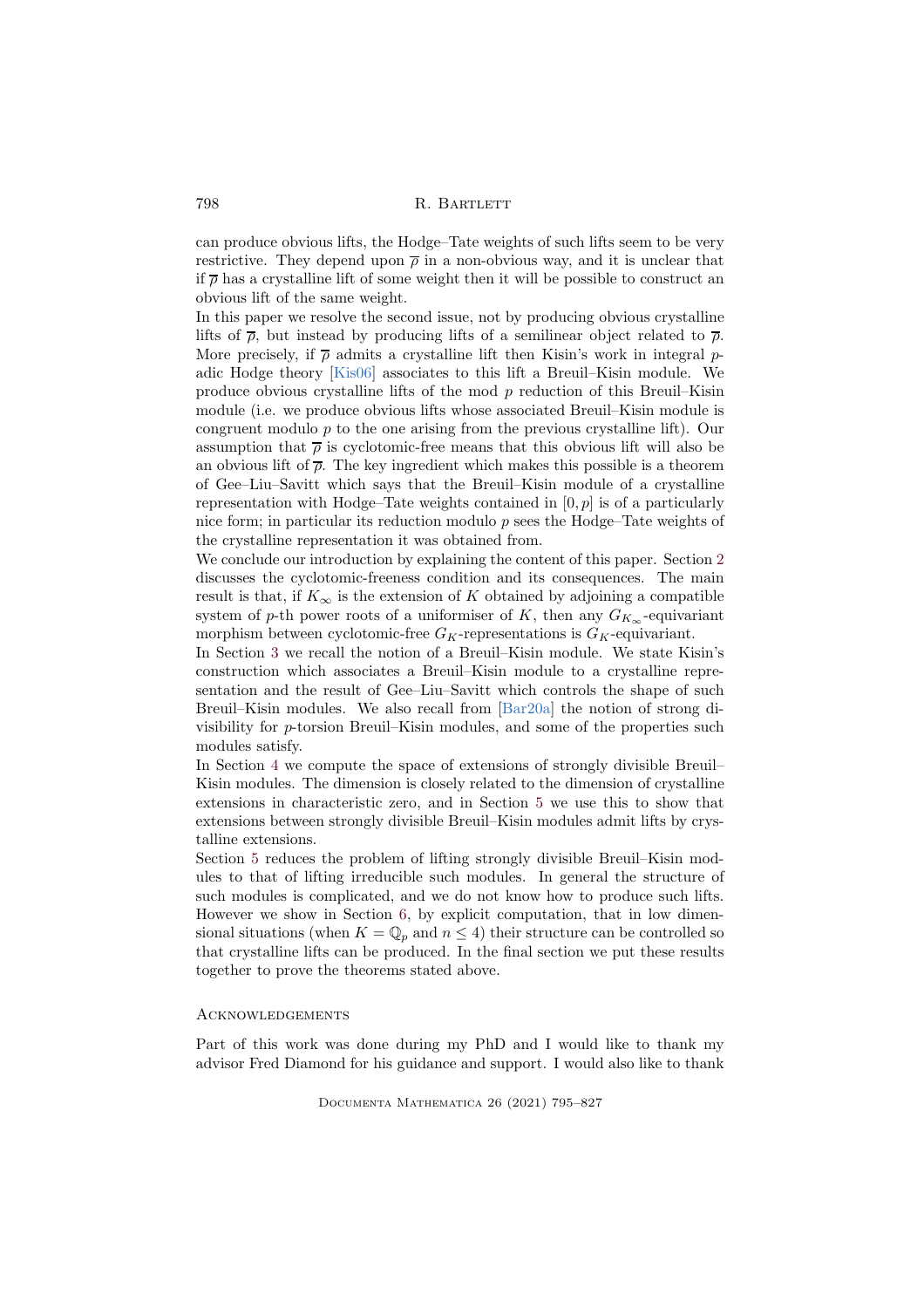Matthew Bisatt for helpful conversations.

This work was partly supported by the Engineering and Physical Sciences Research Council [EP/L015234/1] and the EPSRC Centre for Doctoral Training in Geometry and Number Theory (The London School of Geometry and Number Theory), University College London.

# <span id="page-4-1"></span>2 Cyclotomic-free representations

For this section let  $K/\mathbb{Q}_p$  be any finite extension. Let  $K_\infty = K(\pi^{1/p^\infty})$  where  $\pi^{1/p^{\infty}}$  is a fixed choice of compatible system of p-th power roots of a uniformiser  $\pi \in K$ . Our aim is to understand restriction from  $G_K$  to  $G_{K_{\infty}}$  for a class of representations we call cyclotomic-free.

If G is a topological group denote by  $\text{Rep}(G)$  the category of continuous representations of G on finite dimensional  $\overline{\mathbb{F}}_p$ -vector spaces. In this section all unadorned tensor products are over  $\overline{\mathbb{F}}_p$ .

# 2.1 Cyclotomic-free representations

For any field  $\mathbb F$  of characteristic p let  $\mathbb F(1)$  denote the  $G_K$ -representation whose underlying vector space is  $\mathbb{F}$ , with  $G_K$ -action given by the mod p cyclotomic character  $\chi_{\text{cyc}}$ .

<span id="page-4-0"></span>DEFINITION 2.1.1.  $V \in \text{Rep}(G_K)$  is cyclotomic-free if V admits a composition series  $0 = V_n \subset \ldots \subset V_0 = V$  such that  $V_i/V_{i+1} \otimes \overline{\mathbb{F}}_p(1)$  is not a Jordan–Holder factor of  $V_{i+1}$  for any *i*. Pictorially

$$
V \sim \begin{pmatrix} \ddots & * & * \\ 0 & V_1/V_2 & * \\ 0 & 0 & V_0/V_1 \end{pmatrix}
$$

and we ask that for each i no block above  $V_i/V_{i+1}$  is isomorphic to  $V_i/V_{i+1} \otimes$  $\overline{\mathbb{F}}_p(1)$ . In particular cyclotomic-freeness is ruling out representations of the form  $\begin{pmatrix} \chi_{\text{cyc}} & * \\ 0 & 1 \end{pmatrix}$ .

Note in the definition of cyclotomic-freeness we require that one composition series of  $V$  satisfies the conditions describes in  $(2.1.1)$ , not that every one does.

<span id="page-4-2"></span>LEMMA 2.1.2. *If*  $V \in \text{Rep}(G_K)$  *is cyclotomic-free then any subquotient of* V *is cyclotomic-free also.*

*Proof.* Suppose  $f: V \to W$  is surjective and let  $(V_i)_i$  be a composition series as in Definition [2.1.1.](#page-4-0) Set  $W_i = f(W_i)$ . Then f induces surjective maps  $V_i/V_{i+1} \to W_i/W_{i+1}$  and so  $W_i/W_{i+1} \cong V_i/V_{i+1}$  or  $W_i/W_{i+1} = 0$ . Thus, after re-indexing, the  $(W_i)_i$  form a composition series as in Definition [2.1.1,](#page-4-0) and W is cyclotomic-free. If instead  $W \subset V$  is a  $G_K$ -stable subspace set  $W_i = W \cap V_i$ . Then  $W_i/W_{i+1} \hookrightarrow V_i/V_{i+1}$  and so either  $W_i/W_{i+1}$  is isomorphic to  $V_i/V_{i+1}$ , or is zero. Re-indexing we obtain a composition series  $(W_i)_i$  as in Definition [2.1.1.](#page-4-0)  $\Box$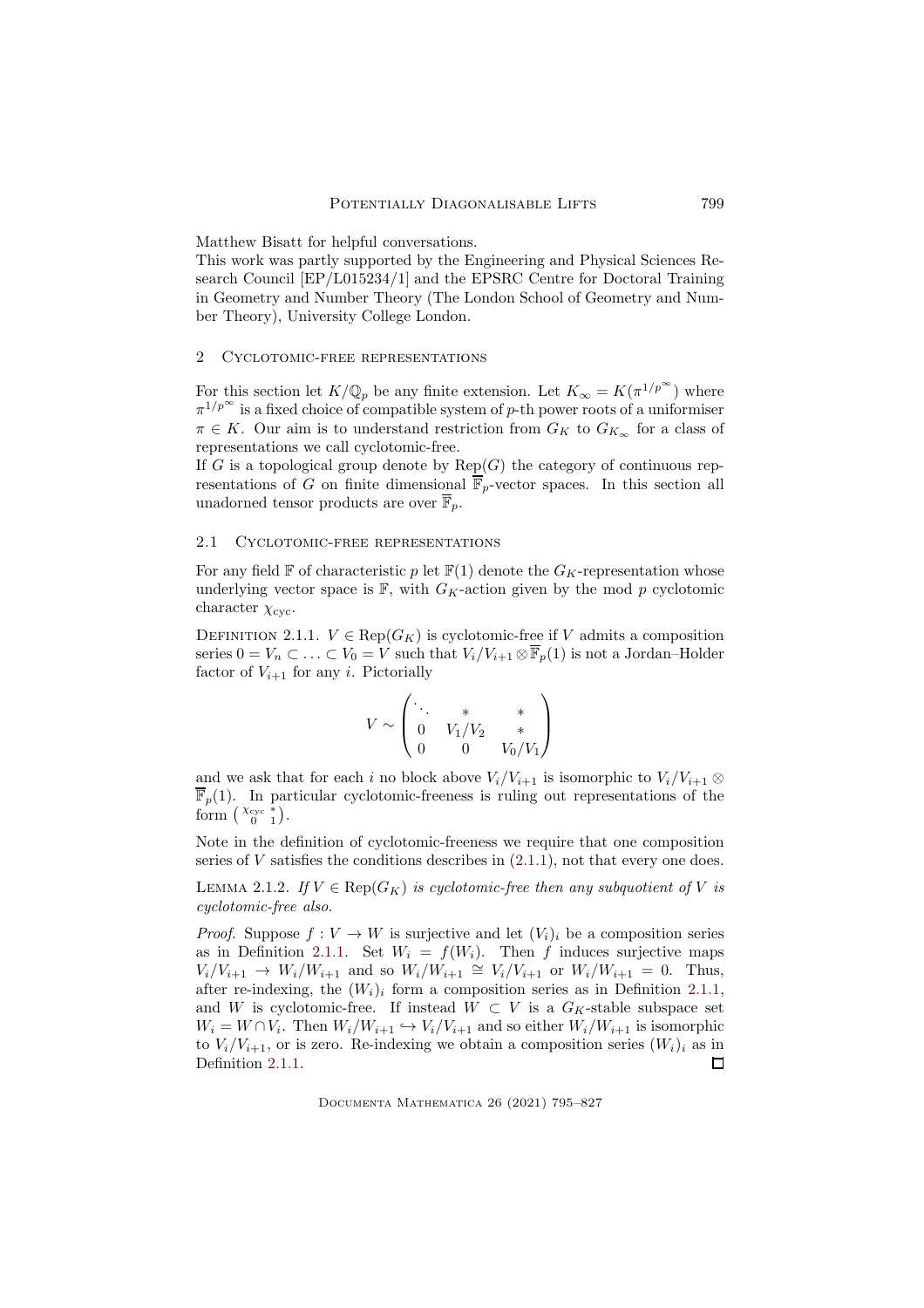The class of cyclotomic-free representations is not closed under extensions. For example, if the mod p cyclotomic character is trivial it is not even closed under direct sums.

The main result of this section is:

<span id="page-5-0"></span>THEOREM 2.1.3. Let V and W be cyclotomic-free  $G_K$ -representations and  $f$ :  $V \to W$  *a morphism of*  $G_{K_{\infty}}$ -representations. Then f is  $G_K$ -equivariant.

The proof is given over the next three subsections. Results in a similar direction appear in [\[LLHLM18,](#page-31-8) Lemmas 3.10 and 3.11], and can be compared with Lemma [2.3.5.](#page-6-0)

# 2.2 Restriction for irreducibles

Let  $K^t$  be the maximal tamely ramified extension of K. Since  $K_{\infty}$  is totally wildly ramified  $K_{\infty} \cap K^{\mathfrak{t}} = K$ . Galois theory then tells us that, if  $K_{\infty}^{\mathfrak{t}} = K_{\infty} K^{\mathfrak{t}}$ , then the restriction map

$$
\text{Gal}(K^{\text{t}}_{\infty}/K_{\infty}) \to \text{Gal}(K^{\text{t}}/K)
$$

is an isomorphism. By [\[Ser72,](#page-31-9) Proposition 4] the action of  $G_K$  on any semisimple object of Rep( $G_K$ ) factors through Gal( $K^{\dagger}/K$ ). Likewise the  $G_{K_{\infty}}$ action on any semi-simple object of  $\text{Rep}(G_{K_{\infty}})$  factors through  $\text{Gal}(K_{\infty}^{\mathbf{t}}/K_{\infty})$ . Thus we deduce:

<span id="page-5-1"></span>Lemma 2.2.1. *Restriction induces an equivalence between the category of semisimple*  $V \in \text{Rep}(G_K)$  *and the category of semi-simple*  $V \in \text{Rep}(G_{K_{\infty}})$ *.* 

This implies Theorem [2.1.3](#page-5-0) holds when  $V$  and  $W$  are irreducible. It also implies that any  $G_K$ -composition series of  $V \in \text{Rep}(G_K)$  is also a  $G_{K_\infty}$ -composition series. In particular, if  $V$  is cyclotomic-free in the sense of Definition [2.1.1](#page-4-0) then  $V|_{G_{K_{\infty}}}$  is cyclotomic-free in the following sense.

<span id="page-5-3"></span>DEFINITION 2.2.2 (Cyclotomic-freeness for  $G_{K_{\infty}}$ -representations).  $V \in$  $Rep(G_{K_{\infty}})$  is cyclotomic-free if V admits a composition series  $0 = V_n \subset \ldots \subset$  $V_0 = V$  such that  $V_i/V_{i+1} \otimes \overline{\mathbb{F}}_p(1)$  is not a Jordan–Holder factor of  $V_{i+1}$ .

# 2.3 Restriction on Galois cohomology

The following lemma is well-known (cf. for example. [\[Bar20a,](#page-30-3) Lemma 2.1.2]).

<span id="page-5-2"></span>LEMMA 2.3.1. *Every irreducible*  $V \in \text{Rep}(G_K)$  *is isomorphic to*  $\text{Ind}_L^K \chi$  *where*  $L/K$  is an unramified extension and  $\chi: G_L \to \overline{\mathbb{F}}_p^{\times}$  $\hat{p}$  is a continuous character.

We have written  $\text{Ind}_{L}^{K}$  in place of  $\text{Ind}_{G_{L}}^{G_{K}}$  and we continue with this notation throughout.

If G is a topological group and  $V, W \in \text{Rep}(G)$  write  $\text{Hom}(V, W) \in \text{Rep}(G)$ for the representation with underlying vector space  $\mathrm{Hom}_{\overline{\mathbb{F}}_p}(V,W)$  and  $G$ -action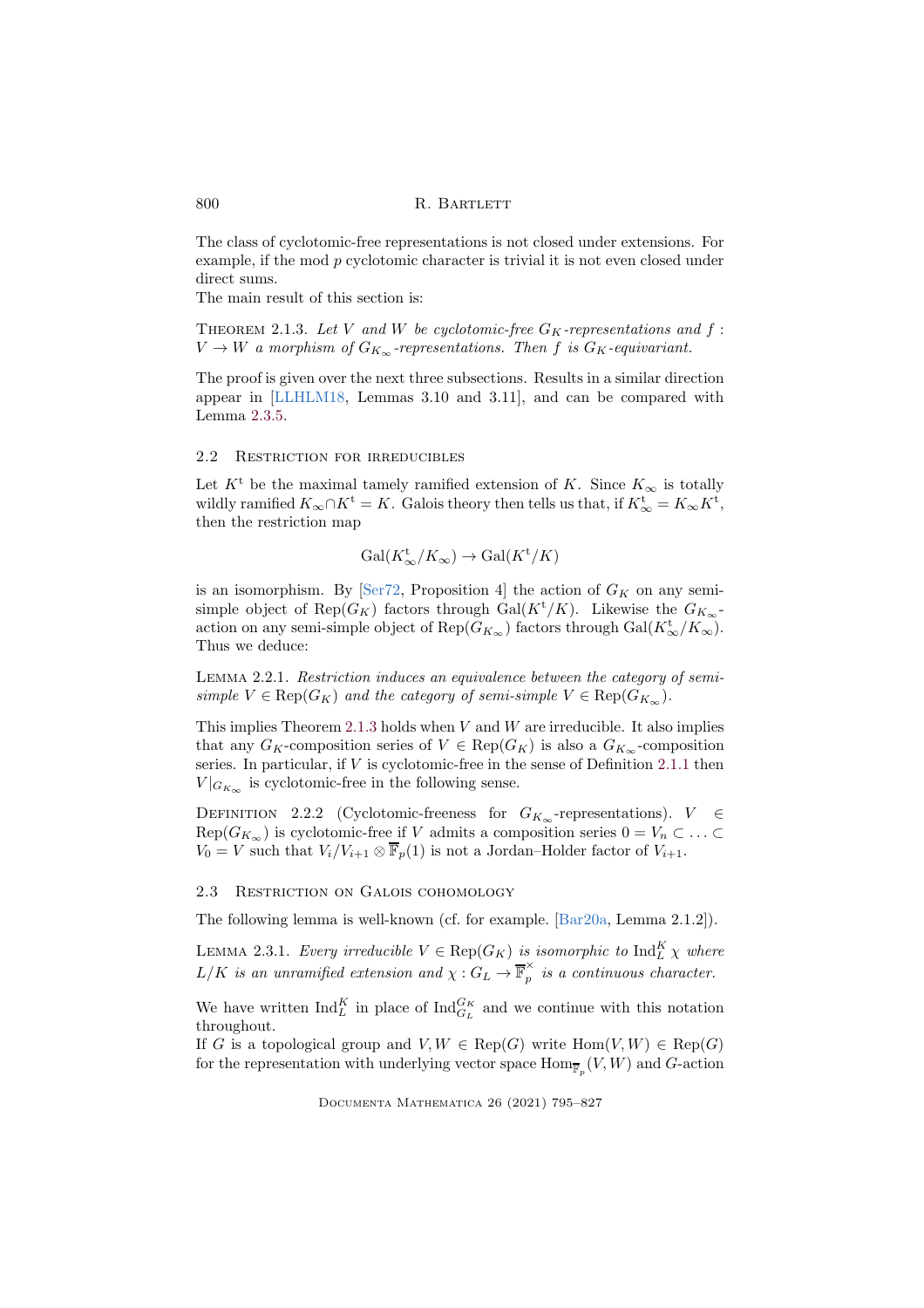given by  $\sigma \cdot f = \sigma \circ f \circ \sigma^{-1}$ . Note that  $\text{Hom}(V, W) = V^{\vee} \otimes W$  where  $V^{\vee} =$ Hom $(V, \overline{\mathbb{F}}_p)$ . We shall use that if  $W \in \text{Rep}(G_L)$  and  $V \in \text{Rep}(G_K)$  then there are isomorphisms  $\mathrm{Ind}_L^K(V|_L \otimes W) \cong V \otimes \mathrm{Ind}_L^K W$ .

If G is profinite we let  $H^*(G, V)$  denote the continuous cohomology groups valued in V.

<span id="page-6-3"></span>LEMMA 2.3.2. *If*  $V, W \in \text{Rep}(G_K)$  *are irreducible then the restriction map* 

$$
H^1(G_K, \text{Hom}(V, W)) \to H^1(G_{K_{\infty}}, \text{Hom}(V, W))
$$
\n(2.3.3)

*is injective unless*  $W \cong V \otimes \overline{\mathbb{F}}_p(1)$ *.* 

*Proof.* First, suppose that  $\text{Hom}(V, W)$  in [\(2.3.3\)](#page-6-1) is replaced by  $\text{Ind}_{L}^{K} Z$  with Z one dimensional. Recall that  $\text{Ind}_{L}^{K} Z$  is the vector space of continuous functions  $f: G_K \to Z$  such that  $f(hg) = h \cdot f(g)$  for all  $h \in G_L, g \in G_K$ . Since  $G_{L_{\infty}} = G_{K_{\infty}} \cap G_L$ , restriction of functions describes a map  ${\rm Ind}_L^K Z \to {\rm Ind}_{L_{\infty}}^{K_{\infty}} Z$ fitting into the  $G_{L_{\infty}}$ -equivariant diagram

<span id="page-6-1"></span>
$$
\operatorname{Ind}_{L}^{K} Z \to \operatorname{Ind}_{L_{\infty}}^{K_{\infty}} Z
$$
  

$$
\downarrow \qquad \qquad \downarrow
$$
  

$$
Z \longrightarrow Z|_{L_{\infty}}
$$

in which the vertical arrows are evaluation at 1. After taking cohomology, the vertical arrows induce isomorphisms and the horizontal arrows induce re-striction, cf. [\[Ser02,](#page-31-10) Section 2.5]. By [\[GLS15,](#page-31-2) Lemma 5.4.2]  $H^1(G_L, Z) \rightarrow$  $H^1(G_{L_{\infty}}, Z)$  is injective unless  $Z \cong \overline{\mathbb{F}}_p(1)$ , and so the same is also true for the restriction map  $H^1(G_K,\operatorname{Ind}_L^K Z) \to H^1(G_{K_\infty},\operatorname{Ind}_L^K Z)$ .

Return to the statement of the lemma. As W is irreducible  $W \cong \text{Ind}_{L}^K Z$  for a one-dimensional Z. The projection formula gives  $\text{Hom}(V, W) \cong \text{Ind}_{L}^{K}(Z \otimes$  $V^{\vee}|_{L}$ ). Since V is irreducible  $V^{\vee}$  is irreducible also, and so  $V^{\vee} \cong \text{Ind}_{F}^{K} Y$  for a one-dimensional Y. Mackey's theorem implies  $V^{\vee}|_L \cong \bigoplus_{\gamma} \text{Ind}_{FL}^L Y^{(\gamma)}$  with  $\gamma$ running over a subset of  $G_L$  and  $Y^{(\gamma)} = Y$  as vector spaces with  $G_{FL}$ -action given by  $\sigma(y) = (\gamma \sigma \gamma^{-1})(y)$ . Therefore

<span id="page-6-2"></span>
$$
\operatorname{Hom}(V,W) \cong \bigoplus_{\gamma} \operatorname{Ind}_{L}^{K}(Z \otimes \operatorname{Ind}_{FL}^{L} Y^{(\gamma)}) = \bigoplus_{\gamma} \operatorname{Ind}_{FL}^{K}(Z \otimes Y^{(\gamma)}). \tag{2.3.4}
$$

Thus [\(2.3.3\)](#page-6-1) is a direct sum of restriction maps  $H^1(G_K, \mathrm{Ind}_{FL}^K(Z \otimes Y^{(\gamma)})) \to$  $H^1(G_{K_{\infty}}, \text{Ind}_{FL}^K(Z \otimes Y^{(\gamma)}))$ . By the previous paragraph, these maps are injective unless  $Z \otimes Y^{(\gamma)} \cong \overline{\mathbb{F}}_p(1)$ . However if this is the case then [\(2.3.4\)](#page-6-2) implies Hom(V  $\otimes \overline{\mathbb{F}}_p(1), W$ ) has  $G_K$ -fixed points, i.e.  $W \cong V \otimes \overline{\mathbb{F}}_p(1)$ . Г

<span id="page-6-0"></span>LEMMA 2.3.5. *Suppose* W *is cyclotomic-free,* V *is irreducible, and*  $V \otimes \overline{\mathbb{F}}_p(1)$ *is not a Jordan–Holder factor of* W*. Then*

$$
H^i(G_K,\operatorname{Hom}(V,W)) \to H^i(G_{K_{\infty}},\operatorname{Hom}(V,W))
$$

*is an isomorphism if*  $i = 0$  *and is injective if*  $i = 1$ *.*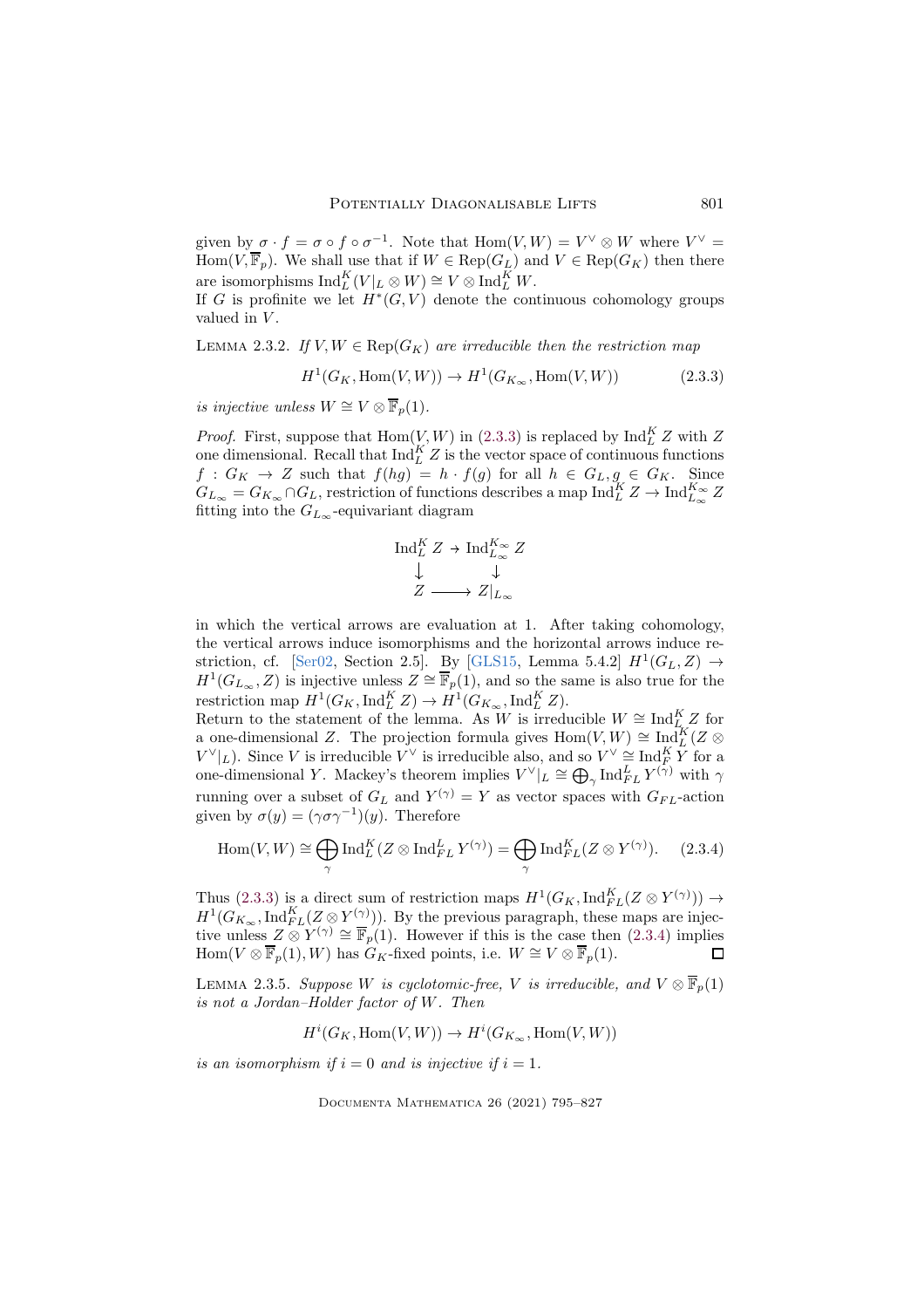*Proof.* Induct on the length of W. If W is irreducible then the claim follows from Lemma  $2.2.1$  and Lemma  $2.3.2$ . If W is not irreducible we can fit W into an exact sequence  $0 \to W_1 \to W \to W_2 \to 0$  where  $W_1$  is cyclotomic-free,  $W_2$  is irreducible and non-zero, and where  $W_2 \otimes \overline{\mathbb{F}}_p(1)$  not a Jordan–Holder factor of  $W_1$ . Setting  $H^i(W_j) = H^i(G_K, \text{Hom}(V, W_j))$  and  $H^i_{\infty}(W_j) = H^i(G_{K_{\infty}}, \text{Hom}(V, W_j))$  and passing to cohomology gives the commutative diagram

$$
H^0(W_2) \longrightarrow H^1(W_1) \longrightarrow H^1(W) \longrightarrow H^1(W_2)
$$
  
\n
$$
\downarrow \qquad \qquad \downarrow \qquad \qquad \downarrow
$$
  
\n
$$
H^0_{\infty}(W_2) \longrightarrow H^1_{\infty}(W_1) \longrightarrow H^1_{\infty}(W) \longrightarrow H^1_{\infty}(W_2),
$$

which commutes and has exact rows. By the inductive hypothesis the first vertical arrow is an isomorphism, and the second and fourth are injective. A diagram chase shows that the third vertical arrow is injective also. Similarly we obtain the diagram

$$
H^0(W_1) \longrightarrow H^0(W) \longrightarrow H^0(W_2) \longrightarrow H^1(W_1)
$$
  
\n
$$
\downarrow \qquad \qquad \downarrow \qquad \qquad \downarrow
$$
  
\n
$$
H^0_{\infty}(W_1) \longrightarrow H^0_{\infty}(W) \longrightarrow H^0_{\infty}(W_2) \longrightarrow H^1_{\infty}(W_1)
$$

(with  $H^i(W_j)$  and  $H^i_{\infty}(W_j)$  are before) which commutes and has exact rows. Again the inductive hypothesis implies the first and third vertical arrows are isomorphisms, and the fourth is injective. A diagram chase shows the second vertical arrow is an isomorphism, which finishes the proof. П

<span id="page-7-0"></span>COROLLARY 2.3.6. Let V and W be as in Lemma [2.3.5](#page-6-0) and let  $0 \to W \to Z \to$  $V \to 0$  *be an exact sequence in* Rep( $G_K$ ). Then any  $G_{K_\infty}$ -equivariant splitting  $s: V \to Z$  *of this sequence is*  $G_K$ -equivariant.

*Proof.* If such a splitting s exists then the  $i = 1$  part of Lemma [2.3.5](#page-6-0) implies  $0 \to W \to Z \to V \to 0$  is split in  $\text{Rep}(G_K)$ , say by a  $G_K$ -equivariant map  $s': V \to Z$ . Then  $s' - s \in H^0(G_{K_\infty}, \text{Hom}(V, W))$  and so, by the  $i = 0$  part of Lemma [2.3.5,](#page-6-0)

$$
s' - s \in H^0(G_K, \text{Hom}(V, W)).
$$

Thus s is  $G_K$ -equivariant.

 $\Box$ 

# 2.4 Proving the theorem

LEMMA 2.4.1. Let W be a cyclotomic-free  $G_K$ -representation and V an irre*ducible*  $G_K$ -representation. Then any  $G_{K_\infty}$ -equivariant map  $f: V \to W$  is GK*-equivariant.*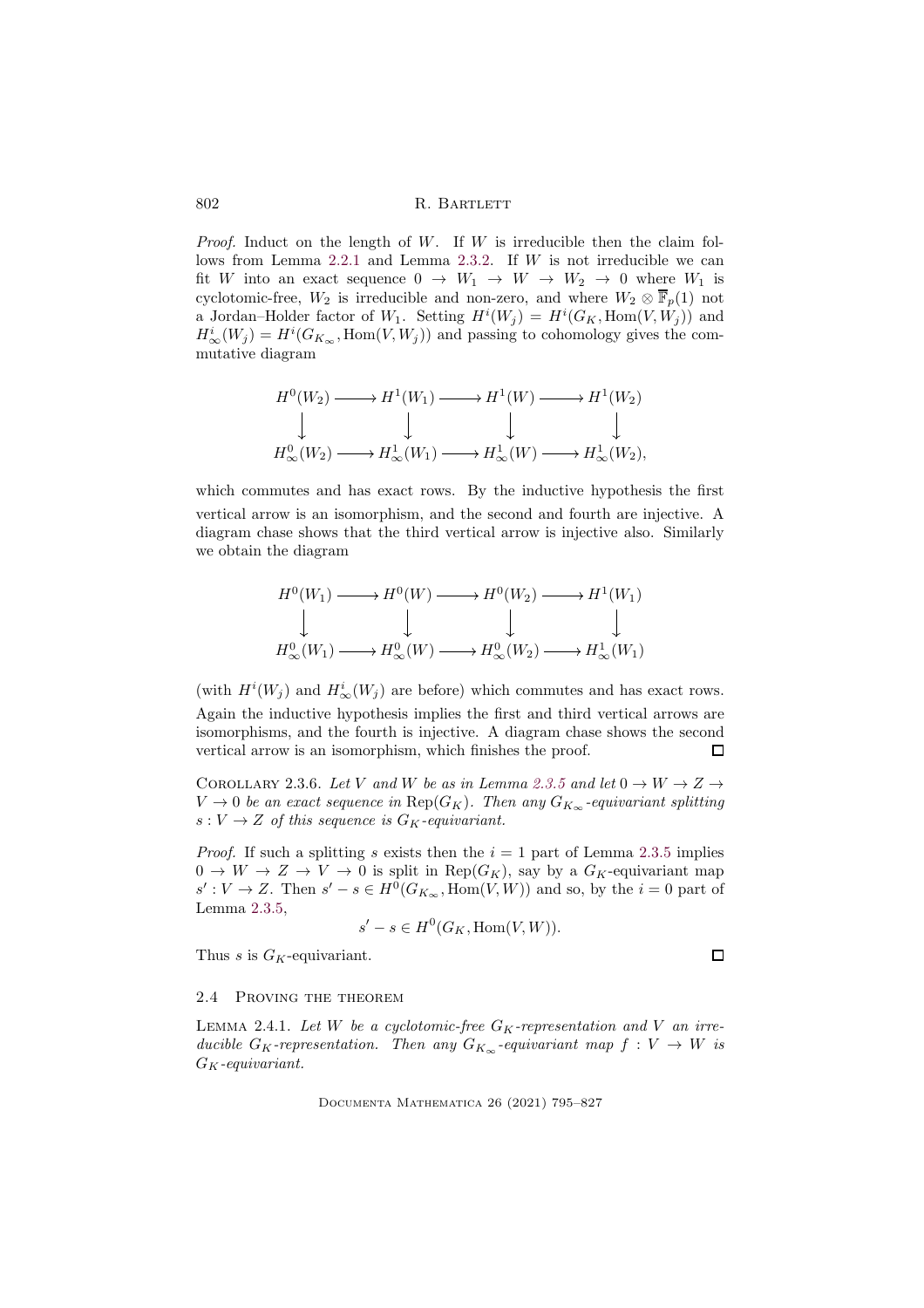*Proof.* Let  $(W_i)_i$  be a composition series as in Definition [2.1.1.](#page-4-0) There is a largest j such that f factors through  $W_i \hookrightarrow W$ ; so long as  $f \neq 0$  (in which case the lemma is trivial) the composite  $g: V \xrightarrow{f} W_j \to W_j/W_{j+1}$  is then non-zero. Lemma [2.2.1](#page-5-1) implies g is a  $G_K$ -equivariant isomorphism. Now  $f \circ g^{-1}$ is a  $G_{K_{\infty}}$ -splitting of  $0 \to W_{j+1} \to W_j \to W_j/W_{j+1} \to 0$  and so  $f \circ g^{-1}$  is  $G_K$ -equivariant by Corollary [2.3.6.](#page-7-0) Thus f is  $G_K$ -equivariant.  $\Box$ 

*Proof of Theorem [2.1.3.](#page-5-0)* Induct on the length of V. When V is irreducible the theorem is given by Lemma [2.2.1.](#page-5-1) If  $V$  is not irreducible choose a composition series  $(V_i)_i$  as in Definition [2.1.1.](#page-4-0) As  $V_1$  is cyclotomic-free our inductive hypothesis implies  $f: V_1 \to W$  is  $G_K$ -equivariant. In particular ker $(f|_{V_1}) \subset V$ is  $G_K$ -stable. If  $\ker(f|_{V_1}) \neq 0$  then, as f factors through  $V \to V/\ker(f|_{V_1})$ and  $V/\ker(f|_{V_1})$  is cyclotomic-free by Lemma [2.1.2,](#page-4-2) the result follows from our inductive hypothesis. Thus we can assume  $f|_{V_1}$  is injective. Set  $W_1 = f(V_1)$ ; again since  $f|_{V_1}$  is  $G_K$ -equivariant  $W_1 \subset W$  is  $G_K$ -stable. Now consider the commutative diagram

$$
0 \to V_1 \to V \to V/V_1 \to 0
$$
  

$$
\downarrow f \qquad \downarrow
$$
  

$$
0 \to W_1 \to W \to W/W_1 \to 0
$$

with the rows exact in Rep( $G_K$ ). As  $W/W_1$  is cyclotomic-free by Lemma [2.1.2,](#page-4-2)  $V/V_1 \rightarrow W/W_1$  is  $G_K$ -equivariant. Thus  $f(\sigma(v)) - \sigma(f(v)) \in W_1$  for all  $v \in V$ and  $\sigma \in G_K$ , and so  $f(V) \subset W$  is  $G_K$ -stable. As  $f(V)$  is cyclotomic-free we may assume f is surjective. This implies  $V/V_1 \rightarrow W/W_1$  is surjective, and so is a  $G_K$ -isomorphism since  $V/V_1$  is irreducible.

If we identify  $V/V_{n-1} = W/W_{n-1}$  and  $V_{n-1} = W_{n-1}$  via the outer arrows of the above diagram, the map  $f$  shows that the two horizontal rows in the diagram define the same class in  $\text{Ext}_{\text{Rep}(G_{K_{\infty}})}^{1}(V/V_{n-1}, V_{n-1})$  =  $H^1(G_{K_{\infty}}, \text{Hom}(V/V_{n-1}, V_{n-1}))$ . By Lemma [2.3.5](#page-6-0) these two rows define the same class in  $\text{Ext}^1_{\text{Rep}(G_K)}(V/V_{n-1}, V_{n-1})$ . Hence there exists a  $G_K$ -equivariant  $h: V \to W$  fitting into the diagram as f does. Thus  $h - f$  describes a  $G_{K_{\infty}}$ equivariant map  $V/V_1 \rightarrow W_1$ . By induction  $h - f$  is  $G_K$ -equivariant and so f is  $G_K$ -equivariant also.  $\Box$ 

# 2.5 Stable lattices

Fix a finite  $E/\mathbb{Q}_p$  with ring of integers 0 and residue field  $\mathbb{F}$ . We conclude the section by using the above to show that certain  $G_{K_{\infty}}$ -stable lattices inside E-representations of  $G_K$  are  $G_K$ -stable.

If G is a topological group acting linearly and continuously on a topological abelian group M then let  $Z^1(G,M)$  denote the group of continuous 1-cocycles  $G \to M$ , and let  $B^1(G,M) \subset Z^1(G,M)$  denote the group of 1-coboundaries.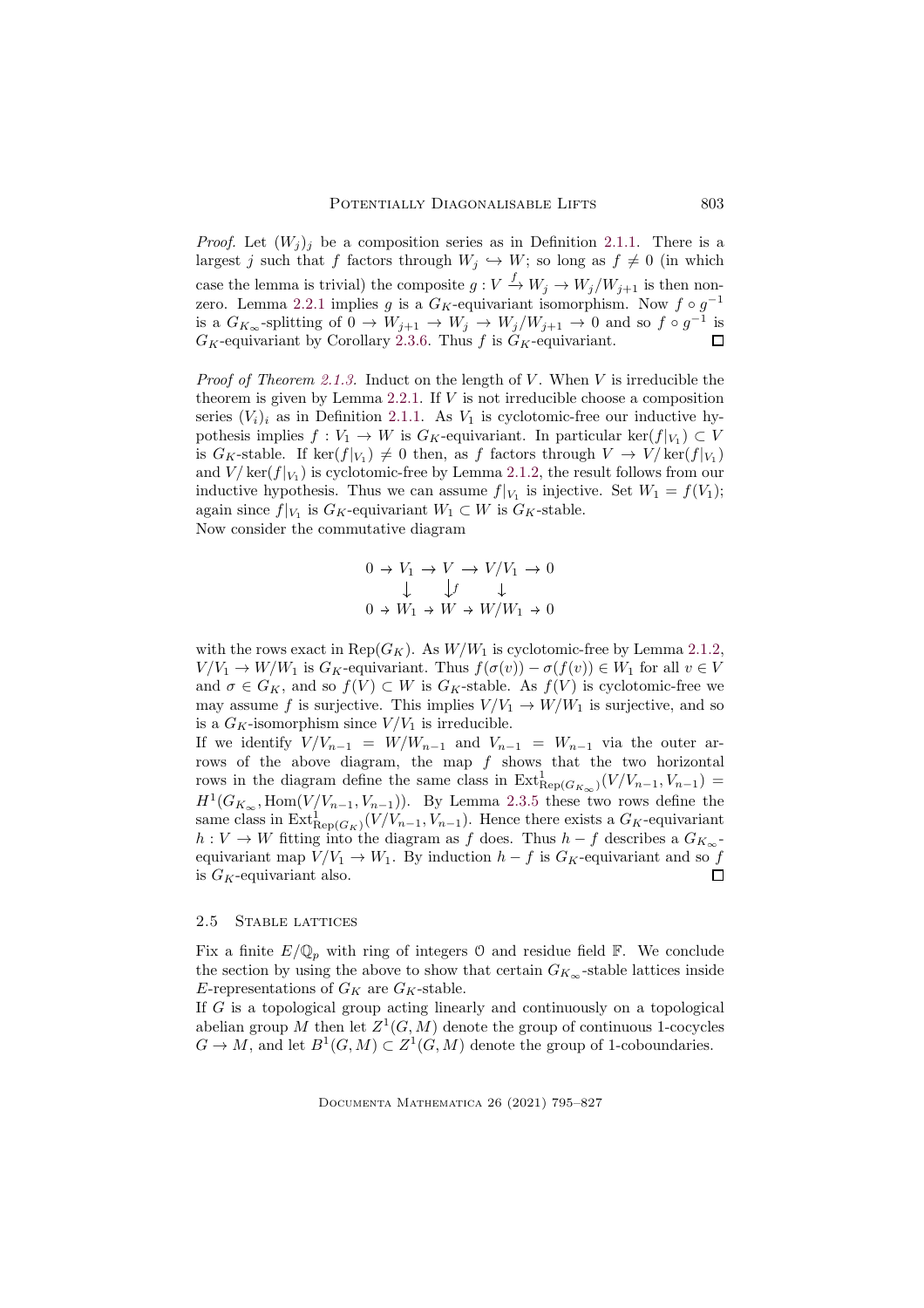<span id="page-9-1"></span>LEMMA 2.5.1. Let  $V, W$  be continuous representations of  $G_K$  on finite free  $O$ *modules.* Assume  $W = W \otimes_{\mathcal{O}} \mathbb{F}_p$  *is cyclotomic-free, that*  $V = V \otimes_{\mathcal{O}} \mathbb{F}_p$  *is irreducible, and that*  $\overline{V} \otimes_{\overline{\mathbb{F}}_p} \overline{\mathbb{F}}_p(1)$  *is not a Jordan–Holder factor of*  $\overline{W}$ *. If*  $c \in Z^1(G_K, \text{Hom}(V, W)[\frac{1}{p}])$  *is such that*  $c(\sigma) \in \text{Hom}(V, W)$  *for all*  $\sigma \in G_{K_\infty}$ *then*  $c \in Z^1(G_K, \text{Hom}(V, W)).$ 

*Proof.* To prove the lemma it suffices to do so with  $V$  and  $W$  replaced by  $V \otimes_{\mathcal{O}} \mathcal{O}^{\text{ur}}$  and  $W \otimes_{\mathcal{O}} \mathcal{O}^{\text{ur}}$ , where  $\mathcal{O}^{\text{ur}}$  denotes the ring of integers inside the maximal unramified extension of E. Thus we may assume that  $\mathbb{F} = \overline{\mathbb{F}}_n$ .

Put  $H = \text{Hom}(V, W)$  (the representation of 0-linear homomorphisms) and  $\overline{H} = \text{Hom}(\overline{V}, \overline{W}) = H \otimes_{\mathcal{O}} \mathbb{F}$ . Lemma [2.3.5](#page-6-0) implies  $H^0(G_K, \overline{H}) = H^0(G_{K_{\infty}}, \overline{H})$ and  $H^1(G_K, \overline{H}) \to H^1(G_{K_{\infty}}, \overline{H})$  is injective.

Let m denote the maximal ideal of  $\theta$ . We claim there exists  $\mu \in \mathfrak{m}$  such that  $\mu c \in Z^1(G_K, H)$ . Recall from [\[Tat76,](#page-31-11) Proposition 2.3] that the map  $H^1(G_K, H) \to H^1(G_K, H[\frac{1}{p}])$ , coming from  $H \hookrightarrow H[\frac{1}{p}]$ , induces an isomorphism  $H^1(G_K, H)[\frac{1}{p}] \cong H^1(G_K, H[\frac{1}{p}])$ . It follows that there exists a  $\mu' \in \mathfrak{m}$  so that the class of  $\mu^{'}c$  inside  $H^1(G_K, H[\frac{1}{p}])$  is represented by  $\widetilde{c} \in Z^1(G_K, H)$ . Thus  $\mu'c - \tilde{c} \in B^1(G_K, H[\frac{1}{p}])$ . Clearly our claim holds for cocycles in  $B^1(G_K, H[\frac{1}{p}])$ , so the claim holds in general.

To prove the lemma assume  $c \notin H^1(G_K, H)$ . By the previous paragraph there is  $a \mu \in \mathfrak{m}$  so that  $\mu c \in Z^1(G_K, H)$ . Since  $E/\mathbb{Q}_p$  is finitely ramified we can assume that  $\mu$  is such that  $v_p(\mu)$  is minimal. Since  $c(\sigma) \in H$  for  $\sigma \in G_{K_\infty}$  the image  $\overline{\mu c}$  of  $\mu c$  in  $Z^1(G_K, \overline{H})$  must vanish on  $G_{K_{\infty}}$ . Injectivity of  $H^1(G_K, \overline{H}) \to$  $H^1(G_{K_{\infty}}, \overline{H})$  therefore implies  $\overline{\mu c} \in B^1(G_K, \overline{H})$ , so  $\overline{\mu c} = (\sigma - 1)\overline{h}$  for some  $\overline{h} \in \overline{H}$ . As  $\overline{\mu c}|_{G_{K_{\infty}}} = 0$ ,  $\overline{h} \in H^0(G_{K_{\infty}}, \overline{H})$  and so  $\overline{h} \in H^0(G_K, \overline{H})$ . Thus  $\overline{\mu c} = 0$  on  $G_K$  which contradicts the minimality of  $v_p(\mu)$ .  $\Box$ 

<span id="page-9-3"></span>Corollary 2.5.2. *Let* V *and* W *be as in Lemma [2.5.1,](#page-9-1) and*

<span id="page-9-2"></span>
$$
0 \to W \to Z \to V \to 0 \tag{2.5.3}
$$

*be an exact sequence of*  $G_{K_{\infty}}$ -representations. If the  $G_{K_{\infty}}$ -action on  $Z[\frac{1}{p}]$  ex*tends to a continuous*  $G_K$ -action so that  $(2.5.3)$  becomes  $G_K$ -equivariant after *inverting* p, then Z *is*  $G_K$ -stable inside  $Z[\frac{1}{p}]$ .

*Proof.* In the usual way, choosing an 0-module splitting of  $(2.5.3)$  produces a continuous 1-cocycle  $c: G_{K_{\infty}} \to \text{Hom}(V, W)$  in  $Z^1(G_{K_{\infty}}, \text{Hom}(V, W))$ . The extension of  $(2.5.3)$  to  $G_K$  after inverting p produces an extension of c to an element of  $Z^1(G_K, \text{Hom}(V,W)[\frac{1}{p}])$ . To show Z is  $G_K$ -stable it suffices to show this extension of c lies in  $Z^1(G_K, \text{Hom}(V, W))$ , and this follows from Lemma [2.5.1.](#page-9-1)  $\square$ 

# <span id="page-9-0"></span>3 Breuil–Kisin modules

In this section we recall the theory of Breuil–Kisin modules and their relationship to crystalline Galois representations.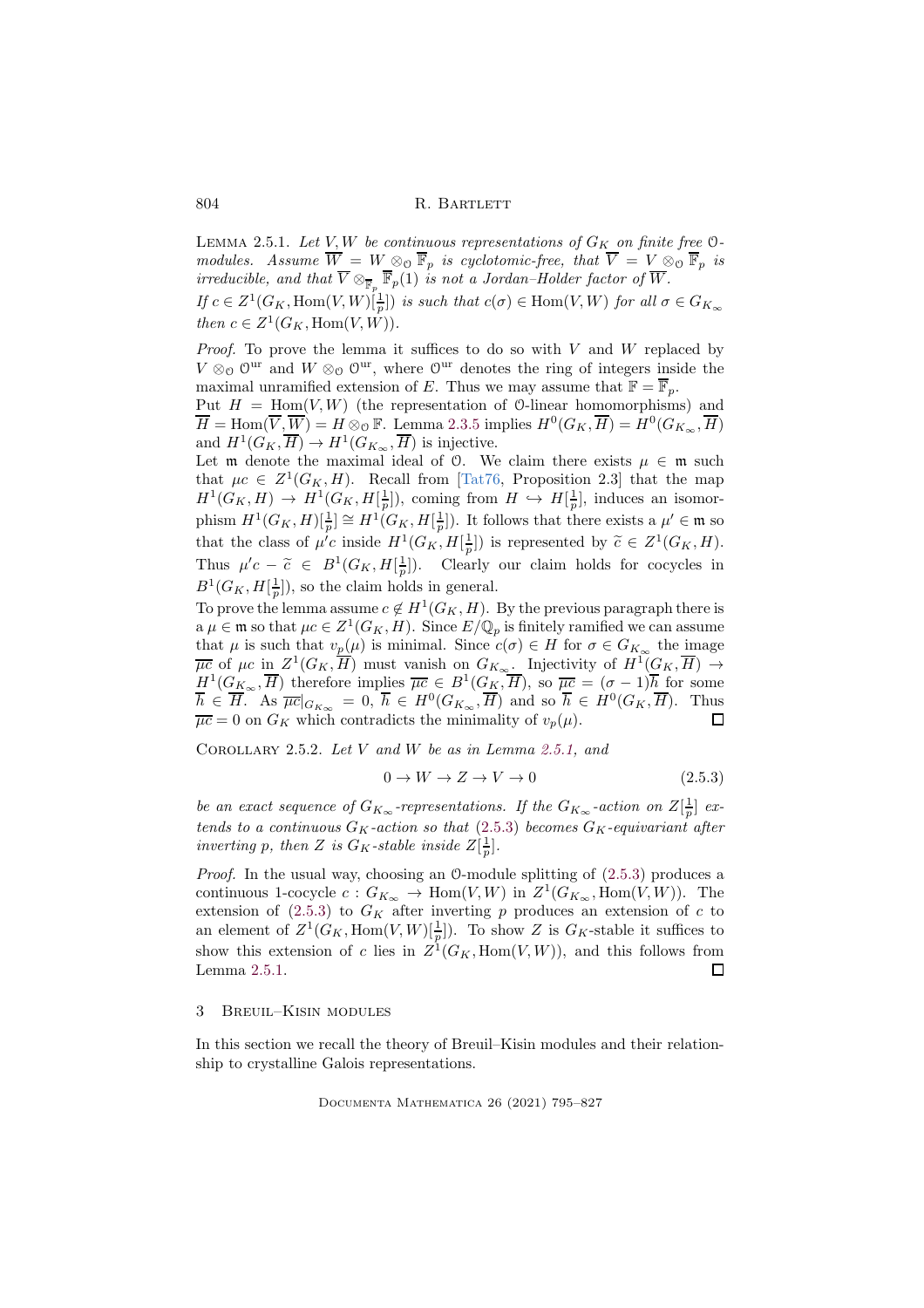Throughout let k denote a finite field of characteristic p. Write  $K_0 = W(k)[\frac{1}{p}]$ and let K be a totally ramified extension of  $K_0$  of degree e. Let C denote the completion of a fixed algebraic closure of K, with ring of integers  $\mathcal{O}_C$ .

# 3.1 Breuil–Kisin modules

Let  $\mathfrak{S} = W(k)[[u]]$ . We equip this ring with the  $\mathbb{Z}_p$ -linear endomorphism  $\varphi$ which acts on  $W(k)$  by the Witt vector Frobenius and which sends  $u \mapsto u^p$ . Fix a uniformiser  $\pi \in K$  and let  $E(u) \in \mathfrak{S}$  denote the minimal polynomial of  $\pi$  over  $K_0$ .

DEFINITION 3.1.1. A Breuil–Kisin module  $M$  is a finitely generated  $\mathfrak{S}\text{-module}$ equipped with an isomorphism

$$
\varphi_M: M \otimes_{\varphi, \mathfrak{S}} \mathfrak{S}[\frac{1}{E}] \cong M[\frac{1}{E}].
$$

When there is no risk of confusion we write  $\varphi$  in place of  $\varphi_M$ . We can identify  $\varphi_M$  with the semilinear map  $M \to M[\frac{1}{E}]$  given by  $m \mapsto \varphi_M(m \otimes 1)$ . Denote the category of Breuil–Kisin modules by  $Mod_K^{BK}$ .

We now recall the connection between Breuil–Kisin modules and crystalline representations. As in the previous section choose a compatible system  $\pi^{1/p^n}$ of  $p^n$ -th roots of  $\pi$  in C, and let  $K_{\infty} = K(\pi^{1/p^{\infty}})$ . Let  $A_{\text{inf}} = W(\mathcal{O}_{C^{\flat}})$  where  $\mathcal{O}_{C^{\flat}} = \varprojlim \mathcal{O}_C/p$  with transition maps given by  $x \mapsto x^p$ . Our choice of  $\pi^{1/p^n}$ defines an element  $\pi^{\flat} \in O_{C^{\flat}}$  and we embed  $\mathfrak{S} \to A_{\text{inf}}$  via  $\sum a_i u^i \mapsto \sum a_i [\pi^{\flat}]^i$ . This inclusion is compatible with  $\varphi$  on G and the Witt vector Frobenius on  $A_{\text{inf}}$ . Note that the  $G_K$ -action on  $\mathcal{O}_C/p$  induces a  $G_K$ -action on  $A_{\text{inf}}$ , and via this action the image of  $\mathfrak{S} \to A_{\text{inf}}$  is  $G_{K_{\infty}}$ -stable

<span id="page-10-0"></span>LEMMA 3.1.2. *There is an exact functor*  $M \mapsto T(M) = (M \otimes_{\mathfrak{S}} W(C^{\flat}))^{\varphi=1}$  $from \text{ Mod}_{K}^{\text{BK}}$  *to the category of finitely generated*  $\mathbb{Z}_{p}$ *-modules equipped with a*  $\int_{\alpha}^{\alpha}$  *continuous*  $\mathbb{Z}_p$ -linear action of  $G_{K_{\infty}}$ . Further, there are  $\varphi, G_{K_{\infty}}$ -equivariant *identifications*

$$
M \otimes_{\mathfrak{S}} W(C^{\flat}) \cong T(M) \otimes_{\mathbb{Z}_p} W(C^{\flat}),
$$

*which are functorial in* M*.*

*Proof.* This is proven in [\[Fon90\]](#page-31-12). We refer to [\[Bar20a,](#page-30-3) Proposition 4.1.5] and [\[Bar20a,](#page-30-3) Construction 4.2.3] for more details. П

In the following theorem a crystalline  $\mathbb{Z}_p$ -lattice is a  $G_K$ -stable  $\mathbb{Z}_p$ -lattice inside a crystalline (in the sense of [\[Fon94\]](#page-31-13))  $\mathbb{Q}_p$ -representation of  $G_K$ .

THEOREM 3.1.3 (Kisin). *There is a fully faithful functor*  $T \mapsto M(T)$  *from the category of crystalline*  $\mathbb{Z}_p$ -lattices into the category of Breuil–Kisin modules *finite free over*  $\mathfrak{S}$ *. The module*  $M(T)$  *is characterised up to isomorphism by*  $T(M(T)) \cong T$  *as*  $G_{K_{\infty}}$ -representations.

*Proof.* The functor  $T \mapsto M(T)$  was first constructed by Kisin in [\[Kis06\]](#page-31-7). The formulation we give here is taken from [\[BMS18,](#page-30-6) Theorem 4.4].  $\Box$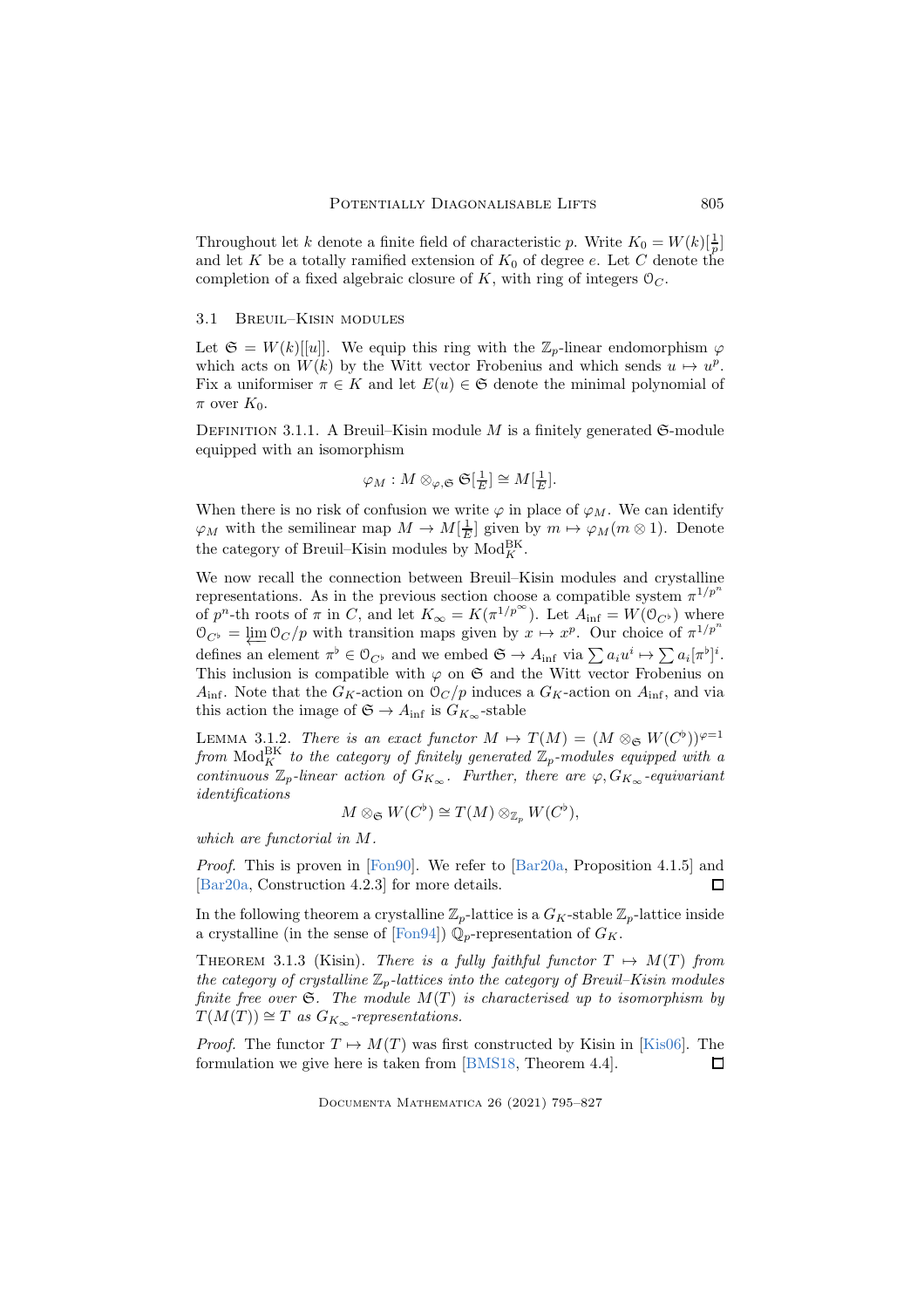#### 3.2 COEFFICIENTS

In practice it is sometimes necessary to consider crystalline representations valued in extensions of  $\mathbb{Z}_p$ . Kisin's construction can be suitably adapted to allow this, provided the coefficient ring is finite over  $\mathbb{Z}_p$ .

NOTATION 3.2.1. Let  $E/\mathbb{Q}_p$  be a finite extension with ring of integers 0 and residue field F. Assume that  $K_0 \subset E$ .

By a crystalline O-lattice we mean an O-lattice inside a  $G_K$ -representation on an E-vector space, which is crystalline when viewed as a representation on a  $\mathbb{Q}_p$ -vector space. By functoriality, if T is a crystalline O-lattice then  $M(T)$  is a Breuil–Kisin module with O-action as defined below.

DEFINITION 3.2.2. A Breuil–Kisin module with O-action is a pair  $(M, \iota)$  where  $M \in Mod_K^{\text{BK}}$  and  $\iota$  is a  $\mathbb{Z}_p$ -algebra homomorphism  $\iota : \mathfrak{O} \to \text{End}_{\text{BK}}(M)$ . Equivalently a Breuil–Kisin module with O-action is a finitely generated  $\mathfrak{S}_0 := \mathfrak{S} \otimes_{\mathbb{Z}_p} 0$ -module equipped with an isomorphism

$$
M \otimes_{\varphi \otimes 1, \mathfrak{S}_0} \mathfrak{S}_0[\tfrac{1}{E}] \cong M[\tfrac{1}{E}].
$$

Let  $\text{Mod}_{K}^{\text{BK}}(\mathcal{O})$  denote the category of Breuil–Kisin modules with  $\mathcal{O}\text{-action}$ .

<span id="page-11-1"></span>CONSTRUCTION 3.2.3. Our assumption that  $K_0 \subset E$  has the following consequence. Since  $\mathfrak{S} \otimes_{\mathbb{Z}_p} \mathfrak{O}$  is a finite  $\mathfrak{S}\text{-module}$  it is u-adically complete, and so the inclusion  $\mathcal{O}[u] \to \mathfrak{S} \otimes_{\mathbb{Z}_p} \mathcal{O}$  given by  $\sum a_i u^i \mapsto \sum u^i \otimes a_i$  extends to  $\mathcal{O}[[u]] \to \mathfrak{S} \otimes_{\mathbb{Z}_p} \mathcal{O}$ . In this way we view  $\mathfrak{S} \otimes_{\mathbb{Z}_p} \mathcal{O}$  as an  $\mathcal{O}[[u]]$ -module. The map

$$
(\sum a_i u^i) \otimes b \mapsto (\sum \tau(a_i) b u^i)_{\tau}
$$

then describes an isomorphism of  $\mathcal{O}[[u]]$ -algebras  $\mathfrak{S} \otimes_{\mathbb{Z}_p} \mathcal{O} \to \prod_{\tau} \mathcal{O}[[u]]$ , the product running over  $\tau \in \text{Hom}_{\mathbb{F}_p}(k, \mathbb{F})$  (we abusively write  $\tau$  also for its extension to an embedding  $\tau : W(k) \to 0$ . Let  $\tilde{e}_{\tau} \in \mathfrak{S} \otimes_{\mathbb{Z}_p} 0$  be the idempotent corresponding to  $\tau$ . As  $\tilde{e}_{\tau}$  is determined by the property  $(a\otimes 1)\tilde{e}_{\tau} = (1\otimes \tau(a))\tilde{e}_{\tau}$ for  $a \in W(k)$ , the map  $\varphi \otimes 1$  sends

<span id="page-11-0"></span>
$$
\widetilde{e}_{\tau \circ \varphi} \mapsto \widetilde{e}_{\tau}.
$$

If  $M \in Mod_K^{\text{BK}}(0)$  we set  $M_\tau = \tilde{e}_\tau M$  which we view as an  $\mathcal{O}[[u]]$ -algebra. By the above  $\varphi_M$  restricts to a map

$$
M_{\tau \circ \varphi} \otimes_{\varphi, \mathcal{O}[[u]]} \mathcal{O}[[u]] \to M_{\tau}[\frac{1}{\tau(E)}], \tag{3.2.4}
$$

which becomes an isomorphism after inverting  $\tau(E)$ . Here  $\varphi$  on  $\mathcal{O}[[u]]$  is that induced by  $\varphi \otimes 1$  on  $\mathfrak{S} \otimes_{\mathbb{Z}_p} \mathcal{O}$ , i.e. is given by  $\sum a_i u^i \mapsto \sum a_i u^{ip}$ .

<span id="page-11-2"></span>COROLLARY 3.2.5. *If*  $M \in Mod_K^{\text{BK}}(\mathfrak{O})$  *is free as an*  $\mathfrak{S}\text{-module then }M$  *is free*  $over \mathfrak{S} \otimes_{\mathbb{Z}_n} \mathfrak{S}.$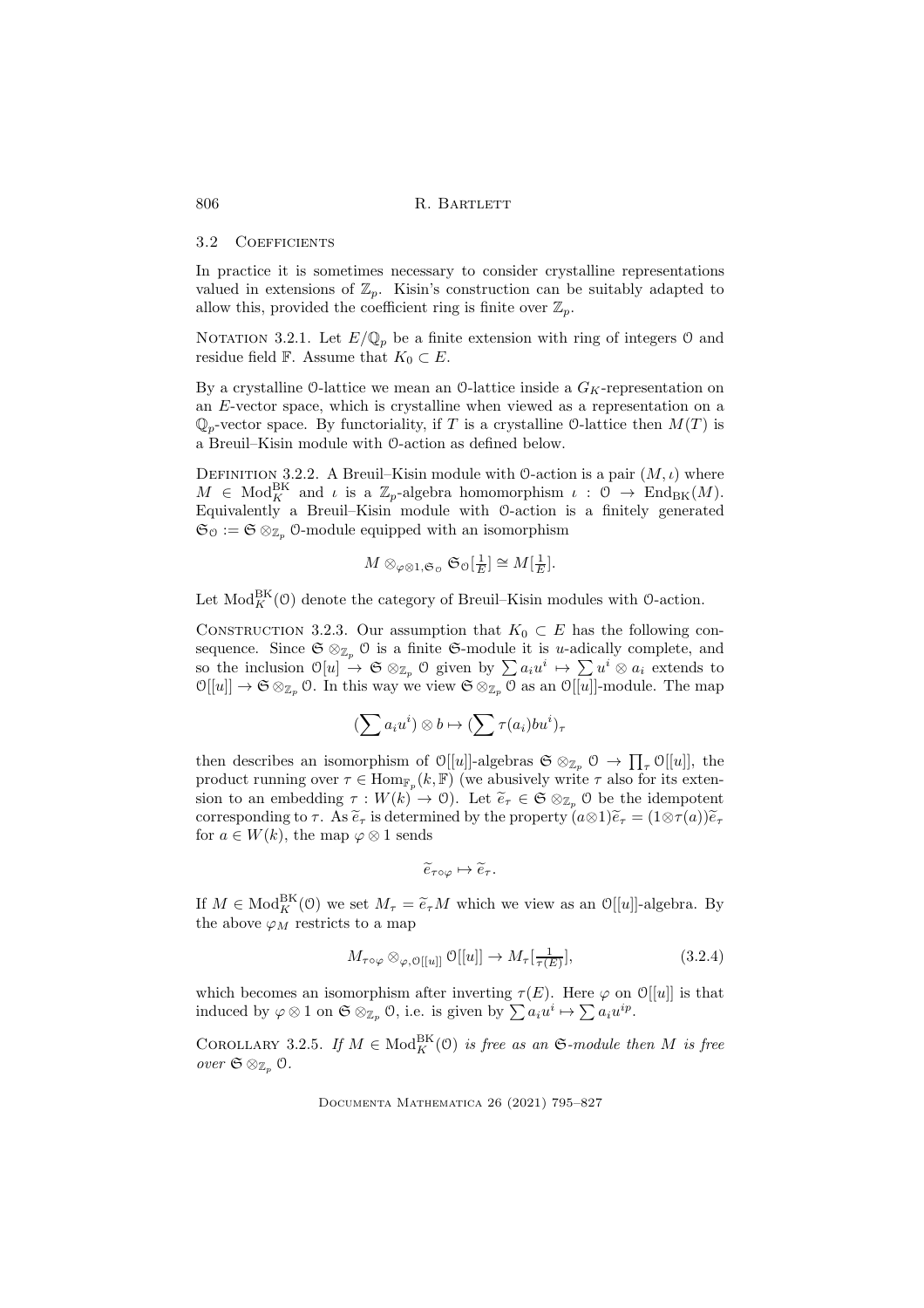*Proof.* If M is free over  $\mathfrak S$  then the 0-module  $M/uM$  is free over  $W(k)$ , is torsion-free, and is therefore free over O. By Nakayama's lemma, any lift of an O-basis of  $M/uM$  generates M; there is therefore a surjection  $F \to M$  where F is  $\mathcal{O}[[u]]$ -free of G-rank equal to that of M. As surjective maps between freemodules of the same rank are isomorphisms, M is free over  $\mathcal{O}[[u]]$ . By [\(3.2.4\)](#page-11-0) each  $M_{\tau}$  has the same O[[u]]-rank which proves M is free over  $\mathfrak{S} \otimes_{\mathbb{Z}_p} \mathfrak{O} =$  $\prod_{\tau} \mathcal{O}[[u]].$  $\Box$ 

## 3.3 STRONG DIVISIBILITY

We now explain what it means for a *p*-torsion Breuil–Kisin module to be strongly divisible. After a result of Gee–Liu–Savitt (Theorem [3.3.9\)](#page-14-1) strong divisibility is closely related to the reduction modulo  $p$  of crystalline representations.

Note that since  $E \equiv u^e$  modulo p, a p-torsion Breuil–Kisin module is a finitely generated k[[u]]-module M equipped with an isomorphism  $M \otimes_{\varphi, k[[u]]} k((u)) \to$  $M[\frac{1}{u}].$ 

From now on all Breuil–Kisin modules will be considered with O-action.

DEFINITION 3.3.1. Let  $\text{Mod}_{k}^{\text{BK}}(\mathcal{O})$  be the full sub-category of  $M \in \text{Mod}_{K}^{\text{BK}}(\mathcal{O})$ which are free modules over  $k[[u]] \otimes_{\mathbb{F}_n} \mathbb{F}$ .

If  $M \in Mod_k^{\text{BK}}(\mathfrak{O})$  set  $M^\varphi$  equal to the image of  $M \otimes_{\varphi, k[[u]]} k[[u]] \xrightarrow{\varphi} M[\frac{1}{u}]$ . Equivalently  $M^{\varphi}$  is the  $k[[u]]$ -sub-module of  $M[\frac{1}{u}]$  generated by the  $k[[u^p]]$ module  $\varphi(M)$ 

CONSTRUCTION 3.3.2. Equip  $M^{\varphi}$  with the filtration  $F^iM^{\varphi} = M^{\varphi} \cap u^iM$ . Similarly define a filtration on M by  $F^iM = \{m \in M \mid \varphi(m) \in u^iM\}$ . Note that the semi-linear map  $\varphi : M \to M^{\varphi}$  is compatible with these filtrations.

Set  $M_k^{\varphi} = M^{\varphi}/uM^{\varphi}$  and  $M_k = M/uM$ . These are both  $k \otimes_{\mathbb{F}_p} \mathbb{F}$ -modules and we equip both with the quotient filtration coming from  $M^{\varphi}$  and M respectively. In other words  $F^i M_k^{\varphi}$  equals the image of  $F^i M^{\varphi}$  under  $M^{\varphi} \to M_k^{\varphi}$ , and likewise  $F^iM_k$  is the image of  $F^iM$  under  $M \to M_k$ .

The filtration on  $M_k$  is by  $k \otimes_{\mathbb{F}_p} \mathbb{F}$ -sub-modules. Thus, as in Construction [3.2.3,](#page-11-1) there are decompositions  $M_k = \prod_{\tau \in \text{Hom}_{\mathbb{F}_p}(k,\mathbb{F})} M_{k,\tau}$  of filtered modules. Likewise  $M_k^{\varphi} = \prod_{\tau} M_{k,\tau}^{\varphi}$ . Each of  $M_{k,\tau}$  and  $M_{k,\tau}^{\varphi}$  is a filtered F-vector space.

REMARK 3.3.3. Note that the map  $\varphi : M \to M^{\varphi}$  induces a semi-linear map  $M_k \to M_k^{\varphi}$ , which is compatible with filtrations. This latter map is a bijection but not necessarily an isomorphism of filtered modules.

<span id="page-12-0"></span>LEMMA 3.3.4. *The map*  $M_k \to M_k^{\varphi}$  *is a semi-linear isomorphism of filtered modules if and only if for each*  $\tau \in \text{Hom}_{\mathbb{F}_p}(k, \mathbb{F})$  *there exist an*  $\mathbb{F}[[u]]$ *-basis*  $(f_i)$  *of*  $M_{\tau}$  and integers  $(r_i)$  such that  $(u^{r_i} f_i)$  is an  $\mathbb{F}[[u^p]]$ -basis of  $\varphi(M)_{\tau} = \varphi(M_{\tau \circ \varphi})$ *.* 

*Proof.* This is [\[Bar20a,](#page-30-3) Lemma 5.3.4].

Documenta Mathematica 26 (2021) 795–827

 $\Box$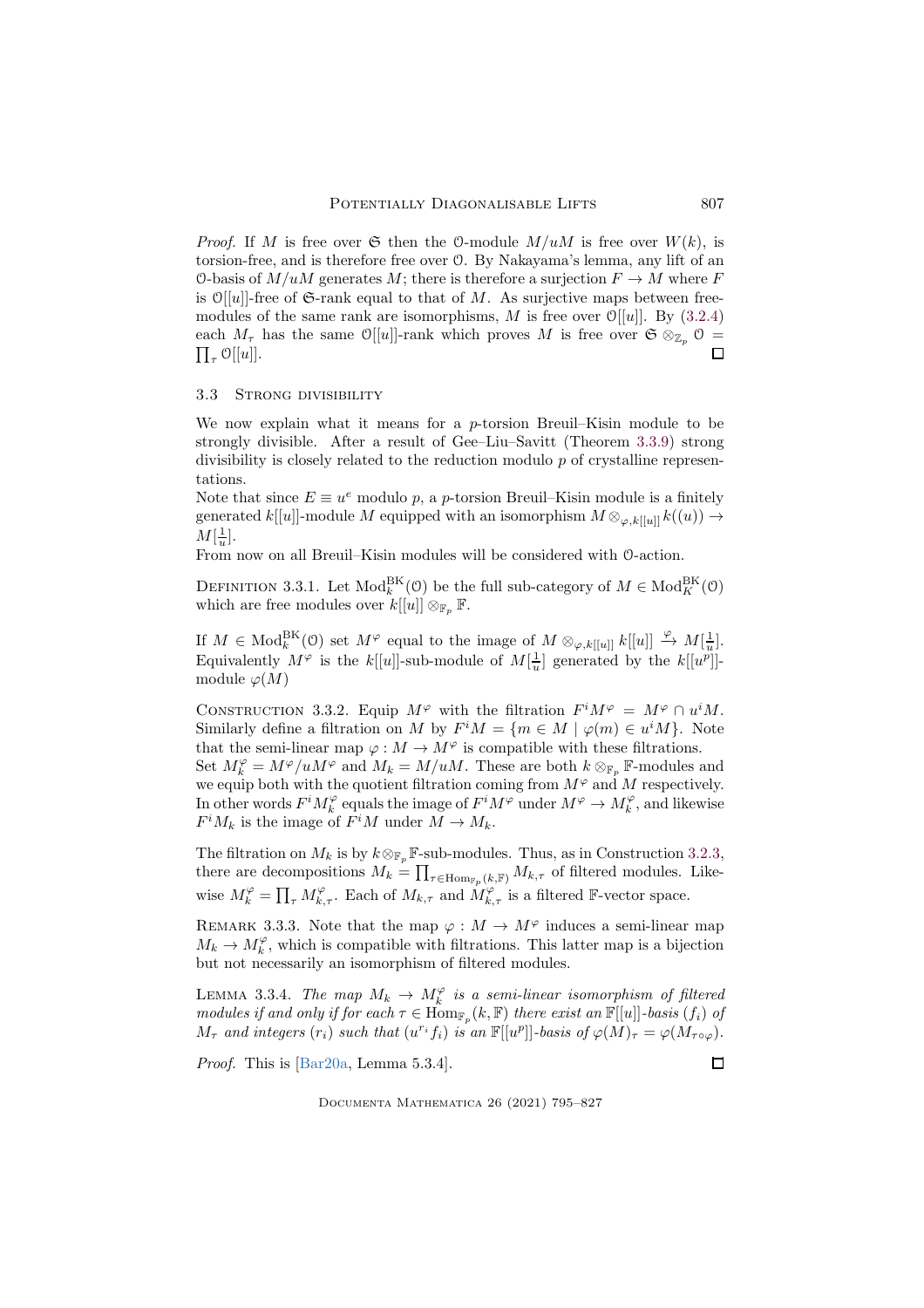DEFINITION 3.3.5. For  $M \in Mod_k^{\text{BK}}(\mathcal{O})$  and  $\tau \in Hom_{\mathbb{F}_p}(k, \mathbb{F})$  define  $W\text{eight}_{\tau}(M)$  to be the multiset of integers which contains i with multiplicity

 $\dim_{\mathbb{F}} \operatorname{gr}^i(M_k^{\varphi}).$ 

DEFINITION 3.3.6 (Strong divisibility).  $M \in Mod_k^{BK}(\mathcal{O})$  is strongly divisible if  $\text{Weight}_{\tau}(M) \subset [0,p]$  for each  $\tau$  and if  $M_k \to M_k^{\varphi}$  is a semi-linear isomorphism of filtered modules. Let  $\text{Mod}_k^{\text{SD}}(\mathcal{O})$  denote full subcategory of strongly divisible Breuil–Kisin modules.

<span id="page-13-2"></span>REMARK 3.3.7. Recall that any matrix  $X \in GL_n(\mathbb{F}((u)))$  can be written uniquely as  $A \text{ diag}(u^{r_i})B$  for some  $r_i \in \mathbb{Z}$  and  $A, B \in GL_n(\mathbb{F}[[u]])$ . If  $M \in Mod_k^{\text{BK}}(\mathcal{O})$  and if we choose  $\mathbb{F}[[u]]$ -bases of  $M_{\tau \circ \varphi}$  and  $M_{\tau}$  then the with respect to these bases  $\varphi : M_{\tau \circ \varphi} \to M_{\tau}$  may be represented by a matrix

 $A \operatorname{diag}(u^{r_i})B$ 

with  $A, B \in GL_n(\mathbb{F}[[u]])$ . Then  $\{r_i\} = \text{Weight}_{\tau}(M)$ . Moreover the conditions of Lemma [3.3.4](#page-12-0) are equivalent to asking that  $B \in GL_n(\mathbb{F}[[u^p]])$ . In particular  $M \in \text{Mod}_{k}^{\text{SD}}(\mathcal{O})$  if and only if  $r_i \in [0, p]$  and  $B \in \text{GL}_n(\mathbb{F}[[u^p]])$ .

<span id="page-13-1"></span>PROPOSITION 3.3.8. Let  $0 \to M \to N \to P \to 0$  be an exact sequence in  $\mathrm{Mod}_k^{\mathrm{BK}}(\mathcal{O})$ .

- 1. If  $N \in Mod_k^{\text{SD}}(\mathcal{O})$  then M and  $P \in Mod_k^{\text{SD}}(\mathcal{O})$ . Further, Weight<sub>r</sub> $(N)$  =  $Weight_{\tau}(M) \cup Weight_{\tau}(P)$ .
- 2. If  $M, P \in Mod_k^{\text{SD}}(0)$  then  $N \in Mod_k^{\text{SD}}(0)$  if and only if the map  $N \to P$ *is a strict*[2](#page-13-0) *map of filtered modules.*

*Proof.* This is [\[Bar20a,](#page-30-3) Proposition 5.4.7].

$$
\qquad \qquad \Box
$$

Recall that if  $V$  is a crystalline representation of  $G_K$  on an E-vector space and  $D_{\text{crys}}(V) = (V \otimes_{\mathbb{Q}_p} B_{\text{crys}})^{G_K}$  is the associated filtered  $\varphi$ -module, then  $D_{\text{crys}}(V)$  is a free  $K_0 \otimes_{\mathbb{Q}_p} E$ -module, and so  $D_{\text{crys}}(V)_K = \prod_{\tau} D_{\text{crys}}(V)_{K,\tau}$  as filtered modules. Each  $\widetilde{D}_{\text{crys}}(V)_{K,\tau}$  is a  $K \otimes_{K_0} E$ -module; the  $\tau$ -th Hodge–Tate weights of V are the elements of a multiset  $HT_{\tau}(V)$  defined by the condition that  $i \in HT_{\tau}(V)$  appears with multiplicity equal to

$$
\dim_E \operatorname{gr}^i(D_{\operatorname{crys}}(V)_{K,\tau}).
$$

Thus  $HT_{\tau}(V)$  contains  $e \dim_{E} V$  integers and our normalisations are such that the Hodge–Tate weight of the cyclotomic character is  $-1$  (or rather e copies of  $-1$ ).

The following theorem relates  $Mod_k^{\text{SD}}(\mathcal{O})$  to reductions of crystalline representations. Here we must assume that  $K = K_0$  and that if  $p = 2$  then  $\pi$  is chosen so that  $K_{\infty} \cap K(\mu_{p^{\infty}}) = K$ . That such  $\pi$  exist follows from [\[Wan,](#page-31-3) Lemma 2.1].

<span id="page-13-0"></span><sup>&</sup>lt;sup>2</sup>Recall that a map  $f : M \to N$  of filtered modules is strict if  $f(F^iM) = F^iN \cap f(M)$  for every  $i \in \mathbb{Z}$ .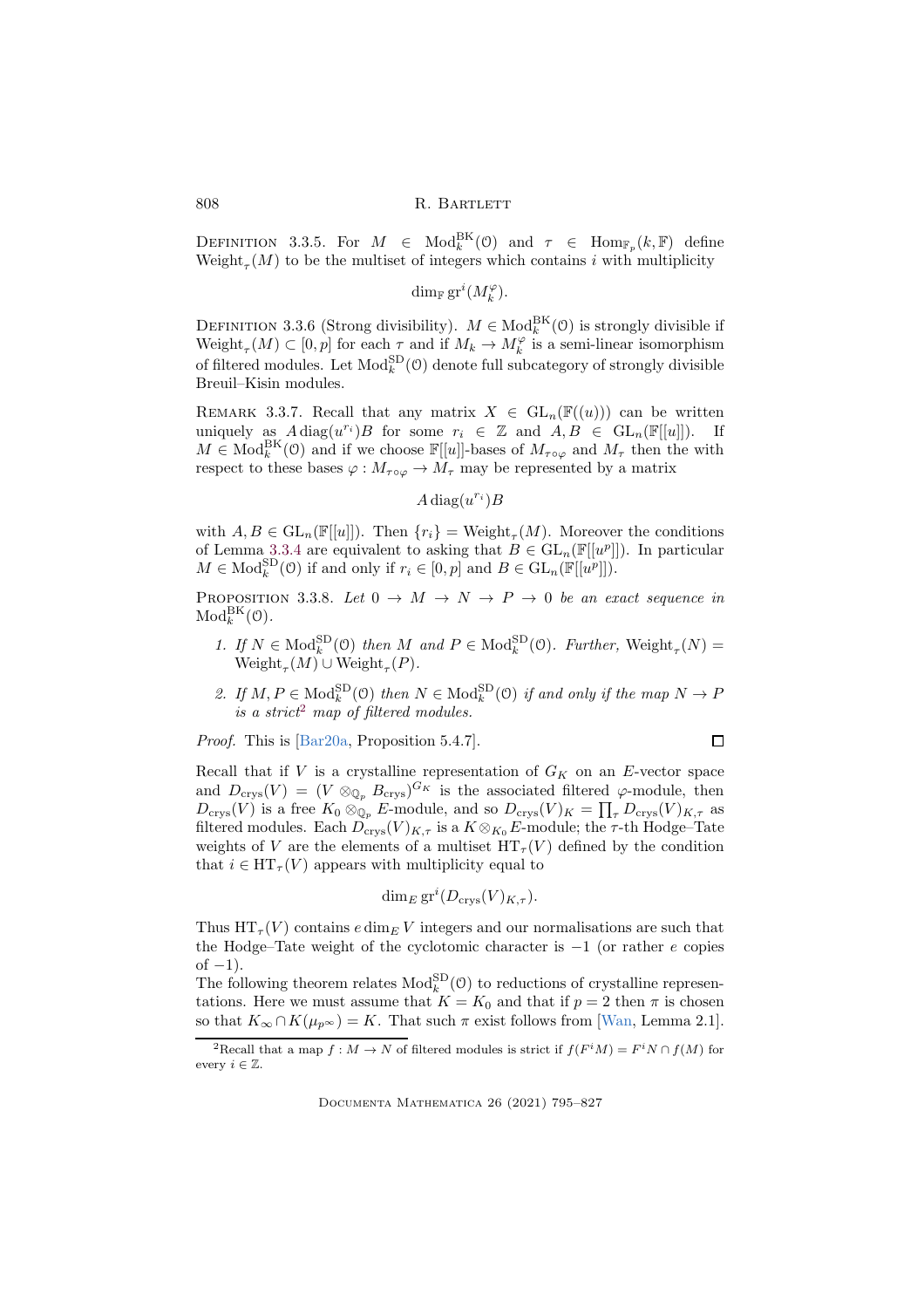<span id="page-14-1"></span>Theorem 3.3.9 (Gee–Liu–Savitt, Wang). *Assume* K *and* π *are as in the previous paragraph.* Let T be a crystalline  $\mathcal{O}\text{-}lattice$  and let  $V = T \otimes_{\mathcal{O}} E$ .  $If \ \mathop{\rm HT}\nolimits_\tau(V) \ \subset \ [0,p] \ \text{for each} \ \tau \ \text{then} \ \overline{M} \ := \ M(T) \otimes_{\mathcal{O}} \mathbb{F} \ \in \ \mathop{\rm Mod}\nolimits_k^{\rm SD}(\mathcal{O}) \ \text{and}$  $Weight_{\tau}(M) = HT_{\tau}(V).$ 

*Proof.* When  $p > 2$  this follows by reducing the description of  $M(T)$  given in [\[GLS14,](#page-31-1) Theorem 4.22] modulo a uniformizer of  $\mathcal{O}$ . The case  $p = 2$  is proven in [\[Wan,](#page-31-3) Theorem 4.2].[3](#page-14-2)  $\Box$ 

## <span id="page-14-0"></span>4 Strongly divisible extensions

We maintain the notation from the previous subsection. Our aim here is to compute dimensions of the space of extensions of strongly divisible Breuil–Kisin modules.

Throughout we shall use the following construction. If  $M, N \in Mod_K^{\text{BK}}(0)$ define a Breuil–Kisin module  $\text{Hom}(M, N)^{\circ}$  with underlying module  $\text{Hom}_{\mathfrak{S}_0}(M,N)$  and with Frobenius given by  $f \mapsto \varphi_N \circ f \circ \varphi_M^{-1}$  (see [\[Bar20a,](#page-30-3) Construction 4.2.5 and 4.3.3]).

# <span id="page-14-4"></span>4.1 Cohomology and ext groups

If  $M \in Mod_k^{\text{BK}}(\mathcal{O})$  let  $H^i(M)$  denote the cohomology of the complex

$$
M \xrightarrow{\varphi - 1} M[\frac{1}{u}].
$$

The  $H^i(M)$  are F-vector spaces.

<span id="page-14-5"></span><span id="page-14-3"></span>CONSTRUCTION 4.1.1. If  $P, M \in Mod_k^{\text{BK}}(\mathcal{O})$  then there is an F-linear isomorphism

$$
H^1(\text{Hom}(P, M)^{\bullet}) \to \text{Ext}^1_{\mathbb{F}}(P, M) \tag{4.1.2}
$$

into the first Yoneda extension group in the exact category  $\text{Mod}_{k}^{\text{BK}}(\mathcal{O})$ . This map sends a class represented by  $f \in \text{Hom}(P, M)^{\{0\}}\left[\frac{1}{u}\right]$  onto a class represented by an extension  $0 \to M \to N_f \to P \to 0$  in  $Mod_k^{BK}(0)$  where  $N_f$  is the Breuil–Kisin module with underlying  $k[[u]] \otimes_{\mathbb{F}_p} \mathbb{F}$ -module  $M \oplus P$  and with Frobenius given by  $(\varphi_M + f \circ \varphi_P, \varphi_P)$ . This map is injective and functorial in  $P$  and  $M$ , in particular it is a map of  $\mathbb{F}\text{-vector spaces.}$  Since every extension in  $Mod_k^{BK}(\mathcal{O})$  of P by M splits as a  $k[[u]] \otimes_{\mathbb{F}_p} \mathbb{F}\text{-module } (4.1.2)$  $k[[u]] \otimes_{\mathbb{F}_p} \mathbb{F}\text{-module } (4.1.2)$  is surjective, and so an isomorphism.

If  $M \in Mod_k^{\text{BK}}(\mathcal{O})$  let  $H_{\text{SD}}^i(M)$  denote the cohomology of the complex

$$
F^0 M \xrightarrow{\varphi -1} M.
$$

<span id="page-14-2"></span><sup>&</sup>lt;sup>3</sup>When using results from [\[GLS14,](#page-31-1) [Wan\]](#page-31-3) it is important to keep track of normalisations. In both references Hodge–Tate weights are normalised to be the opposite of ours. Also Breuil–Kisin modules are attached contravariantly to crystalline representations; from the Breuil–Kisin module  $\mathfrak{M}$  associated to T in [\[GLS14,](#page-31-1) [Wan\]](#page-31-3) one recovers  $M(T)$  as the dual of  $\mathfrak{M}$ (for the dual of a Breuil–Kisin module see the construction at the start of Subsection [4.1\)](#page-14-4).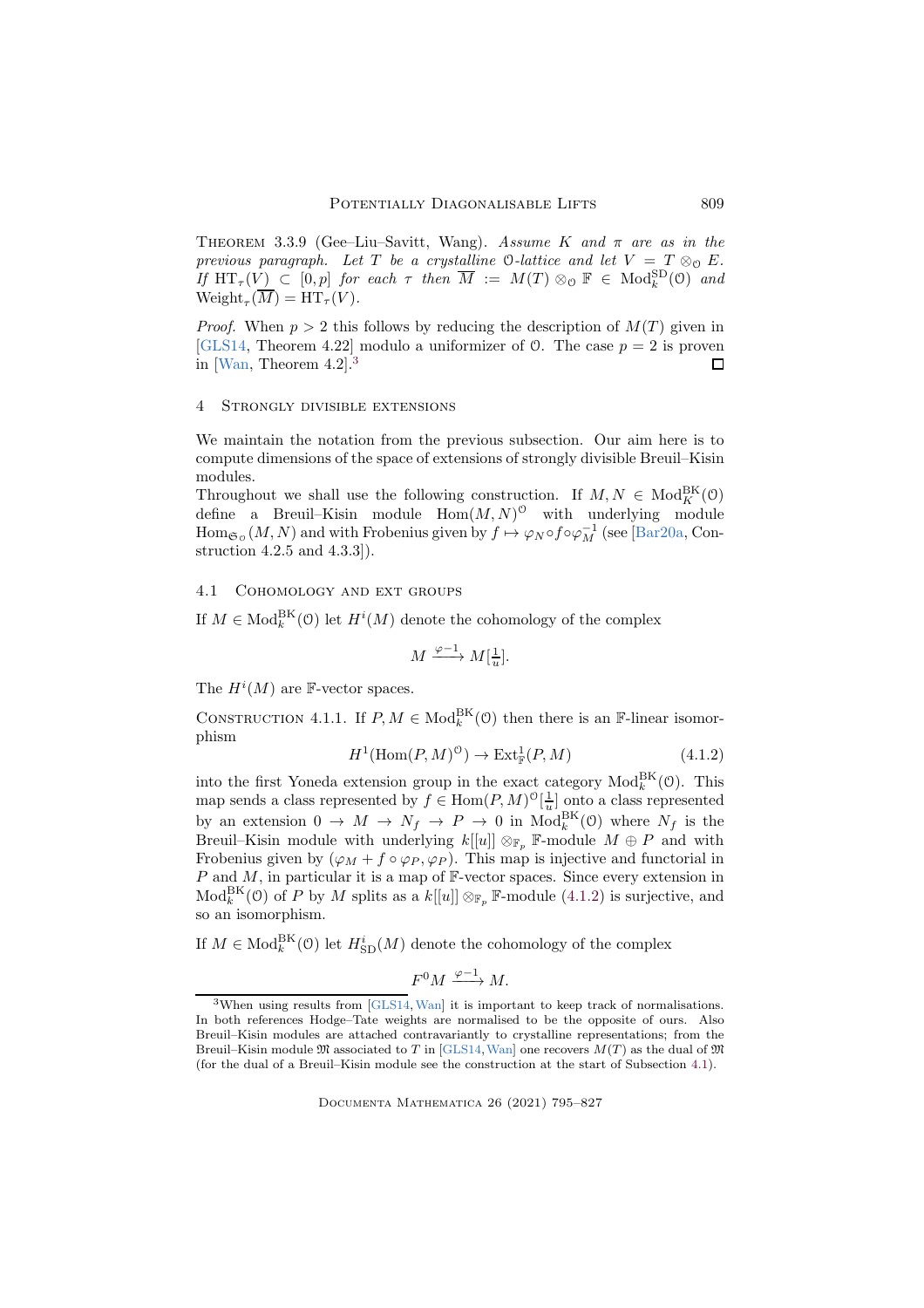Then  $H_{\text{SD}}^{0}(M) = H^{0}(M)$ . The inclusion  $M \to M[\frac{1}{u}]$  induces a map  $H_{\text{SD}}^{1}(M) \to$  $H^1(M)$ . If  $m \in M$  can be written as  $\varphi(m') - m'$  with  $m' \in M$  then  $\varphi(m') \in M$ and so  $m' \in F^0M$ ; therefore  $H^1_{\text{SD}}(M) \to H^1(M)$  is injective. Let

$$
\mathrm{Ext}^1_{\mathrm{SD}}(P,M) \subset \mathrm{Ext}^1_{\mathbb{F}}(P,M)
$$

denote the image of  $H_{\text{SD}}^1(\text{Hom}(P, M)^{\circ})$  under [\(4.1.2\)](#page-14-3).

LEMMA 4.1.3. Let  $0 \to M \to N \to P \to 0$  be an extension in  $\text{Mod}_{k}^{\text{BK}}(0)$  and  $suppose that M, P \in Mod_k^{SD}(\mathcal{O})$ . Then  $N \in Mod_k^{SD}(\mathcal{O})$  *if and only if the class* of this extension lies in  $\text{Ext}_{SD}^{1}(P, M)$ .

*Proof.* As in Construction [4.1.1,](#page-14-5) we may assume  $N = N_f$  for  $f \in$ Hom $(P, M)^{\mathcal{O}}[\frac{1}{u}]$ . Thus, as a module  $N = M \bigoplus P$  and  $\varphi_N = (\varphi_M + f \circ \varphi_P, \varphi_P)$ . Proposition [3.3.8](#page-13-1) implies  $N \in Mod_k^{\text{SD}}(\mathfrak{O})$  if and only if  $N \to P$  is strict as a map of filtered modules. We have to show that if  $f \in Hom(P, M)$ <sup>0</sup> then  $N \to P$  is strict, and conversely that  $N \to P$  being strict implies the existence of  $g \in \text{Hom}(P, M)^\circ$  satisfying  $f + \varphi(g) - g \in \text{Hom}(P, M)^\circ$ .

The map  $N \to P$  is strict if and only if for every  $\tau \in \text{Hom}_{\mathbb{F}_p}(k,\mathbb{F})$  and every  $z \in F^i P_{\tau \circ \varphi}$ , there exists  $(m, z) \in N_{\tau \circ \varphi}$  such that

$$
\varphi((m,z)) = (\varphi_M(m) + f(\varphi_P(z)), \varphi_P(z)) \in u^i N_\tau.
$$

If  $f \in \text{Hom}(P, M)^\circ$  then  $f(\varphi_P(z)) \in u^i M_\tau$ , since  $\varphi_P(z) \in u^i P_\tau$ , and so we can take  $m = 0$ . This shows  $f \in Hom(P, M)^{\circ}$  implies  $N \to P$  is strict.

For the converse, since  $P \in \text{Mod}_{k}^{\text{SD}}(\mathcal{O})$ , Lemma [3.3.4](#page-12-0) implies that, for each  $\tau \in \text{Hom}_{\mathbb{F}_p}(k,\mathbb{F})$ , there exists a basis  $(z_i)$  of  $P_\tau$  and integers  $r_i$  such that  $u^{r_i}z_i$ forms a basis of  $\varphi_P(P)_{\tau}$ . If  $N \to P$  is strict then, as in the previous paragraph, we may choose  $m_i \in M_{\tau \circ \varphi}$  such that  $\varphi_M(m_i) + f(u^{r_i}z_i) \in u^{r_i}M_{\tau}$ . Since the  $u^{r_i}z_i$  form an  $\mathbb{F}[[u^p]]$ -basis of  $\varphi_P(P_{\tau \circ \varphi})$ , the  $n_i := \varphi_P^{-1}(u^{r_i}z_i)$  form an  $\mathbb{F}[[u]]$ basis of  $P_{\tau \circ \varphi}$ . Define  $g \in \text{Hom}(P, M)^{\circ}$  by asserting that on  $P_{\tau \circ \varphi}$  this map sends  $n_i \mapsto m_i$ . Then  $f + \varphi(g) - g$  sends

$$
u^{r_i}z_i \mapsto f(u^{r_i}z_i) + \varphi_M \circ g \circ \varphi_P^{-1}(u^{r_i}z_i) - g(z_i)
$$
  
= 
$$
f(u^{r_i}z_i) + \varphi_M(m_i) + g(u^{r_i}z_i) \in u^{r_i}M_{\tau}.
$$

Thus  $f + \varphi(g) - g \in \text{Hom}(P, M)^{\circ}$ .

## 4.2 Dimension calculations

We now compute the dimensions of  $H_{\text{SD}}^1$ . Our proof will use that for  $M \in$  $\text{Mod}_k^{\text{BK}}(0)$  there are exact sequences

$$
0 \to \mathrm{gr}^{i-p}(M) \xrightarrow{u} \mathrm{gr}^i(M) \to \mathrm{gr}^i(M_k) \to 0
$$

(here  $gr^i(N) = F^iN/F^{i+1}N$  for any filtered module N). The exactness of this sequence follows from the observation that  $F^iM \cap uM = u(F^{i-p}M)$ .

$$
\qquad \qquad \Box
$$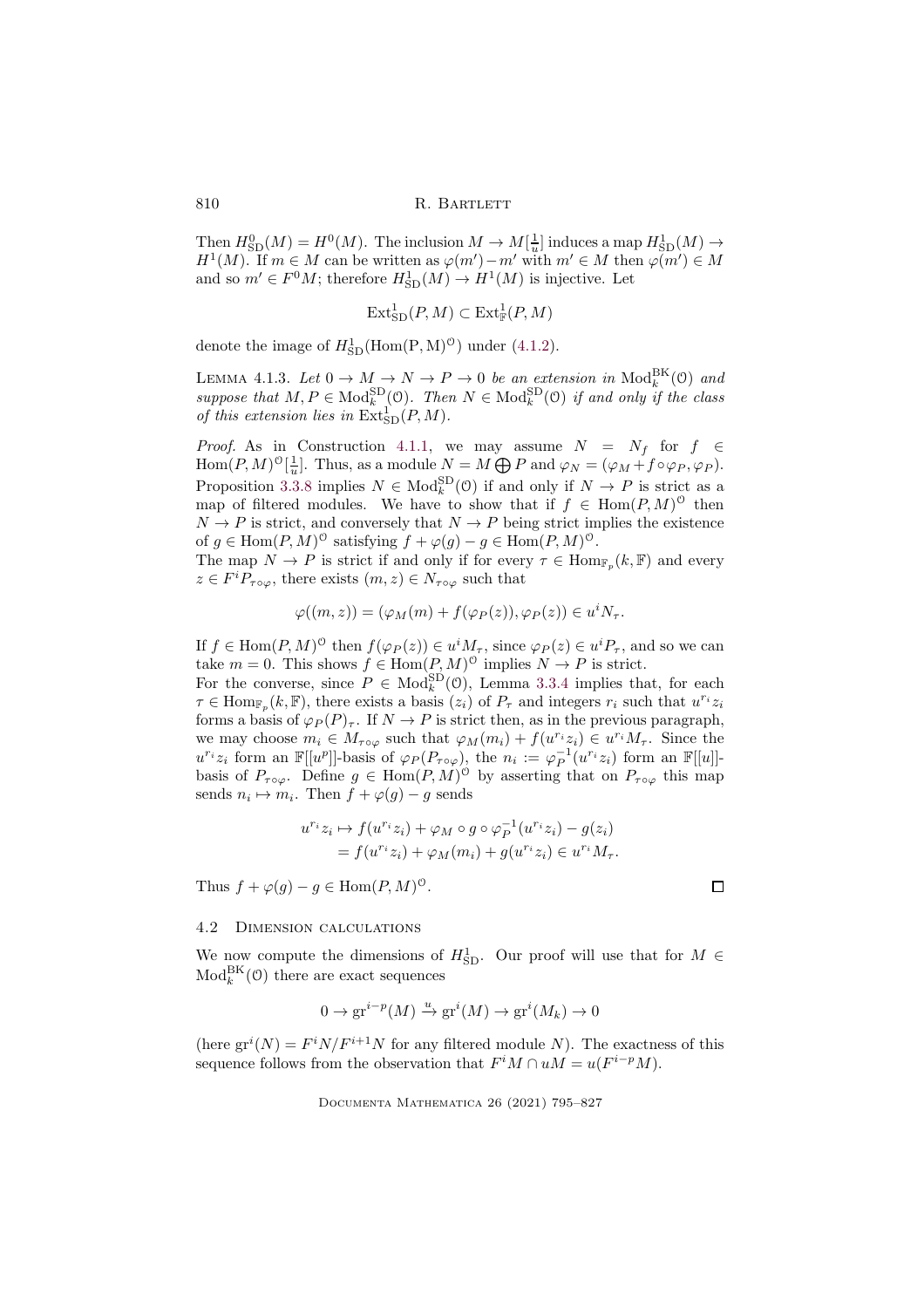<span id="page-16-1"></span>LEMMA 4.2.1. Let M be an object of  $\text{Mod}_k^{\text{BK}}(\mathcal{O})$ . Then both  $H^1_{\text{SD}}(M)$  and H<sup>0</sup> (M) *are finite dimensional over* F *and*

$$
\chi(M) - \chi(uM) = \sum_{i \notin p\mathbb{Z}_{\leq 0} \cup \mathbb{Z}_{\geq 0}} \dim_{\mathbb{F}} \mathrm{gr}^i(M_k),
$$

 $when \ \chi(M) := \dim_{\mathbb{F}} H^1_{\text{SD}}(M) - \dim_{\mathbb{F}} H^0(M).$ 

*Proof.* As  $H^0(M) \subset T(M)$  finiteness of  $H^0(M)$  is clear. For the rest of the proof consider the inclusion  $uM \to M$ . It induces the following commutative diagram, whose rows are exact.

$$
0 \to F^{0}(uM) \to F^{0}M \to Q_{1} \to 0
$$
  

$$
\downarrow \varphi^{-1} \qquad \downarrow \varphi
$$
  

$$
0 \longrightarrow uM \longrightarrow M \longrightarrow M_{k} \to 0.
$$

The snake lemma yields a long exact sequence

$$
0 \to H^0(uM) \to H^0(M) \to \ker \alpha \to H^1_{\text{SD}}(uM) \to H^1_{\text{SD}}(M) \to \text{coker}\,\alpha \to 0.
$$

Provided we have finiteness of the  $H_{\text{SD}}^1(uM)$  and  $H_{\text{SD}}^1(M)$ , consideration of the alternating sums of the dimensions in this long exact sequence gives that  $\chi(N) - \chi(u) = \dim_{\mathbb{F}} \text{coker}\,\alpha - \dim_{\mathbb{F}} \ker \alpha$ , which is equal to the F-dimension of  $M_k$  minus the F-dimension of  $Q_1$ . We claim that non-canonically

<span id="page-16-0"></span>
$$
Q_1 = \bigoplus_{i \in p\mathbb{Z}_{\leq 0} \cup \mathbb{Z}_{\geq 1}} \text{gr}^i(M_k) \tag{4.2.2}
$$

as an F-vector space. This will imply the second part of the lemma. To verify [\(4.2.2\)](#page-16-0) choose a splitting (as F-vector spaces) of the exact sequence  $0 \to F^1M \to F^0M \to \text{gr}^0(M) \to 0.$  Then we can write  $F^0M = F^1M \oplus \text{gr}^0(M)$ . Observe that  $F^0(uM) = (uM) \cap F^1M$  and that this is the kernel of  $F^1M \to$  $F^1M_k$ . Therefore

$$
F^0M/F^0(uM) = F^1M_k \oplus \text{gr}^0(M).
$$

Choosing splitting's of  $0 \to F^{i+1}M_k \to F^iM_k \to \text{gr}^i(M_k) \to 0$  allows us to identify the first term of the above sum with  $\bigoplus_{i\in\mathbb{Z}_{\geq 1}}\mathrm{gr}^i(M_k)$ . For the second term: splitting the exact sequences  $0 \to \text{gr}^{i-p}(M) \to \text{gr}^{i}(M) \to$  $gr<sup>i</sup>(M<sub>k</sub>) \rightarrow 0$  described at the beginning of the subsection shows that  $gr<sup>0</sup>(M) =$  $\bigoplus_{i\in p\mathbb{Z}_{\leq 0}}\mathrm{gr}^i(M_k)$ . This verifies [\(4.2.2\)](#page-16-0).

It remains to prove that  $H_{\text{SD}}^{1}(M)$  is finite. Observe that, except for  $H_{\text{SD}}^{1}(M)$ and  $H_{\text{SD}}^1(uM)$ , all the terms in the long exact sequence above are finite. Therefore finiteness of  $H^1_{\mathrm{SD}}(M)$  can be deduced from finiteness of  $H^1_{\mathrm{SD}}(u^nM)$  for large enough n. In fact  $H_{\text{SD}}^1(u^n M)$  will vanish for n large enough, as we now show. We need the following lemma, whose proof is straightforward.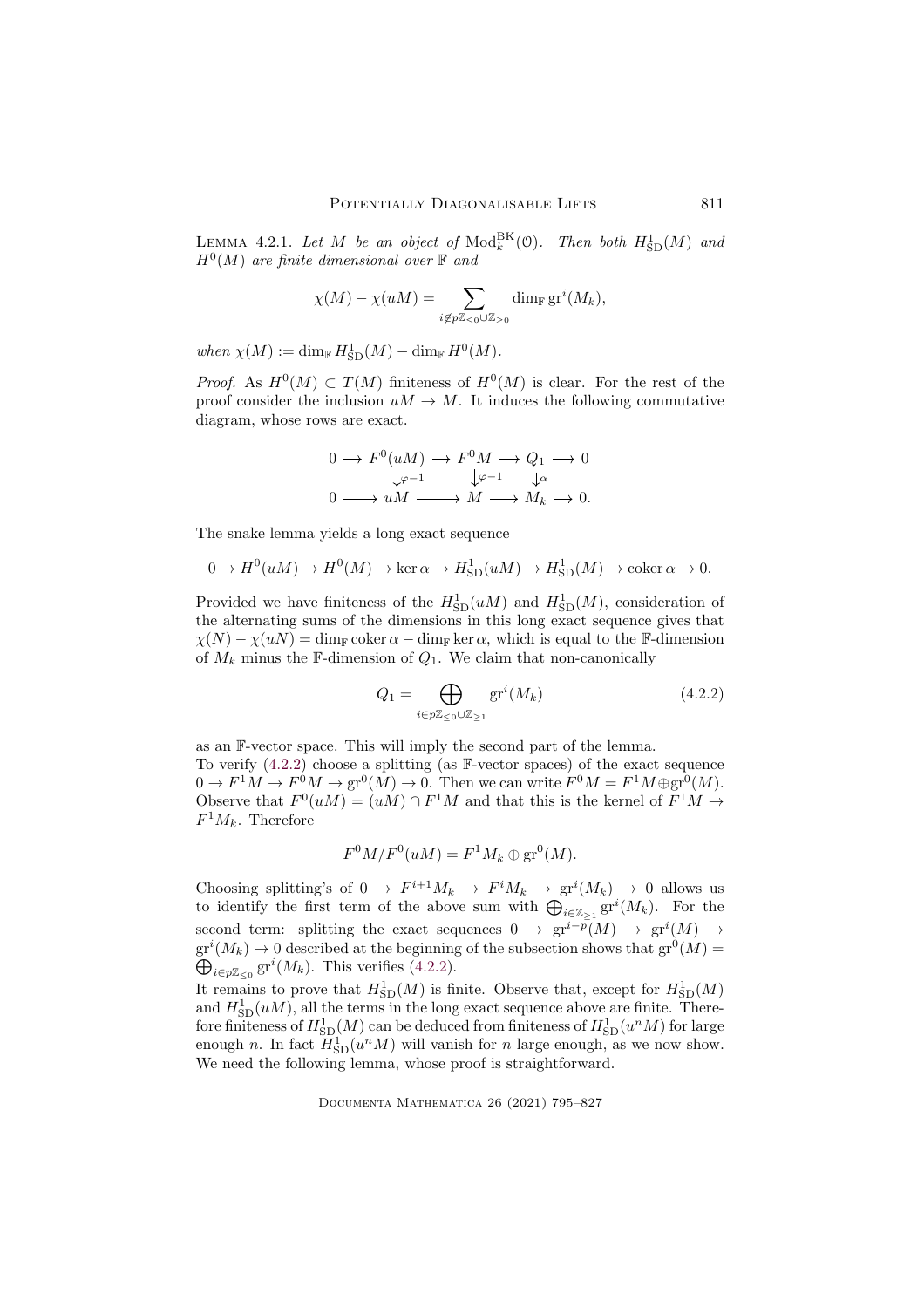<span id="page-17-0"></span>LEMMA 4.2.3. *Multiplication by u describes a bijection*  $F^{i+1-p}(M) \to F^{i}(uM)$ .

Continuing with the proof of Lemma [4.2.1,](#page-16-1) Lemma [4.2.3](#page-17-0) implies that  $F^1N = N$ when  $N = u<sup>n</sup>M$  and n is large enough. In this case to show  $H<sub>SD</sub><sup>1</sup>(N) = 0$  it suffices to show  $\varphi - 1$  is surjective as a map  $N \to N$ . To do this note that for any  $x \in N$  we have  $\varphi(x) \in uN$  because  $F^1N = N$ ; thus  $\sum_{i \geq 0} \varphi^i(-x)$  converges to an element  $y \in N$  which satisfies  $\varphi(y) - y = x$ . This shows surjectivity of  $\varphi - 1$  and completes the proof.  $\Box$ 

<span id="page-17-1"></span>COROLLARY 4.2.4. Let  $M$  be an object of  $\text{Mod}_k^{\text{BK}}(0)$  and assume that  $gr<sup>i</sup>(M<sub>k</sub>) = 0$  *for*  $i < -p$ *. Then* 

$$
\chi(M) = \sum_{i < 0} \dim_{\mathbb{F}} \operatorname{gr}^i(M_k)
$$

*(with* χ *as in Lemma [4.2.1\)](#page-16-1).*

*Proof.* Lemma [4.2.3](#page-17-0) implies  $\dim_{\mathbb{F}} \mathrm{gr}^i((uM)_k) = \dim_{\mathbb{F}} \mathrm{gr}^{i+1-p}(M_k)$ . Note also that  $H^0(u^n M) = 0$  for large enough n. Thus Lemma [4.2.1](#page-16-1) shows (without using that  $gr^i(M_k) = 0$  for  $i < -p$ )

$$
\chi(M) = \sum_{n \geq 0} \big( \sum_{i \notin p\mathbb{Z}_{\leq 0} \cup \mathbb{Z}_{\geq 0}} \dim_{\mathbb{F}} \mathrm{gr}^{i+n(1-p)}(M_k) \big).
$$

Since  $gr^i(M_k) = 0$  for  $i < -p$  the inner sum for  $n = 0$  counts the dimensions of  $gr<sup>i</sup>(M<sub>k</sub>)$  for  $i < 0$  and  $\neq -p$ . The inner sum for  $n = 1$  counts the dimension of  $gr^{-p}(M_k)$ . The remaining inner sums are all zero, which finishes the proof.

<span id="page-17-2"></span>PROPOSITION 4.2.5. If P and M are objects of  $\text{Mod}_k^{\text{SD}}(0)$  then

 $\dim_{\mathbb{F}} \mathrm{Ext}_{\mathrm{SD}}^1(P, M) - \dim_{\mathbb{F}} \mathrm{Hom}_{\mathrm{BK}}(P, M) =$  $\overline{\phantom{0}}$ τ Card $({i - j < 0 \mid i \in Weight_{\tau}(M), j \in Weight_{\tau}(P)}).$ 

*Proof.* First we show

$$
\{i - j \mid i \in \text{Weight}_{\tau}(M), j \in \text{Weight}_{\tau}(P)\} = \text{Weight}_{\tau}(\text{Hom}(P, M)^{\circ})
$$

To see this choose a basis  $(m_i)$  of  $M_\tau$  such that  $(u^{r_i}m_i)$  is a basis of  $\varphi(M)_\tau$ . The integers  $r_i$  are the elements of Weight<sub> $\tau$ </sub> $(M)$ . Likewise choose a basis  $(p_j)$  of  $P_{\tau}$ such that  $(u^{s_j} p_j)$  are a basis of  $\varphi(P)_{\tau}$ . One checks that if  $f_{ij}$  is the element of  $Hom(P, M)^\circ$  which is zero everywhere except that it maps  $p_j \mapsto m_i$  then the  $f_{ij}$ form a basis of  $\text{Hom}(P, M)_\tau^0$  and  $u^{r_i-s_j} f_{ij}$  forms a basis of  $\varphi(\text{Hom}(P, M)^0)_\tau$ . Now appeal to the comment made after Lemma [2.2.1.](#page-5-1) The previous paragraph shows that  $\text{Hom}(P, M)$ <sup>0</sup> satisfies the equiv-

alent conditions of Lemma [2.2.1](#page-5-1) and so  $\dim_{\mathbb{F}} \operatorname{gr}^i(\text{Hom}(P, M)_k^0)$  $\equiv$  $\dim_{\mathbb{F}} {\rm gr}^i({\rm Hom}(P,M)^{0,\varphi}_k).$  Since Weight $({\rm Hom}(P,M)^{0}) \subset [-p,p]$  it follows that  $gr^{i}(\text{Hom}(P, M)^{\hat{O}}_{k}) = 0$  for  $i < -p$ . Thus Corollary [4.2.4](#page-17-1) applies with  $M = \text{Hom}(P, M)^{\circ}$ . Using Construction [4.1.1](#page-14-5) to identify  $\text{Ext}_{SD}^1(P, M)$  and  $H_{\text{SD}}^{1}(\text{Hom}(P, M)^{\hat{O}})$  the result follows.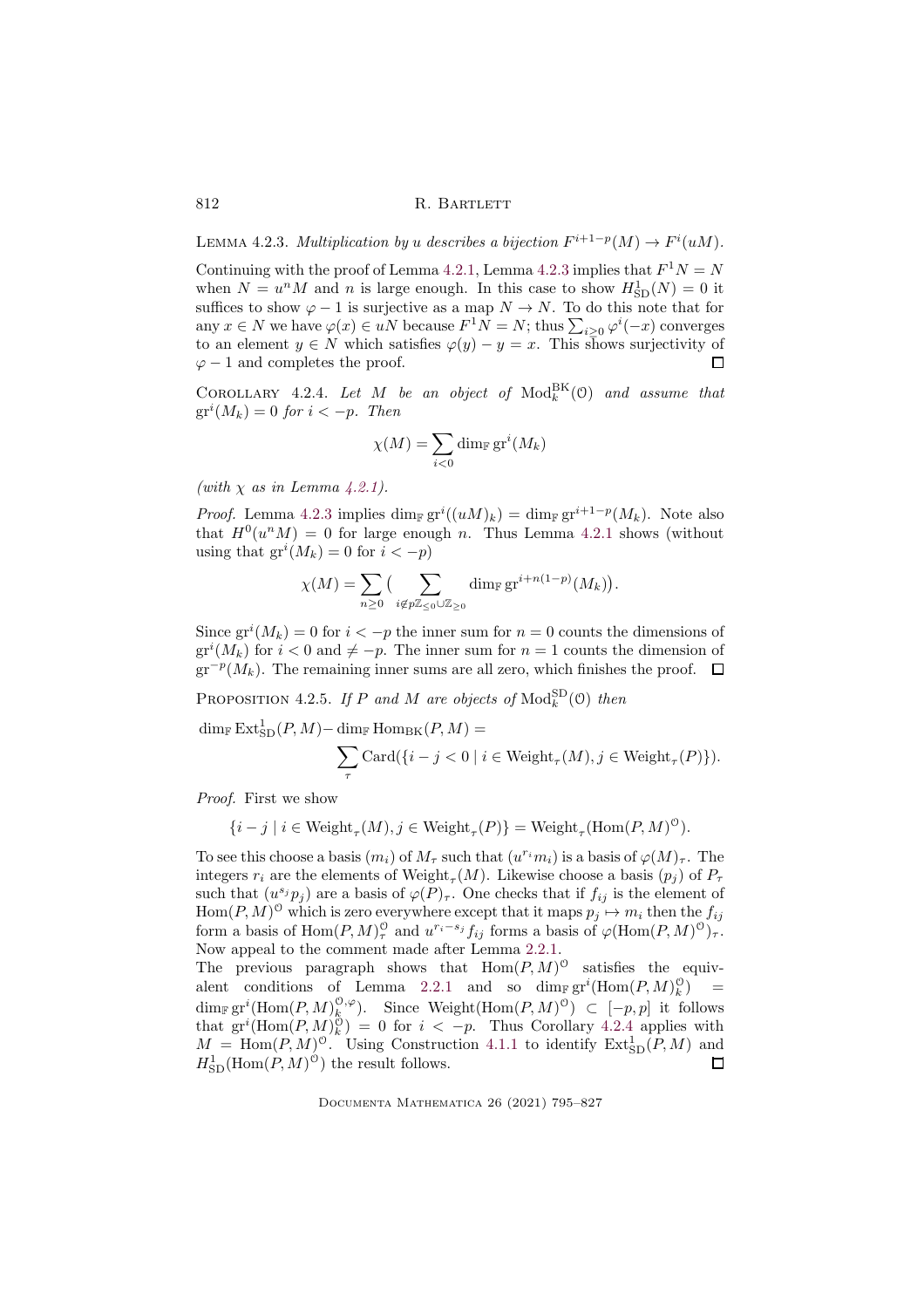REMARK 4.2.6. This proposition should be compared with the number of possible extensions described in [\[GLS14,](#page-31-1) Theorem 7.9].

#### <span id="page-18-0"></span>5 Lifting extensions

In this section we show how to produce crystalline lifts of some exact sequences in  $\text{Mod}_{k}^{\text{SD}}(0)$ . We maintain the notation from the previous two sections.

# 5.1 Isogeny categories of Breuil–Kisin modules

When attempting to produce lifts of extensions in  $\text{Mod}_{k}^{\text{SD}}(\mathcal{O})$  the functor  $T \mapsto$  $M(T)$  not being exact causes problems. However, as the following lemma shows, this problem disappears after inverting p.

<span id="page-18-1"></span>LEMMA 5.1.1. *If*  $0 \to T_1 \to T \to T_2 \to 0$  *is an exact sequence of crystalline*  $\mathbb{Z}_p$ *lattices then*  $0 \to M(T_1)[\frac{1}{p}] \to M(T)[\frac{1}{p}] \to M(T_2)[\frac{1}{p}] \to 0$  *is an exact sequence of*  $\mathfrak{S}[\frac{1}{p}]$ *-modules.* 

*Proof.* Let C denote the complex  $0 \to M(T_1) \to M(T) \to M(T_2) \to 0$ . Since C is  $\varphi$ -equivariant its cohomology groups  $H^{\bullet}$  are objects of  $\mathrm{Mod}_{K}^{\mathrm{BK}}$ . By [\[BMS18,](#page-30-6) Proposition 4.3] each  $H^i$  fits into an exact sequence

$$
0 \to H^i_{\text{tor}} \to H^i \to H^i_{\text{free}} \to \widetilde{H}^i \to 0
$$

of S-modules with

- $H_{\text{free}}^i$  free over  $\mathfrak{S},$
- $H_{\text{tor}}^i$  killed by a power of p,
- $\tilde{H}^i$  is killed by  $(p, u)$ .

The lemma will follow if each  $H_{\text{free}}^i$  is zero since then  $H^{\bullet}[\frac{1}{p}] = 0$ . To see this note that Lemma [3.1.2](#page-10-0) implies  $C \otimes_{\mathfrak{S}} W(C^{\flat})$  identifies with  $0 \to T_1 \otimes_{\mathbb{Z}_p} W(C^{\flat}) \to$  $T \otimes_{\mathbb{Z}_p} W(C^{\flat}) \to T_2 \otimes_{\mathbb{Z}_p} W(C^{\flat}) \to 0$  and so  $C \otimes_{\mathfrak{S}} W(C^{\flat})$  is exact. Since  $W(C^{\flat})$  is G-flat (which is a special case of [\[EG,](#page-30-5) 2.2.11]) it follows that  $H^{\bullet} \otimes_{\mathfrak{S}} W(C^{\flat}) = 0$ . This implies each  $H_{\text{free}}^i = 0$  and so the lemma follows.  $\Box$ 

Consider the category  $\text{Mod}_{K}^{\text{BK-iso}}(0)$  of  $\mathfrak{S}_{E} := \mathfrak{S} \otimes_{\mathbb{Z}_p} E$ -modules M equipped with isomorphisms  $\varphi_M : M \otimes_{\varphi, \mathfrak{S}_E} \mathfrak{S}_E[\frac{1}{E}] \cong M[\frac{1}{E}],$  such that  $\varphi$ -equivariantly  $M \cong M^\circ[\frac{1}{p}]$  for some  $M^\circ \in Mod_K^{\text{BK}}(\mathfrak{O})$ . This category can be identified with the isogeny category of  $\text{Mod}_{K}^{\text{BK}}(0)$ , in particular it is abelian.

By [\[BMS18,](#page-30-6) Proposition 4.3] every object of  $Mod_K^{B K-iso}(\mathcal{O})$  is free as an  $\mathfrak{S}$ -module; arguing as in Corollary [3.2.5](#page-11-2) we see they are free as  $\mathfrak{S} \otimes_{\mathbb{Z}_n} E$ -modules.

<span id="page-18-2"></span>COROLLARY 5.1.2. *The functor*  $T \mapsto M(T)$  *induces an exact fully faithful functor*  $V \rightarrow M(V)$  *from the category of crystalline* E-representations to  $Mod_K^{\text{BK-iso}}(\mathcal{O})$ .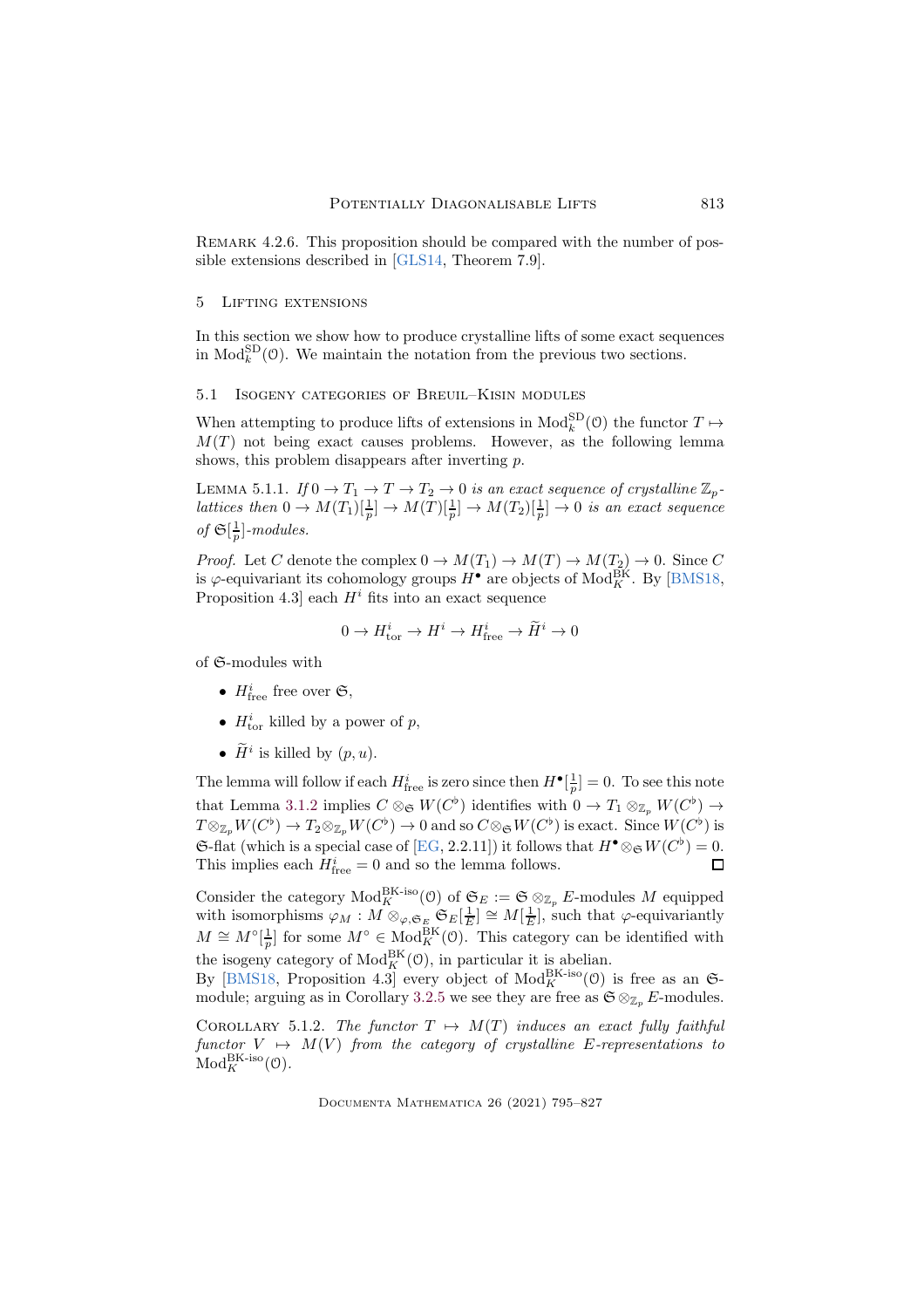*Proof.* This follows from Lemma [5.1.1,](#page-18-1) and the fact that  $T \mapsto M(T)$  is fully faithful. П

# 5.2 MORE EXT GROUPS

As in Subsection [4.1,](#page-14-4) if  $M \in Mod_K^{\text{BK}}(\mathcal{O})$  we can define  $H^1(M)$  as the cokernel of  $M \xrightarrow{\varphi-1} M[\frac{1}{E}]$ . Arguing as in Construction [4.1.1,](#page-14-5) if  $P \in Mod_K^{\text{BK}}(\mathcal{O})$  there is a functorial inclusion

<span id="page-19-0"></span>
$$
H^1(\text{Hom}(P,M)^{\bullet}) \hookrightarrow \text{Ext}^1_{\mathcal{O}}(P,M),
$$

where  $\text{Ext}^1_{\mathcal{O}}(P, M)$  denotes the Yoneda extension group in the abelian category  $Mod_K^{\text{BK}}(\mathcal{O})$ . In particular this is a map of  $\mathcal{O}\text{-modules}$ . This map is surjective if P is projective as an  $\mathfrak{S}_0$ -module (for then every extension of P by M splits as an  $\mathfrak{S}_0$ -module).

Suppose P and M are free  $\mathfrak{S}_0$ -modules, so that  $\overline{P} = P \otimes_0 \mathbb{F}$  and  $\overline{M} = M \otimes_0 \mathbb{F}$ are objects of  $\text{Mod}_k^{\text{BK}}(\mathcal{O})$ . There is a map

$$
\operatorname{Ext}^1_{\mathcal{O}}(P,M) = H^1(\operatorname{Hom}(P,M)^{\mathcal{O}}) \to H^1(\operatorname{Hom}(\overline{P}, \overline{M})^{\mathcal{O}}) = \operatorname{Ext}^1_{\mathbb{F}}(\overline{P}, \overline{M})
$$
\n(5.2.1)

induced by  $\text{Hom}(P, M)^\circ \to \text{Hom}(\overline{P}, \overline{M})^\circ$ . On the level of exact sequences this map is given by tensoring with  $\mathbb F$  over  $(0. \text{Via Hom}(P, M)^{\circ} \to \text{Hom}(\overline{P}, \overline{M})^{\circ}$ we can identify  $\text{Hom}(P, M)^{\mathcal{O}} \otimes_{\mathcal{O}} \mathbb{F} = \text{Hom}(\overline{P}, \overline{M})^{\mathcal{O}}$ . Therefore, since

$$
\mathrm{Hom}(P, M)^{\mathbb O}\otimes_\mathbb O \mathbb F \to \mathrm{Hom}(P, M)^{\mathbb O}[\tfrac{1}{E}] \otimes_\mathbb O \mathbb F \to H^1(\mathrm{Hom}(P, M)^{\mathbb O})\otimes_\mathbb O \mathbb F \to 0
$$

is exact, it follows that via [\(5.2.1\)](#page-19-0) we can identify  $\text{Ext}^1_{\mathcal{O}}(P,M) \otimes_{\mathcal{O}} \mathbb{F}$  =  $\mathrm{Ext}^1_\mathbb{F}(\overline{P},\overline{M}).$ 

Analogously, for  $M \in Mod_K^{\text{BK-iso}}(0)$  we define  $H^1(M)$  as the cokernel of  $\varphi - 1$ :  $M \to M[\frac{1}{E}]$ . Just as in Construction [4.1.1,](#page-14-5) if  $P \in Mod_K^{\text{BK-iso}}(0)$  there are inclusions

<span id="page-19-1"></span>
$$
H^1(\mathrm{Hom}(P,M)^E) \hookrightarrow \mathrm{Ext}^1_E(P,M),
$$

where  $\text{Ext}_{E}^{1}(P, M)$  denotes the Yoneda extension group in  $\text{Mod}_{K}^{\text{BK-iso}}(0)$ . Since P is free as an  $\mathfrak{S}_E$ -module this inclusion is an isomorphism. Choose  $P^{\circ}, M^{\circ} \in$  $Mod_K^{\text{BK}}(0)$  such that  $P^{\circ} \otimes_{\mathcal{O}} E = P, M^{\circ} \otimes_{\mathcal{O}} E = M$ . Suppose  $P^{\circ}$  and  $M^{\circ}$  are free over  $\mathfrak{S}_0$ , then the inclusion  $\text{Hom}(P, M)^\circ \hookrightarrow \text{Hom}(\widetilde{P}, M)^E$  induces maps

$$
\operatorname{Ext}^1_{\mathcal{O}}(P^{\circ}, M^{\circ}) = H^1(\operatorname{Hom}(P^{\circ}, M^{\circ})^{\mathcal{O}}) \to H^1(\operatorname{Hom}(P, M)^E) = \operatorname{Ext}^1_E(P, M). \tag{5.2.2}
$$

On the level of exact sequences this map is given by applying  $\otimes_{\mathcal{O}} E$ . Similarly to above [\(5.2.2\)](#page-19-1) induces identifications  $\text{Ext}^1_{\mathcal{O}}(P^{\circ}, M^{\circ}) \otimes_{\mathcal{O}} E = \text{Ext}^1_E(P, M)$ .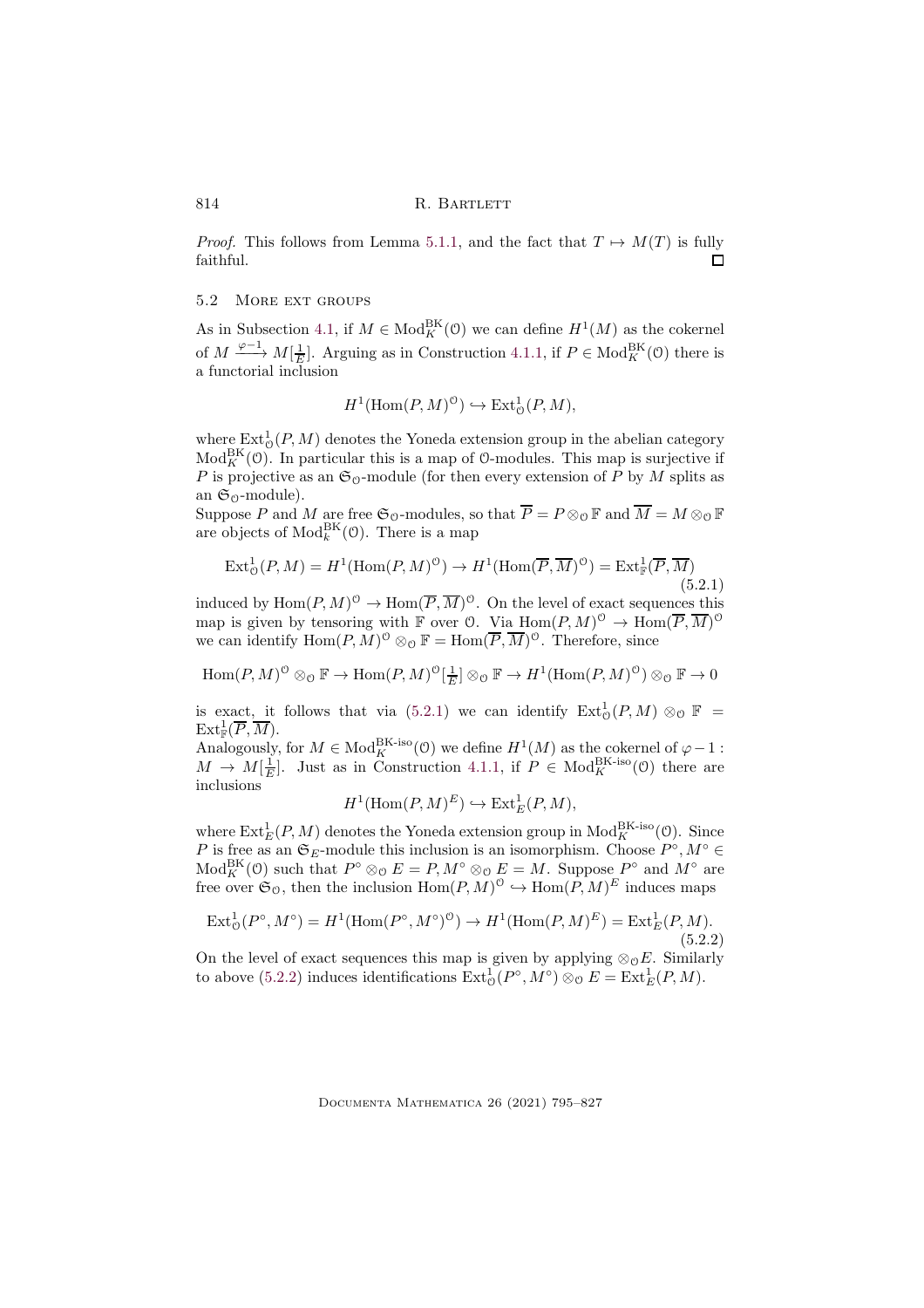#### 5.3 Lifting extensions

Our aim is to prove the following.

<span id="page-20-1"></span>PROPOSITION 5.3.1. *Suppose*  $K = K_0$  *and if*  $p = 2$  *suppose further that*  $\pi$  *is chosen so that*  $K_{\infty} \cap K(\mu_{p^{\infty}}) = K$ *. Let*  $T_2, T_1$  *be crystalline* 0-*lattices with Hodge–Tate weights contained in*  $[0, p]$ *. Set*  $\overline{T}_i = T_i \otimes_{\mathcal{O}} \mathbb{F}$ *. Assume*  $\overline{T}_1$  *is cyclotomic-free, that*  $\overline{T}_2$  *is irreducible, and that*  $\overline{T}_2 \otimes_{\mathbb{F}} \mathbb{F}(1)$  *is not a Jordan– Holder factor of*  $\overline{T}_1$ *.* 

 $Set\ \overline{M}_i = M(T_i) \otimes_{\mathcal{O}} \mathbb{F}$  and suppose

<span id="page-20-0"></span>
$$
0 \to \overline{M}_1 \to \overline{M} \to \overline{M}_2 \to 0 \tag{5.3.2}
$$

*is an exact sequence in*  $\text{Mod}_{k}^{\text{SD}}(\mathcal{O})$ *. Then there exists a crystalline extension*  $0 \to T_1 \to T \to T_2 \to 0$  such that  $0 \to M(T_1) \to M(T) \to M(T_2) \to 0$  is exact *and recovers* [\(5.3.2\)](#page-20-0) *after applying*  $\otimes_{\mathcal{O}} \mathbb{F}$ *.* 

*Proof.* Let  $V_i = T_i \otimes_{\mathcal{O}} E$  and let  $\text{Ext}^1_{\text{crys}}(V_2, V_1) \subset \text{Ext}^1(V_2, V_1)$  denote the subset whose elements are represented by exact sequences  $0 \rightarrow$  $V_1 \rightarrow V \rightarrow V_2 \rightarrow 0$  with V crystalline. Under the usual identification  $\text{Ext}^1(V_2, V_1) = H^1(G_K, \text{Hom}(V_2, V_1)),$  the subspace  $\text{Ext}^1_{\text{crys}}(V_2, V_1)$  identifies with  $H^1_f(G_K, \text{Hom}(V, W))$ , i.e. with the kernel

$$
\ker\Big(H^1(G_K,\operatorname{Hom}(V_2,V_1))\to H^1(G_K,\operatorname{Hom}(V_2,V_1)\otimes_{{\mathbb Q}_p}B_{\mathrm{crys}})\Big).
$$

Since the Hodge–Tate weights of Hom( $V_2, V_1$ ) are equal to  $i - j$  where i is a weight of  $V_1$  and j a weight of  $V_2$ , [\[Nek93,](#page-31-14) Proposition 1.24] implies  $H_f^1(G_K, \text{Hom}(V_2, V_1))$  has E-dimension

$$
\sum_{\tau \in \text{Hom}_{\mathbb{F}_p}(k,\mathbb{F})} \text{Card}\left(\{i-j < 0 \mid i \in \text{HT}_{\tau}(V_1), j \in \text{HT}_{\tau}(V_2)\}\right)
$$

+ dim<sub>E</sub> Hom<sub>E[G<sub>K</sub>]( $V_2$ ,  $V_1$ ).</sub>

Now consider the diagram

$$
\operatorname{Ext}^1_{\mathcal{O}}(M(T_2), M(T_1)) \xrightarrow{\beta} \operatorname{Ext}^1_{\mathbb{F}}(\overline{M}_2, \overline{M}_1)
$$
  

$$
\downarrow^{\alpha}
$$
  

$$
\operatorname{Ext}^1_{\operatorname{crys}}(V_2, V_1) \xrightarrow{\gamma} \operatorname{Ext}^1_E(M(V_2), M(V_1)),
$$

where the maps  $\alpha$  and  $\beta$  are those described in [\(5.2.2\)](#page-19-1) and [\(5.2.1\)](#page-19-0) respectively. The map  $\gamma$  is obtained by applying  $V \rightarrow M(V)$  (from Corollary [5.1.2\)](#page-18-2) to exact sequences representing classes in  $Ext<sub>crys</sub>(V<sub>2</sub>, V<sub>1</sub>)$ . This makes sense since  $V \mapsto M(V)$  is exact. Exactness of  $M \mapsto M(V)$  also implies that this functor preserves pushouts and pullbacks; thus  $\gamma$  is E-linear. Since  $V \mapsto M(V)$  is fully faithful we see that  $\gamma$  is injective.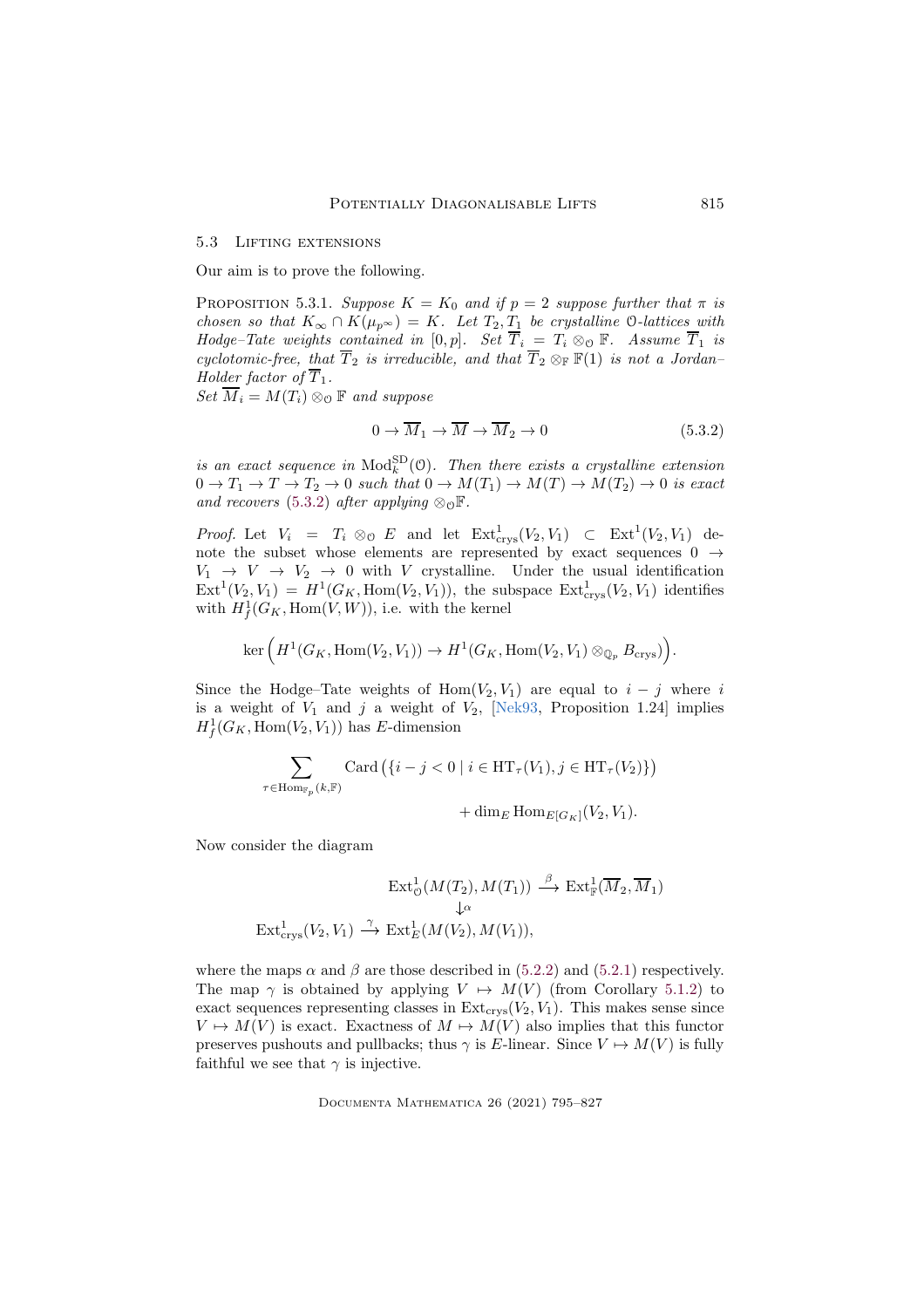Let  $\Theta'$  denote the image of  $\gamma$  and let  $\Theta$  denote the preimage of  $\Theta'$  under  $\alpha$ . If  $0 \to M(T_1) \to M^{\circ} \to M(T_2) \to 0$  represents a class in  $\Theta$  then by definition  $M^{\circ} \otimes_{\mathcal{O}} E = M(V)$  where V is a crystalline E-representation fitting into an extension  $0 \to V_1 \to V \to V_2 \to 0$ . Thus  $T = T(M^{\circ})$  is a  $G_{K_{\infty}}$ -stable 0lattice inside V which, since  $M \mapsto T(M)$  is exact, sits in a  $G_{K_{\infty}}$ -equivariant exact sequence  $0 \to T_1 \to T \to T_2 \to 0$ . Our assumption on  $\overline{T}_2$  and  $\overline{T}_1$ allows us to apply Corollary [2.5.2;](#page-9-3) thus  $T$  is a  $G_K$ -stable lattice in  $V$  and so  $M^{\circ} = M(T)$ . Theorem [3.3.9](#page-14-1) therefore implies  $\beta$  maps every element of  $\Theta$  into  $\mathrm{Ext}_{\mathrm{SD}}^{1}(\overline{M}_{2},\overline{M}_{1}).$ 

The map  $\beta$  can be identified with the reduction map

$$
Ext^1_{\mathcal{O}}(M(T_2), M(T_1)) \to Ext^1_{\mathcal{O}}(M(T_2), M(T_1) \otimes_{\mathcal{O}} \mathbb{F}.
$$

Since  $\alpha x \in \Theta$  for any  $\alpha \in \Theta$  implies  $x \in \Theta$ , the cokernel of  $\Theta \subset$  $Ext^1_{\mathcal{O}}(M(T_2), M(T_1))$  is free over  $\mathcal{O}$  and so  $\Theta \hookrightarrow Ext^1_{\mathcal{O}}(M(T_2), M(T_1))$  induces an inclusion  $\Theta \otimes_{\mathcal{O}} \mathbb{F} \hookrightarrow \text{Ext}^1_{\mathcal{O}}(M(T_2), M(T_1)) \otimes_{\mathcal{O}} \mathbb{F}$ . As  $\beta$  maps every element of  $\Theta$  into  $\text{Ext}_{\text{SD}}^1(\overline{M_2}, \overline{M}_1)$ , we have

$$
\Theta \otimes_{\mathcal{O}} \mathbb{F} \hookrightarrow \text{Ext}_{\text{SD}}^1(\overline{M}_2, \overline{M}_1).
$$

On the other hand, since  $\alpha$  is given by inverting p, the image of  $\alpha$  is an  $\alpha$ lattice inside  $\text{Ext}^1_E(M(V_2), M(V_1))$  and its kernel equals the torsion subgroup  $\text{Ext}^1_{\mathcal{O}}(M(T_2), M(T_1))_{\text{tors}}$ . Thus, we can decompose  $\Theta$  as

$$
\Theta_{\text{free}} \oplus \text{Ext}^1_{\mathcal{O}}(M(T_2), M(T_1))_{\text{tors}},
$$

where  $\Theta$ <sub>free</sub> is a free 0-module of rank equal to the E-dimension of  $\text{Ext}^1_{\text{crys}}(V_2, V_1)$ . Using Lemma [5.3.4](#page-22-1) below, and the formula we stated above for the dimension of  $\text{Ext}^1_{\text{crys}}(V_2, V_1) = H^1_f(G_K, \text{Hom}(V_2, V_1)),$  we deduce

$$
\dim_{\mathbb{F}}(\Theta \otimes_{\mathcal{O}} \mathbb{F}) - \dim_{\mathbb{F}} \text{Hom}_{BK}(\overline{M}_2, \overline{M}_1) = \sum_{\tau} \text{Card}(\{i - j < 0 \mid i \in \text{HT}_{\tau}(V_1), j \in \text{HT}_{\tau}(V_2)\}).
$$

By Theorem [3.3.9](#page-14-1) we have  $\mathop{\rm HT}\nolimits_{\tau}(V_i) = \mathop{\rm Weight}\nolimits_{\tau}(M_i)$ . Therefore, by Proposi-tion [4.2.5,](#page-17-2) each of  $\text{Ext}_{\text{SD}}^1(\overline{M}_2, \overline{M}_1)$  and  $\Theta \otimes_{\mathcal{O}} \mathbb{F}$  have the same  $\mathbb{F}\text{-dimension}$ . Hence

$$
\Theta \otimes_{\mathcal{O}} \mathbb{F} = \text{Ext}_{\text{SD}}^1(\overline{M}_2, \overline{M}_1),
$$

which shows that any extension  $0 \to \overline{M}_1 \to M \to \overline{M}_2 \to 0$  which represents a class in  $\text{Ext}_{\text{SD}}^1(\overline{M}_1, \overline{M}_2)$  arises as the reduction of  $0 \to M(T_1) \to M(T) \to$  $M(T_2) \to 0$  for some crystalline extension  $0 \to T_1 \to T \to T_2 \to 0$ .

Remark 5.3.3. We emphasise that Proposition [5.3.1](#page-20-1) does not assert that, for  $T_1, T_2$  as above, any exact sequence of crystalline representations  $0 \to T_1 \to$  $T \to T_2 \to 0$  remains exact after applying  $T \mapsto M(T)$ .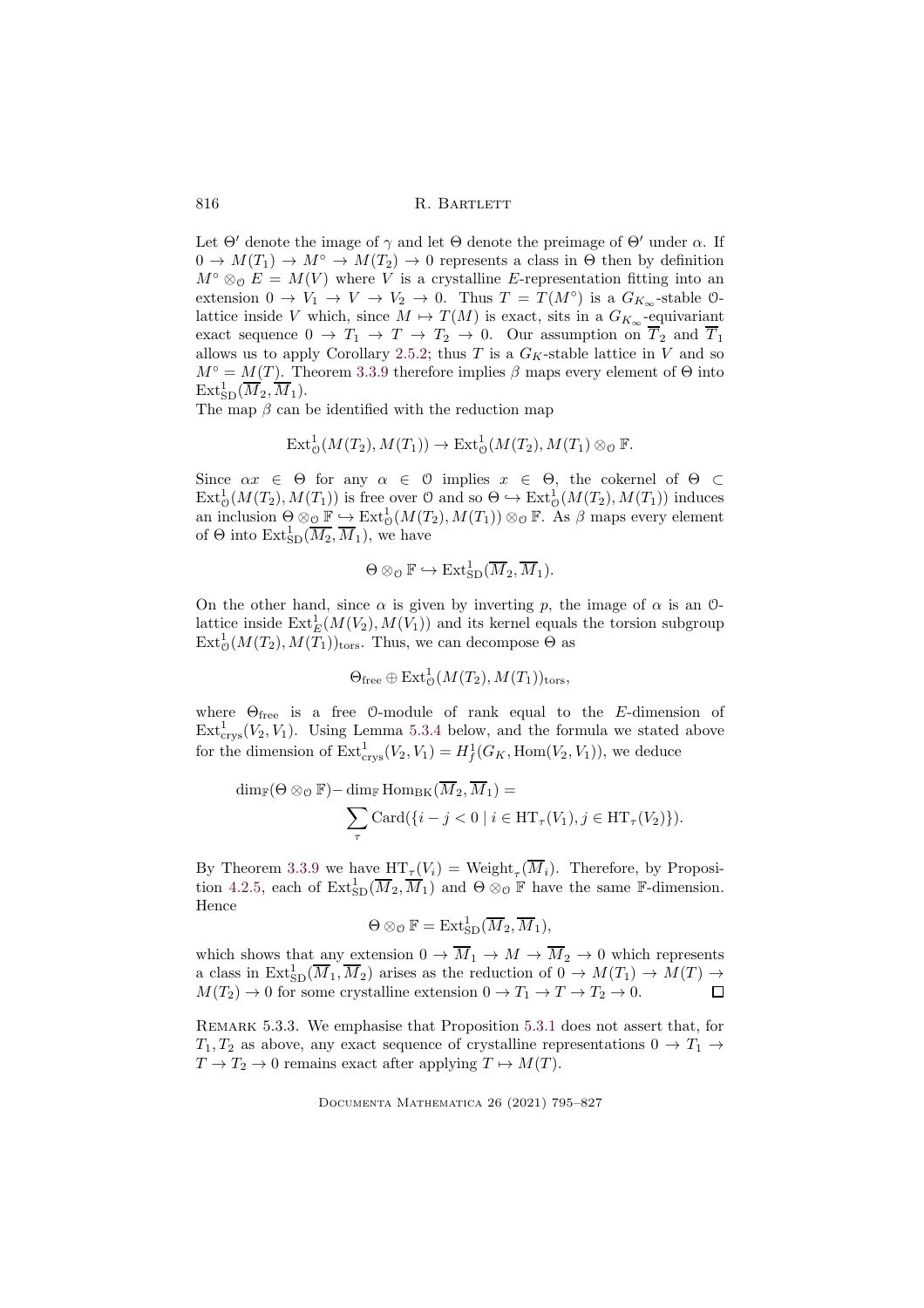<span id="page-22-1"></span>LEMMA 5.3.4. *If*  $T_1$  *and*  $T_2$  *are crystalline* 0-*lattices then* 

$$
\dim_{\mathbb{F}}(\operatorname{Ext}^1_{\mathcal{O}}(M(T_2), M(T_1))_{\text{tors}} \otimes_{\mathcal{O}} \mathbb{F}) = \dim_{\mathbb{F}} \operatorname{Hom}_{\operatorname{BK}}(\overline{M}_2, \overline{M}_1) - \dim_{\mathbb{E}} \operatorname{Hom}_{E[G_K]}(V_2, V_1).
$$

*Proof.* The F-dimension of  $Ext^1_{\mathcal{O}}(M(T_2), M(T_1))_{\text{tors}} \otimes_{\mathcal{O}} \mathbb{F}$  equals the Fdimension of the  $\varpi$ -torsion subgroup of  $\mathrm{Ext}^1_{\mathcal{O}}(M(T_2), M(T_1))$ . To compute this latter group consider the exact sequence  $0 \to M(T_1) \xrightarrow{\varpi} M(T_1) \to \overline{M}_1 \to 0$  in  $\text{Mod}_{K}^{\text{BK}}(\mathcal{O})$ ; the associated long exact sequence reads

$$
0 \to \text{Hom}_{\text{BK}}(M(T_2), M(T_1)) \xrightarrow{\varpi} \text{Hom}_{\text{BK}}(M(T_2), M(T_1))
$$
  

$$
\to \text{Hom}_{\text{BK}}(M(T_2), \overline{M}_1) \to \text{Ext}^1_{\mathcal{O}}(M(T_2), M(T_1)) \xrightarrow{\varpi} \text{Ext}^1_{\mathcal{O}}(M(T_2), M(T_1)).
$$

Identifying  $\text{Hom}_{BK}(M(T_2), \overline{M}_1) = \text{Hom}_{BK}(\overline{M}_2, \overline{M}_1)$  we see that the Fdimension of the  $\varpi$ -torsion subgroup of  $\mathrm{Ext}^1_0(M(T_2), M(T_1))$  equals

 $\dim_{\mathbb{F}} \text{Hom}_{\text{BK}}(\overline{M}_2, \overline{M}_1) - \dim_{\mathbb{F}} \text{Hom}_{\text{BK}}(M(T_2), M(T_1))/\varpi.$ 

By full faithfulness of  $T \mapsto M(T)$  we have  $\text{Hom}_{BK}(M(T_2), M(T_1)) =$ Hom<sub> $\mathcal{O}[G_K](T_2, T_1)$ .</sub> Since  $\text{Hom}_{\mathcal{O}[G_K]}(T_2, T_1)$  is free over  $\mathcal O$  and equals  $\text{Hom}_{E[G_K]}(V_2, V_1)$  after inverting p the lemma follows.  $\text{Hom}_{E[G_K]}(V_2, V_1)$  after inverting p the lemma follows.

# <span id="page-22-0"></span>6 Lifting irreducibles

In this section we study simple objects of  $\text{Mod}_{k}^{\text{SD}}(0)$  in low dimensions and show they arise from crystalline representations.

#### 6.1 Rank ones

Recall from Construction [3.2.3](#page-11-1) how  $\mathfrak{S} \otimes_{\mathbb{Z}_p} \mathfrak{O}$  is made into an  $\mathfrak{O}[[u]]$ -algebra. In this way we view  $k[[u]] \otimes_{\mathbb{F}_p} \mathbb{F}$  as an  $\mathbb{F}[[u]]$ -algebra. Let  $e_{\tau} \in k[[u]] \otimes_{\mathbb{F}_p} \mathbb{F}$  denote the image of the idempotent  $\widetilde{e}_{\tau} \in \mathfrak{S} \otimes_{\mathbb{Z}_p} \mathfrak{O}$  defined in Construction [3.2.3.](#page-11-1)

LEMMA 6.1.1. *After possibly enlarging*  $\mathbb{F}$ *, every*  $M \in \text{Mod}_k^{\text{BK}}(\mathcal{O})$  *of rank one over*  $k[[u]] \otimes_{\mathbb{F}_n} \mathbb{F}$  *is isomorphic to a Breuil–Kisin module* 

<span id="page-22-2"></span>
$$
N = k[[u]] \otimes_{\mathbb{F}_p} \mathbb{F}, \qquad \varphi_N(1) = x \sum_{\tau \in \text{Hom}_{\mathbb{F}_p}(k, \mathbb{F})} u^{r_{\theta}} e_{\theta} \tag{6.1.2}
$$

*for some*  $r_{\theta} \in \mathbb{Z}$  *and some*  $x \in \mathbb{F}^{\times}$ *.* 

*Proof.* For any  $f \in 1 + u\mathbb{F}[u]$  and  $n \geq 0$  it is easy to check the equation  $\varphi^{n}(z) = fz$  has a solution in  $\mathbb{F}[[u]]^{\times}$  (here  $\varphi$  on  $\mathbb{F}[[u]]$  denotes the Frobenius  $\sum a_i u^i \mapsto \sum a_i u^{ip}$ . Thus, after possibly enlarging  $\mathbb{F}$ , if  $f \in \mathbb{F}[[u]]^{\times}$  there exists  $z \in \mathbb{F}[[u]]^{\times}$  and  $x \in \mathbb{F}$  such that  $\varphi^{n}(z) = x^{n} f z$ .

Now consider the statement of the lemma. For each  $\tau$  choose a generator  $x_{\tau}$ of  $M_{\tau}$  over  $\mathbb{F}[[u]]$ . There are integers  $r_{\tau}$  and  $f_{\tau} \in \mathbb{F}[[u]]^{\times}$  such that  $\varphi(x_{\tau \circ \varphi}) =$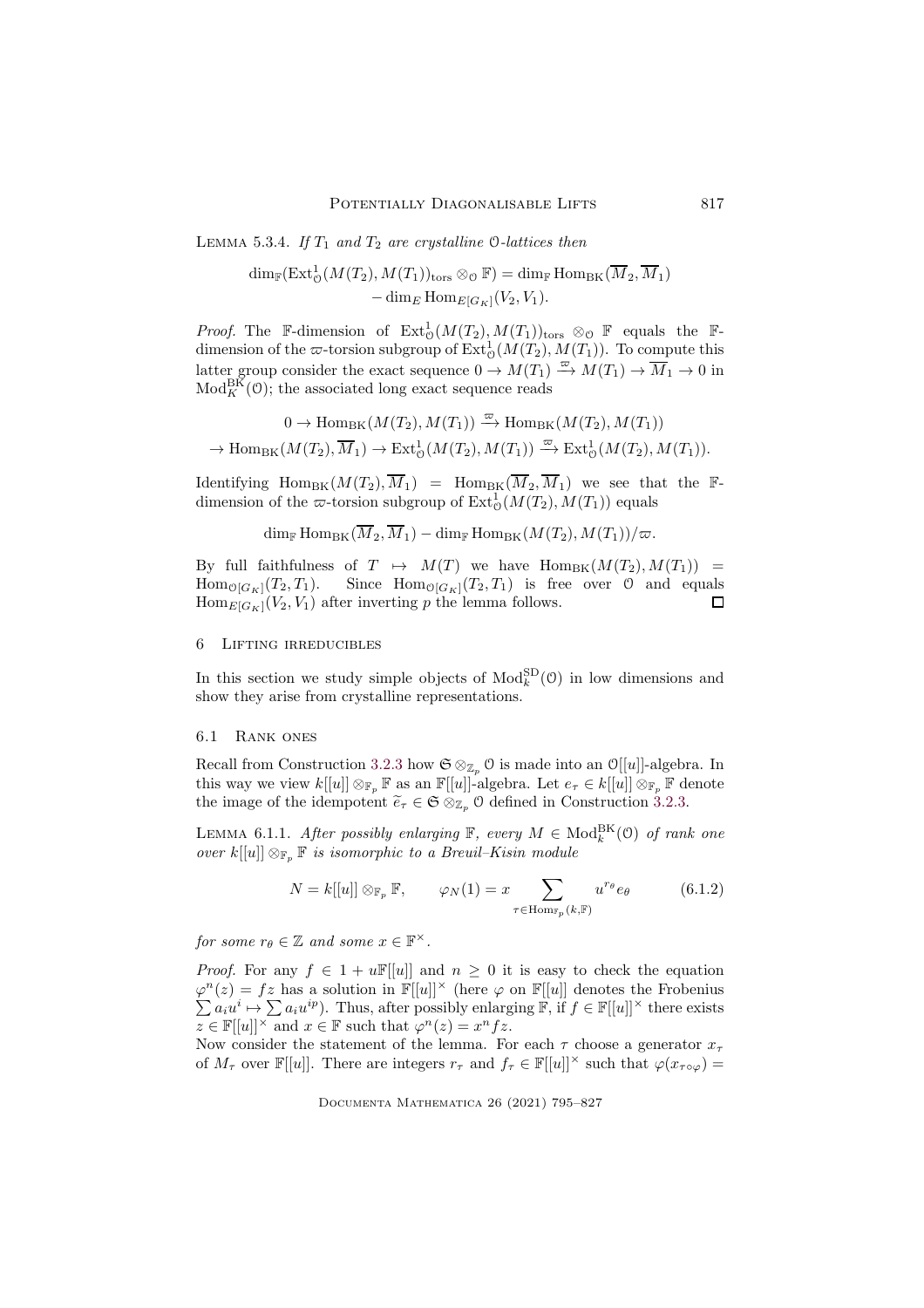$u^{r_{\tau}} f_{\tau} e_{\tau}$ . Recall that  $\varphi_M : M_{\tau \circ \varphi} \to M_{\tau}[\frac{1}{u}]$  is semi-linear for the endomorphism  $\varphi$  of  $\mathbb{F}[[u]]$  described in the previous paragraph. Choose  $z \in \mathbb{F}[[u]]^{\times}$  and  $x \in \mathbb{F}^{\times}$ so that

<span id="page-23-0"></span>
$$
\frac{\varphi^{[k:\mathbb{F}_p]}(z)}{z} = x^{[k:\mathbb{F}_p]} \left( f_\tau \varphi(f_{\tau \circ \varphi^{-1}}) \dots \varphi^{[k:\mathbb{F}_p]-1} (f_{\tau \circ \varphi^{-[k:\mathbb{F}_p]-1}}) \right)^{-1}.
$$
 (6.1.3)

Set  $y_{-1} = zx_{\tau \circ \varphi^{-1}}$  and for  $i > 1$  set

$$
y_{-i} = \frac{\varphi^{i-1}(z)}{x^{i-1}} f_{\tau \circ \varphi^{-i}} \varphi(f_{\tau \circ \varphi^{-i+1}}) \dots \varphi^{i-2}(f_{\tau \circ \varphi^{-2}}) x_{\tau \circ \varphi^{-i}}.
$$

Then  $y_{-i}$  generates  $M_{\theta \circ \varphi^{-i}}$ . By construction  $\varphi(y_{-i+1}) = xy_{-i}$  for  $2 \le i \le [k :$  $\mathbb{F}_p$ , also  $\varphi(y_{-[k:\mathbb{F}_p]}) = xy_{-1}$  because x and z satisfy [\(6.1.3\)](#page-23-0). Thus the map  $M \to$ N sending  $y_{-i}$  onto  $e_{\tau \circ \varphi^{-i}}$  is an isomorphism of Breuil–Kisin modules.  $\Box$ 

<span id="page-23-3"></span>PROPOSITION 6.1.4. *Assume*  $K = K_0$  and  $N \in \text{Mod}_k^{\text{BK}}(0)$  *is as in* [\(6.1.2\)](#page-22-2)*. Then there exists a rank one crystalline* O*-lattice* T *with* τ*-Hodge–Tate weight*  $r_{\tau}$  *and such that*  $M(T) \otimes_{\Omega} \mathbb{F} \cong N$ *.* 

*Proof.* This is proven in [\[GLS14,](#page-31-1) Lemma 6.3].

 $\Box$ 

 $\Box$ 

# <span id="page-23-1"></span>6.2 Induction and restriction

Let  $L/K$  be the unramified extension corresponding to a finite extension  $l/k$ , and let  $L_{\infty} = K_{\infty}L$ . Set  $\mathfrak{S}_L = W(l)[[u]]$ . Extension of scalars along the inclusion  $f : \mathfrak{S} \to \mathfrak{S}_L$  describes a functor

$$
f^* : \text{Mod}_K^{\text{BK}} \to \text{Mod}_L^{\text{BK}}.
$$

For  $M \in Mod_K^{\text{BK}}$  the module  $f^*M = M \otimes_{\mathfrak{S}} \mathfrak{S}_L$  is made into a Breuil–Kisin module via the semilinear map  $m \otimes s \mapsto \varphi_M(m) \otimes \varphi(s)$ . Similarly, restriction of scalars along f induces a functor

$$
f_*: Mod_L^{BK} \to Mod_K^{BK}.
$$

<span id="page-23-2"></span>If  $M \in Mod_L^{\text{BK}}$  we equip  $f_*M$  with the obvious semilinear map  $m \mapsto \varphi_M(m)$ . LEMMA 6.2.1. *Let*  $N \in Mod_L^{BK}$  and  $M \in Mod_K^{BK}$ . *Then there are functorial*  $identity$ *identifications* Hom<sub>BK</sub> $(M, f_*\tilde{N}) \cong \text{Hom}_{BK}(f^*\tilde{M}, N), T(f^*M) \cong T(M)|_{G_{L_\infty}},$ and  $T(f_*N)$  ≅ Ind $_{L_{\infty}}^{K_{\infty}} T(N)$  *making the following diagram commute.* 

$$
\begin{array}{ccc}\n\text{Hom}_{\text{BK}}(M, f_{*}N) & \xrightarrow{\hspace{15mm}} \text{Hom}_{\text{BK}}(f^{*}M, N) \\
\downarrow T & \qquad \qquad \downarrow T & \qquad \qquad \downarrow T \\
\text{Hom}_{G_{K_{\infty}}}(T(M), \text{Ind}_{L_{\infty}}^{K_{\infty}} T(N)) & \xrightarrow{\hspace{15mm}} \text{Hom}_{G_{L_{\infty}}}(T(M)|_{G_{L_{\infty}}}, T(N)).\n\end{array}
$$

*The lower horizontal arrow is given by Frobenius reciprocity.*

*Proof.* This is [\[Bar20a,](#page-30-3) Lemma 6.2.4].

By functoriallity  $f_*$  and  $f^*$  induce functors on  $\text{Mod}_K^{\text{BK}}(\mathcal{O})$  and  $\text{Mod}_L^{\text{BK}}(\mathcal{O})$ . The following lemma shows how they also preserve strong divisibility.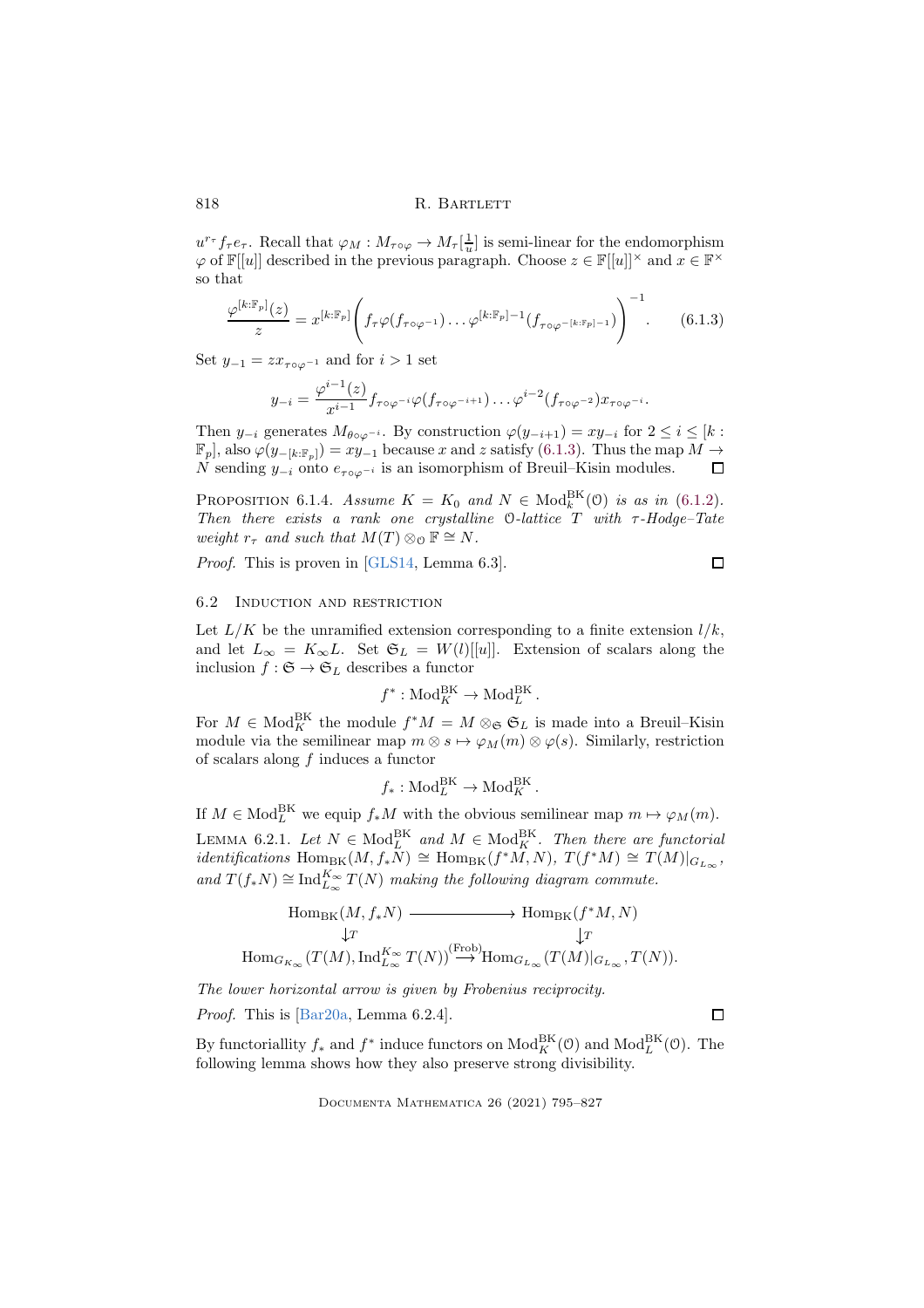<span id="page-24-1"></span>LEMMA 6.2.2. *Assume*  $k \subset l \subset \mathbb{F}$ .

1. If  $M \in \text{Mod}_k^{\text{SD}}(\mathcal{O})$  then  $f^*M \in \text{Mod}_l^{\text{SD}}(\mathcal{O})$  and for each  $\theta \in \text{Hom}_{\mathbb{F}_p}(l, \mathbb{F})$ *we have*  $Weight_{\theta}(f^*M) = Weight_{\theta|_k}(M).$ 

2. If  $N \in Mod_l^{\text{SD}}(\mathfrak{O})$  then  $f_*N \in Mod_k^{\text{SD}}(\mathfrak{O})$  and

$$
Weight_{\tau}(f_*N) = \bigcup_{\theta|_k = \tau} Weight_{\theta}(N).
$$

*Proof.* This is [\[Bar20a,](#page-30-3) Lemma 6.2.6].

# 6.3 Approximation by rank ones

For this subsection fix an irreducible  $M \in Mod_k^{\text{SD}}(\mathcal{O})$ . Irreducible here means the only non-trivial sub-Brueil–Kisin module  $M' \subset M$  in  $Mod_k^{BK}(0)$  with torsion-free cokernel is M itself. Let  $L/K$  be the unramified extension of degree dim<sub>F</sub>  $T(M)$  with residue extension  $l/k$ , and let  $f : \mathfrak{S} \to \mathfrak{S}_L$  be as in Subsection [6.2.](#page-23-1)

<span id="page-24-2"></span>PROPOSITION 6.3.1. *After enlarging*  $\mathbb{F}$  *there exists a rank one*  $N \in \text{Mod}_{l}^{\text{SD}}(0)$ *and an inclusion*  $M \to f_*N$  *whose image contains*  $u(f_*N)$ .

*Further, if for*  $\theta \in \text{Hom}_{\mathbb{F}_p}(l, \mathbb{F})$  *we set*  $\delta_{\theta} = 0$  *if the image of* M *contains*  $N_{\theta}$ *,*  $and \delta_{\theta} = 1$  *otherwise, then* 

$$
r_{\theta}, r_{\theta} + p\delta_{\theta \circ \varphi} - \delta_{\theta} \in Weight_{\theta|_k}(M),
$$

 $where \{r_{\theta}\} = \text{Weight}_{\theta}(N).$ 

The construction is identical to that given in [\[Bar20a,](#page-30-3) §6.3]. For the convenience of the reader we repeat the arguments. After Lemma  $6.1.2$  we may describe N explicitly as

$$
N = k[[u]] \otimes_{\mathbb{F}_p} \mathbb{F}, \qquad \varphi_N(1) = x \sum u^{r_\theta} e_\theta
$$

for some  $x \in \mathbb{F}^{\times}$ , with the sum running over  $\theta \in \text{Hom}_{\mathbb{F}_p}(l, \mathbb{F})$ .

*Proof.* First we show that M being irreducible implies  $T(M)$  is irreducible as a  $G_{K_{\infty}}$ -representation. This follows from the next lemma.

<span id="page-24-0"></span>LEMMA 6.3.2. Let  $M \in Mod_k^{\text{BK}}(\mathfrak{O})$  and let  $0 \to T_1 \to T(M) \to T_2 \to 0$  be an  $\emph{exact}$  sequence of  $G_{K_{\infty}}$ -representations. Then there exists an exact sequence  $0 \to M_1 \to M \to M_2 \to 0$  in  $\text{Mod}_k^{\text{BK}}(0)$  which recovers the first exact sequence *after applying*  $M \mapsto T(M)$ *.* 

*Proof.* Since  $T(M) \otimes_{\mathbb{Z}_p} W(C^{\flat}) = M \otimes_{\mathfrak{S}} W(C^{\flat})$  we obtain a surjection  $M \otimes_{\mathfrak{S}}$  $W(C^{\flat}) \to T_2 \otimes_{\mathbb{Z}_p} W(C^{\flat})$ . Let  $M_2$  be the image of M under this surjection. Then  $M_2 \otimes_{\mathfrak{S}} W(C^{\flat}) = T_2 \otimes_{\mathbb{Z}_p} W(C^{\flat})$  so  $T(M_2) = T_2$ . Take  $M_1$  to be the kernel of  $M \to M_2$ .  $\Box$ 

Documenta Mathematica 26 (2021) 795–827

 $\Box$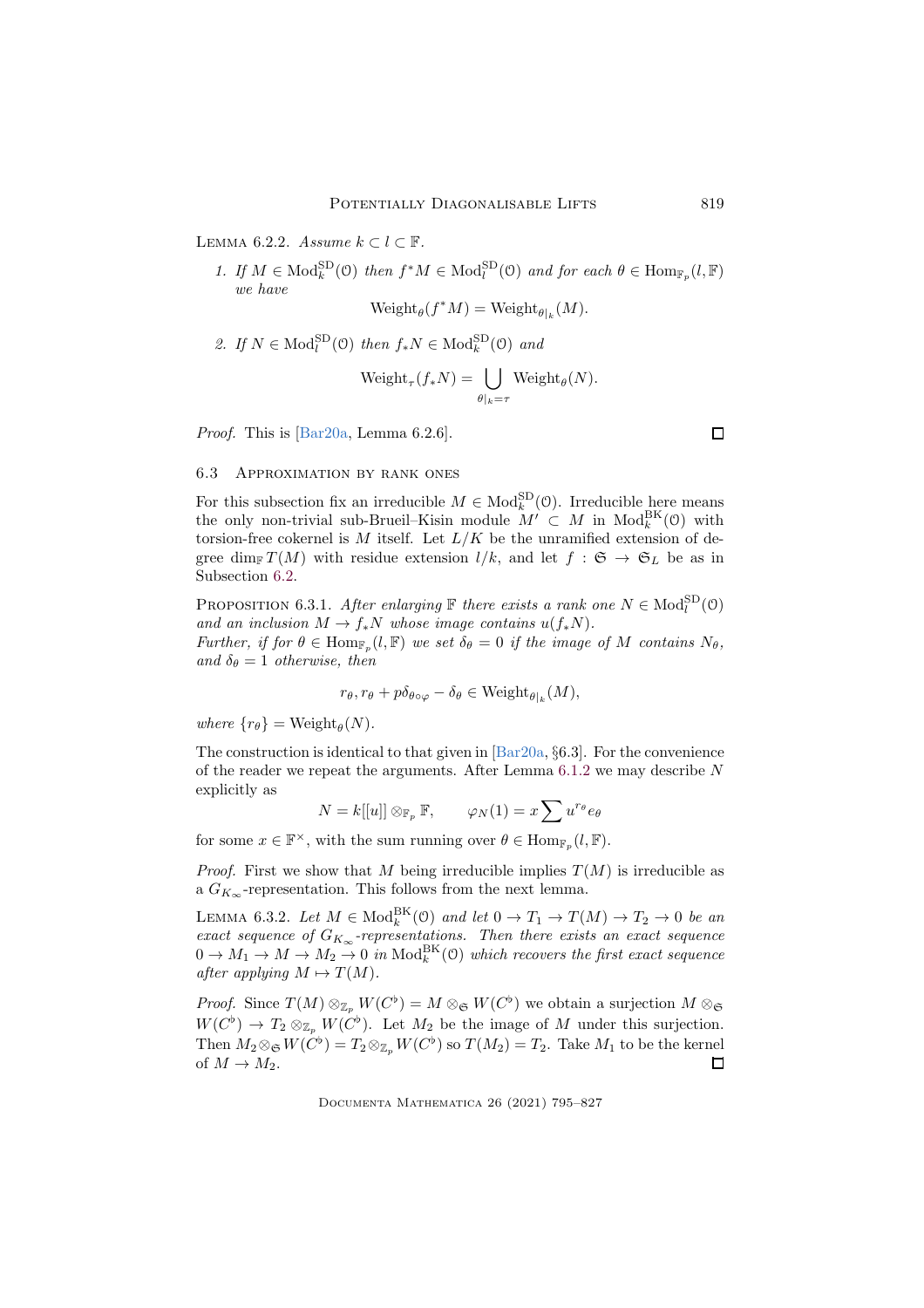Enlarging F if necessary we can suppose  $l \subset \mathbb{F}$  and that  $T(M) \cong \text{Ind}_{L_{\infty}}^{K_{\infty}} \chi$  (using Lemma [2.3.1](#page-5-2) and Lemma [2.2.1\)](#page-5-1) for a character  $\chi$ . Frobenius reciprocity gives a non-zero map  $T(M)|_{G_{L_\infty}} \to \chi$ . Lemma [6.2.1](#page-23-2) implies  $T(M)|_{G_{L_\infty}} \cong T(f^*M)$ , so Lemma [6.3.2](#page-24-0) produces a surjection  $f^*M \to N$  for a rank one  $N \in Mod_l^{\text{BK}}(\mathcal{O})$ with  $T(N) = \chi$ . Lemma [6.2.1](#page-23-2) then implies there exists a map

$$
M \to f_*N,
$$

which, after applying T, induces the isomorphism  $T(M) \cong \text{Ind}_{L_{\infty}}^{K_{\infty}} \chi$ . In other words  $M \to f_*N$  becomes an isomorphism after inverting u; and so is injective. Lemma [6.2.2](#page-24-1) and Proposition [3.3.8](#page-13-1) imply  $N \in Mod_l^{\text{SD}}(\mathfrak{O})$  and  $\text{Weight}_{\theta}(N) \subset$  $Weight_{\theta}(f^*M) = Weight_{\theta|_k}(M).$ 

Now let us assume that  $N$  is as in Lemma [6.1.2,](#page-22-2) so that N is generated over  $\mathbb{F}[u]$  by  $e_{\theta}$  satisfying  $\varphi_N(e_{\theta \circ \varphi}) = xu^{r_{\theta}}e_{\theta}$ . Since  $M \to f_*N$  is an isomorphism after inverting u we may consider the smallest integer  $\delta_{\theta} \geq 0$  satisfying  $u^{\delta_{\theta}}e_{\theta} \in M$ . We shall show that  $\delta_{\theta} \in [0,1]$  which shows  $\delta_{\theta}$  is equal to the  $\delta_{\theta}$  defined in the proposition. Let  $P \in Mod_l^{BK}(\mathcal{O})$  be the sub-Breuil–Kisin module of N generated by the  $u^{\delta_{\theta}}e_{\theta}$ . The map  $P \to f^*M$  given by  $u^{\delta_{\theta}}e_{\theta} \mapsto e_{\theta}(u^{\delta_{\theta}}e_{\theta} \otimes 1)$  is  $\varphi$ -equivariant and has *u*-torsion-free cokernel, by definition of the  $\delta_{\theta}$ . Therefore Proposition [3.3.8](#page-13-1) implies  $P \in Mod_l^{\text{SD}}(\mathcal{O})$  and  $Weight_{\theta}(P) \subset Weight_{\theta}(f^*M)$ Weight<sub> $\theta|_k(M)$ </sub>. Since Weight $_{\theta}(P) = \{r_{\theta} + p\delta_{\theta \circ \varphi} - \delta_{\theta}\}\$ it just remains to prove  $\delta_{\theta} \in [0, 1].$ 

Since  $r_{\theta}, r_{\theta} + p \delta_{\theta \circ \varphi} - \delta_{\theta}$  are both contained in Weight $_{\theta|_k}(M)$  both are in  $[0, p]$ . Thus  $p\delta_{\theta \circ \varphi} - \delta_{\theta} \leq p$  and so

$$
(p^{[l:\mathbb{F}_p]}-1)\delta_{\theta}=\sum_{i=1}^{[l:\mathbb{F}_p]}p^{i-1}(p\delta_{\theta\circ\varphi^i}-\delta_{\theta\circ\varphi^{i-1}})\leq p(p^{[l:\mathbb{F}_p]}-1)/(p-1),
$$

which shows  $\delta_{\theta} \in [0, 1]$  unless  $p = 2$ , in which case we deduce  $\delta_{\theta} \in [0, 2]$ . If  $p = 2$ and  $\delta_{\theta \circ \varphi} = 2$  then as  $r_{\theta} + p \delta_{\theta \circ \varphi} - \delta_{\theta} \in [0, p]$  it follows that  $r_{\theta} = 0$  and  $\delta_{\theta} = 2$ . Thus if  $\delta_{\theta} \notin [0,1]$  for some  $\theta$  then  $r_{\theta} = 0$  for all  $\theta$ ; this implies  $T(N)$  is an unramified character and so  $\mathrm{Ind}_{L_{\infty}}^{K_{\infty}}T(N)$  is not irreducible, a contradiction.

<span id="page-25-0"></span>REMARK 6.3.3. The surjection  $f^*M \to N$  can be recovered from the inclusion  $M \to f_*N$  explicitly. On  $(f^*M)_{\theta} = M_{\theta|_k}$  it is given by  $\sum_{\theta'|_k = \theta|_k} \alpha_{\theta'} e_{\theta'} \mapsto$  $\alpha_{\theta}e_{\theta}$ . In particular, for every  $\theta$  there exist  $\alpha_{\theta'} \in \mathbb{F}[[u]]$  such that

$$
e_\theta + \sum_{\theta' \neq \theta} \alpha_{\theta'} e_{\theta'} \in M.
$$

# 6.4 Low dimensional cases

For weights in the Fontaine–Laffaille range  $[0, p - 1]$  the inclusion  $M \subset f_*N$ from Proposition [6.3.1](#page-24-2) is an equality:

<span id="page-25-1"></span>LEMMA 6.4.1. *Suppose*  $M \in Mod_k^{\text{SD}}(\mathfrak{O})$  *is irreducible and*  $W\text{eight}_\tau(M) \subset$  $[0, p - 1]$  *for every*  $\tau$ *. Then*  $M = f_*N$  *for a rank one*  $N \in Mod_l^{SD}(\mathcal{O})$ *.*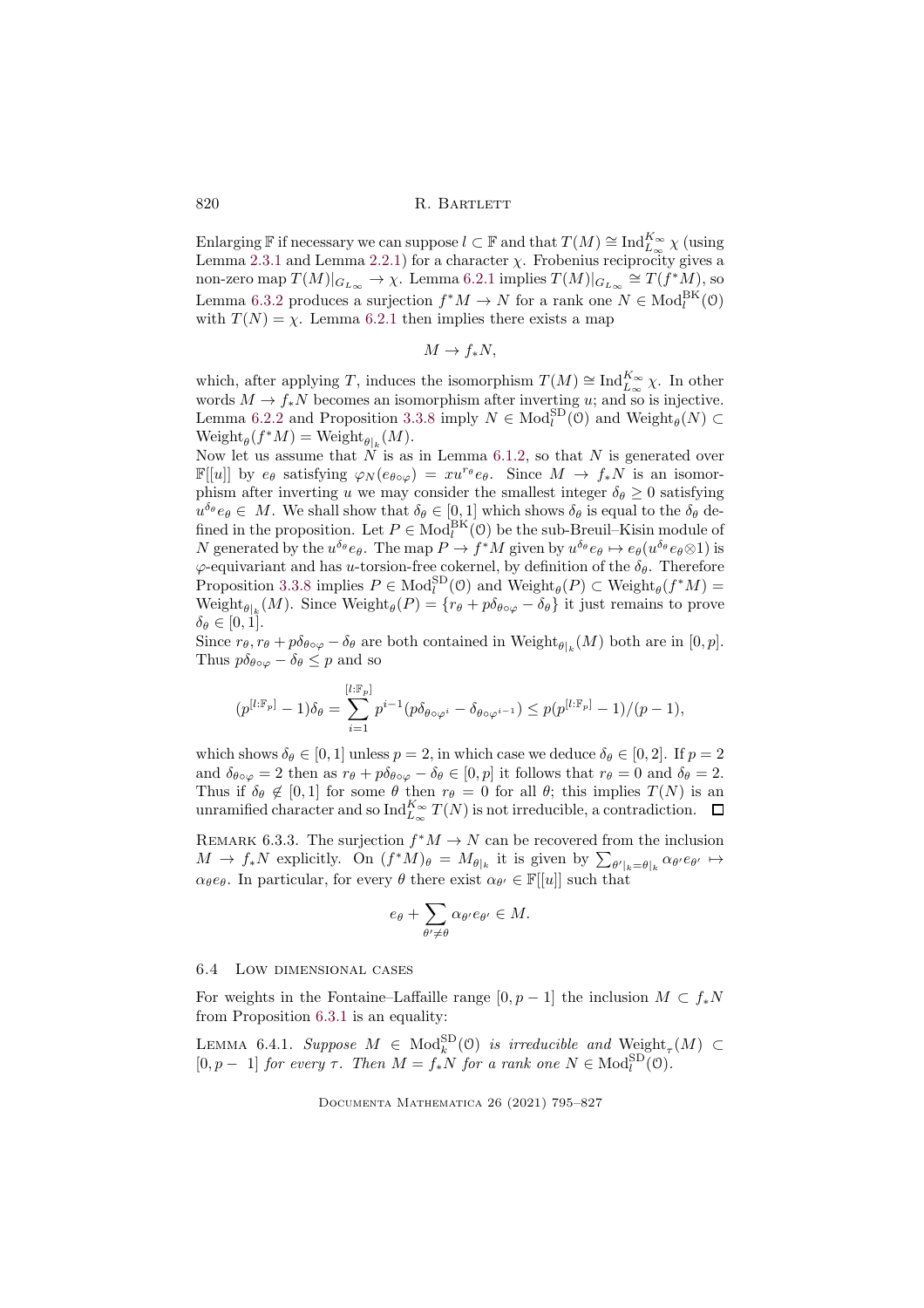*Proof.* With notation as in Proposition [6.3.1,](#page-24-2) if  $\delta_{\theta \circ \varphi} = 1$  and  $\delta_{\theta} = 0$  then  $r_{\theta} + p \in \text{Weight}_{\theta|_k}(M) \subset [0, p-1]$  which is impossible. Therefore either all  $\delta_{\theta} = 0$  (in which case  $M = f_*N$ ) or all  $\delta_{\theta} = 1$ . In the later case, since  $r_{\theta}+p-1 \in$  $[0, p - 1]$  it follows that  $r_{\theta} = 0$  for all  $\theta$ , contradicting the irreducibility of  $\Box$  $T(f_*N)$ .

On the other hand the previous lemma does not hold for every irreducible  $M \in Mod_k^{\text{SD}}(0)$ . In [\[Bar20a,](#page-30-3) §6.4] an example is given when  $K = \mathbb{Q}_p$  and  $\dim_{\mathbb{F}_p} T(M) = 5$ . We conclude this section by showing this is the lowest dimensional counterexample. We do this by an explicit calculation.

<span id="page-26-0"></span>PROPOSITION 6.4.2. *Suppose*  $k = \mathbb{F}_p$ . Let  $M \in \text{Mod}_k^{\text{SD}}(\mathbb{O})$  *be irreducible with*  $\dim_{\mathbb{F}} T(M) \leq 4$ *. After possibly enlarging* **F***, M*  $\cong f_*N$  *for a rank one*  $N \in$  $\mathrm{Mod}^{\mathrm{SD}}_l(\mathfrak{O})$ .

*Proof.* We only consider the case  $\dim_{\mathbb{F}} T(M) = 4$ , the two and three dimensional cases being much easier. We put ourselves in the situation of Proposition [6.3.1.](#page-24-2)

First suppose  $e_{\theta} \notin M$  for all  $\theta$  (i.e.  $\delta_{\theta} = 1$ ). Then  $r_{\theta} + p - 1 \in [0, p]$  so  $r_{\theta} \in [0, 1]$ . Fix  $\theta \in \text{Hom}_{\mathbb{F}_p}(l,\mathbb{F})$  and set  $r := (r_{\theta \circ \varphi^3}, r_{\theta \circ \varphi^2}, r_{\theta \circ \varphi}, r_{\theta})$ . By replacing  $\theta$  with  $\theta \circ \varphi^i$  we may assume r is one of the following:

 $(0, 0, 0, 0), (1, 1, 1, 1), (1, 0, 1, 0), (0, 0, 1, 1).$ 

Note that in the first three cases  $f_*N$  is not irreducible (consider the sub-Breuil– Kisin module generated by  $e_{\theta} + e_{\theta \circ \varphi}^2$  and  $e_{\theta \circ \varphi} + e_{\theta \circ \varphi^3}$ , so only the last case is possible. Since  $u(f_*N) \subset M$ , Remark [6.3.3](#page-25-0) implies there exist  $\alpha, \beta, \gamma \in \mathbb{F}$ , not all zero, such that  $\gamma e_{\theta \circ \varphi^3} + \beta e_{\theta \circ \varphi^2} + \alpha e_{\theta \circ \varphi} + e_{\theta} \in M$ . Applying  $\varphi$  gives that  $x(\gamma e_{\theta \circ \varphi^2} + \beta u e_{\theta \circ \varphi} + \alpha u e_{\theta} + e_{\theta \circ \varphi^3}) \in M$  and so  $e_{\theta \circ \varphi^3} + \gamma e_{\theta \circ \varphi^2} \in M$ . Applying  $\varphi$ again gives  $e_{\theta \circ \varphi^2} + \gamma u e_{\theta \circ \varphi} \in M$ , so  $e_{\theta \circ \varphi^2} \in M$ , a contradiction.

Now suppose  $e_{\theta} \in M$  and  $e_{\theta \circ \varphi} \notin M$  (i.e.  $\delta_{\theta} = 0, \delta_{\theta \circ \varphi} = 1$ ). The requirement of Remark [6.3.3](#page-25-0) restricts the possible image of  $M/u(f*N) \hookrightarrow (f*N)/u(f*N);$ it must be an F-subspace  $V \subset (f_*N)/u(f_*N)$  not containing  $e_{\theta \circ \varphi}$  and such that each projection  $V \to (f_*N)/u(f_*N) \xrightarrow{\text{proj}} \mathbb{F}e_{\theta \circ \varphi^i}$  is surjective. One easily checks any  $V$  satisfying these properties is one of the following, for some  $\alpha, \beta \in \mathbb{F}^{\times}$ :

- 1.  $V = \mathbb{F}(e_{\theta \circ \varphi^3} + \alpha e_{\theta \circ \varphi^2} + \beta e_{\theta \circ \varphi}) + \mathbb{F}e_{\theta}$
- 2.  $V = \mathbb{F}(e_{\theta \circ \varphi^3} + \alpha e_{\theta \circ \varphi}) + \mathbb{F}(e_{\theta \circ \varphi^2} + \beta e_{\theta \circ \varphi}) + \mathbb{F}e_{\theta}$
- 3.  $V = \mathbb{F}e_{\theta \circ \varphi^3} + \mathbb{F}(e_{\theta \circ \varphi^2} + \alpha e_{\theta \circ \varphi}) + \mathbb{F}e_{\theta}$
- 4.  $V = \mathbb{F}(e_{\theta \circ \varphi^3} + \alpha e_{\theta \circ \varphi}) + \mathbb{F}e_{\theta \circ \varphi^2} + \mathbb{F}e_{\theta}.$

In each of (1)-(4) we write  $e_{\theta \circ \varphi^i}$  when we mean the image of  $e_{\theta \circ \varphi^i}$  in  $(f_*N)/u(f_*N)$ . To ease notation we now write  $e_i$  in place of  $e_{\theta \circ \varphi^i}$ , likewise we write  $r_i = r_{\theta \circ \varphi^i}$  and  $\delta_i = \delta_{\theta \circ \varphi^i}$ . We now show each of (1)-(4) cannot occur.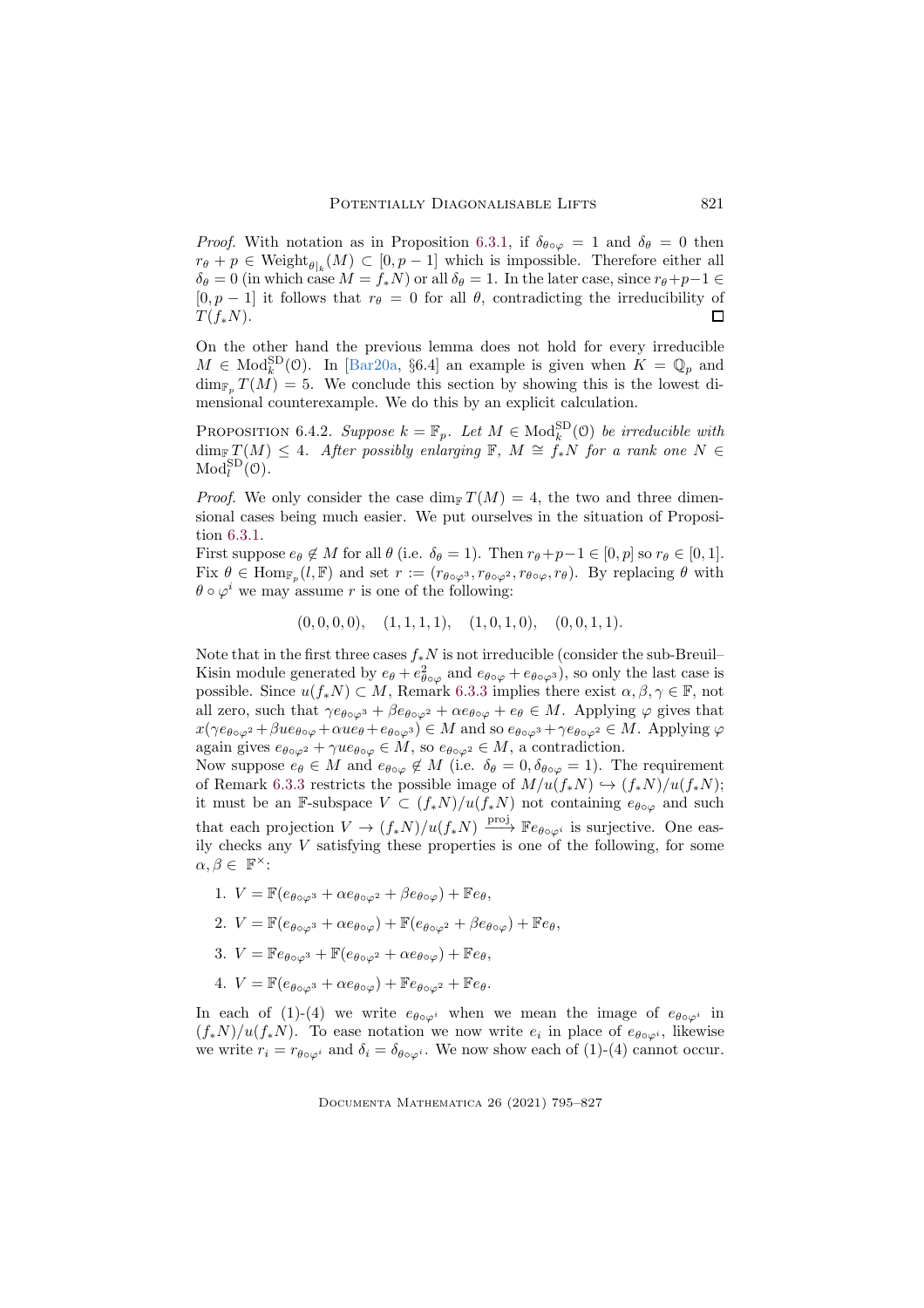• In case (1) the elements  $e_3 + \alpha e_2 + \beta e_1$ ,  $u e_2$ ,  $u e_1$  and  $e_0$  of M form an  $\mathbb{F}[[u]]$ basis. Note then that  $\delta_0 = 0, \delta_1 = \delta_2 = \delta_3 = 1$  and so  $r_0 = 0, r_1, r_2 \in [0, 1]$ and  $r_3 > 0$ . Further, since  $\varphi(e_3 + \alpha e_2 + \beta e_1) = x(u^{r_2}e_2 + u^{r_1}\alpha e_1 + \beta e_0) \in$ M we must have  $r_1 = r_2 = 1$ . Therefore, with respect to the above basis, the matrix of  $\varphi_M$  is

| $x\begin{pmatrix} 0 & 0 & 0 & u^{r_3} \\ 1 & 0 & 0 & -\alpha u^{r_3-1} \\ \alpha & u^p & 0 & -\beta u^{r_3-1} \\ \beta & 0 & u^p & 0 \end{pmatrix} = x\begin{pmatrix} 0 & 0 & 0 & \frac{1}{\beta} \\ 0 & -\frac{\beta}{\alpha} & 1 & \frac{\beta-\alpha^2}{\alpha\beta} \\ \alpha\beta & \beta u & 0 & -u \\ 0 & -\frac{1}{\alpha} & 0 & \frac{1}{\alpha\beta} \end{pmatrix}^{-1}\begin{pmatrix} 1 & 0 & 0 & 0 \\ 0 & u^p & 0 & 0$ |  |  |  |
|------------------------------------------------------------------------------------------------------------------------------------------------------------------------------------------------------------------------------------------------------------------------------------------------------------------------------------------------------------------------------------------------------------------------------------|--|--|--|
|------------------------------------------------------------------------------------------------------------------------------------------------------------------------------------------------------------------------------------------------------------------------------------------------------------------------------------------------------------------------------------------------------------------------------------|--|--|--|

Remark [3.3.7](#page-13-2) implies  $p+1$  is a weight of M, so M is not strongly divisible.

• In case (2) the elements  $e_3 + \alpha e_1, e_2 + \beta e_1, u e_1, e_0$  form a basis of M over  $\mathbb{F}[[u]]$ . In this case  $\delta_3 = \delta_2 = \delta_1 = 1$  and  $\delta_0 = 0$  so again  $r_0 = 0$ ,  $r_1, r_2 \in [0, 1],$  and  $r_3 > 0$ . Since  $\varphi(e_3 + \alpha e_1) \in M$  we deduce  $r_2 = 1$ . Similarly  $r_1 = 1$  because  $\varphi(e_2 + \beta e_1) \in M$ . With respect to this basis the matrix of  $\varphi_M$  is given by

$$
x\begin{pmatrix} 0 & 0 & 0 & u^{rs} \\ u & 0 & 0 & 0 \\ -\beta & 1 & 0 & -\alpha u^{rs-1} \\ \alpha & \beta & u^{p} & 0 \end{pmatrix} = x\begin{pmatrix} 0 & 0 & 0 & \frac{1}{\alpha} \\ 0 & 0 & \frac{\alpha}{\alpha+\beta^{2}} \\ -\alpha\beta & -(\alpha+\beta^{2}) & -\beta u & u \\ 1 & 0 & 0 & 0 \end{pmatrix}^{-1}\begin{pmatrix} 1 & 0 & 0 & 0 \\ 0 & 1 & 0 & 0 \\ 0 & 0 & u^{p+1} & 0 \\ 0 & 0 & 0 & u^{rs} \end{pmatrix}\begin{pmatrix} 1 & -\frac{\beta}{\alpha} & -\frac{u^{p}}{\alpha+\beta^{2}} & -\frac{\alpha^{2}u^{2}-1}{\alpha+\beta^{2}} \\ 0 & 1 & -\frac{\beta u^{p}}{\alpha+\beta^{2}} & \frac{u^{2}u^{2}-1}{\alpha^{2}u^{2}-1} \\ 0 & 0 & 0 & 1 \end{pmatrix}^{-1}
$$
  
\n
$$
\text{if } \alpha + \beta^{2} \neq 0, \text{ or}
$$

$$
x\begin{pmatrix} 0 & 0 & 0 & u^{rs} \\ u & 0 & 0 & 0 \\ -\beta & 1 & 0 & -\alpha u^{rs-1} \\ \alpha & \beta & u^{p} & 0 \end{pmatrix} = x\begin{pmatrix} 0 & 0 & 0 & -\frac{1}{\beta^{2}} \\ \beta^{3} & 0 & -\beta u & u \\ 0 & 0 & \frac{1}{\beta^{2}} & -\frac{1}{\beta^{3}} \end{pmatrix}^{-1}\begin{pmatrix} 1 & 0 & 0 & 0 \\ 0 & u & 0 & 0 \\ 0 & 0 & u^{p+1} & 0 \\ 0 & 0 & 0 & u^{rs-1} \end{pmatrix}\begin{pmatrix} 1 & \frac{1}{\beta} & 0 & 0 \\ 0 & 1 & -\frac{u^{p}}{\beta} & 0 \\ 0 & 0 & 1 & 0 \\ 0 & 0 & 1 & 0 \end{pmatrix}^{-1}
$$

if  $\alpha + \beta^2 = 0$ . Again  $p+1$  is a weight of M so M is not strongly divisible.

• In case (3) the elements  $e_3, e_2 + \alpha e_1, u e_1, e_0$  form a  $\mathbb{F}[[u]]$ -basis of M. Since  $\delta_0 = 0$  and  $\delta_1 = \delta_2 = 1$  we have  $r_0 = 0, r_1 \in [0, 1]$  and  $r_2 > 0$ . Further, since  $\varphi(e_2 + \alpha e_1) \in M$  we must have  $r_1 = 1$ . With respect to this basis the matrix of  $\varphi_M$  is given by

$$
x\begin{pmatrix}0&0&0&u^{r_3}\\u^{r_2}&0&0&0\\-\alpha u^{r_2-1}&1&0&0\\0&\alpha&u^p&0\end{pmatrix}=x\begin{pmatrix}0&0&-\frac{1}{\alpha}&\frac{1}{\alpha^2}\\0&0&0&\frac{1}{\alpha}\\1&0&0&0\end{pmatrix}^{-1}\begin{pmatrix}u^{r_2-1}&0&0&0\\0&1&0&0\\0&0&u^{p+1}&0\\0&0&0&u^{r_3}\end{pmatrix}\begin{pmatrix}1&0&-\frac{u^{p-r_2+1}}{\alpha^2}&0\\0&1&-\frac{u^p}{\alpha^2}&0\\0&0&0&1\\0&0&0&0&1\end{pmatrix}^{-1}
$$

Once more M is not strongly divisible.

• In case (4) the elements  $e_3 + \alpha e_1, e_2, ue_1, e_0$  form an  $\mathbb{F}[[u]]$ -basis of M. Since  $\delta_0 = \delta_2 = 0$  and  $\delta_1 = \delta_3 = 1$  we have  $r_0 = r_2 = 0$  and  $r_1, r_3 > 0$ . With respect to this basis the matrix of  $\varphi_M$  is given by  $\boldsymbol{x}$  $\sqrt{ }$  $\overline{\phantom{a}}$ 0 0  $u^{r_3}$ 1 0 0 0 0  $u^{r_1-1}$  0  $-\alpha u^{r_3-1}$  $\alpha$  0  $u^p$  0  $\setminus$  $\Big\} = x$  $\sqrt{ }$  $\overline{\phantom{a}}$ 0 1 0 0 0 0 1 0 0 −a 0 1 1 0 0 0  $\setminus$  $\Big\}$  $^{-1}$  (  $\overline{\phantom{a}}$ 1 0 0 0 0  $u^{r_1-1}$  0 0 0 0  $u^p$  0 0 0  $u^{r_3}$  $\setminus$  $\Big\}$  $\sqrt{ }$  $\overline{\phantom{a}}$  $\begin{array}{cccc} 1 & 0 & 0 & 0 \\ 0 & 1 & 0 & \alpha u^{r_3-r_1} \end{array}$ 0 0 1 0 0 0 0 1  $\setminus$  $\Big\}$ −1

If M is strongly divisible then the rightmost matrix must be an element of  $GL_n(\mathbb{F}[[u^p]])$ . Therefore  $p | r_3 - r_1$ ; as both lie in  $[1, p]$  we must have  $r_3 = r_1$ . However then  $f_*N$  is not irreducible (consider the sub-Breuil– Kisin module generated by  $e_3 + e_1$  and  $e_2 + e_0$ .

We conclude that  $e_{\theta} \in M$  for every  $\theta$ . In other words,  $M = f_*N$ .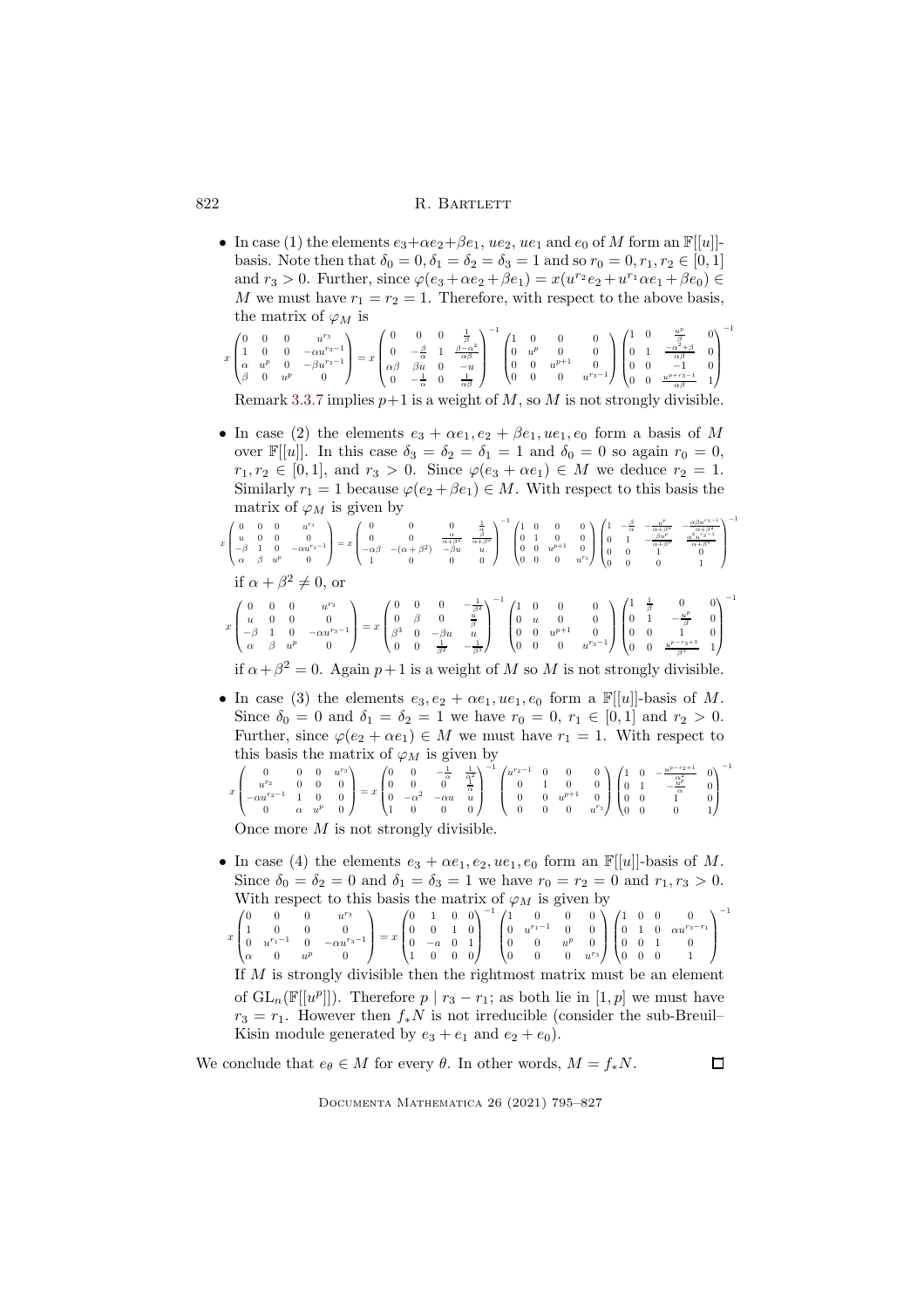#### 6.5 Crystalline liftings

We deduce the following.

<span id="page-28-1"></span>COROLLARY 6.5.1. *Assume*  $K = K_0$ . Let  $M \in Mod_k^{\text{SD}}(0)$  be irreducible and *assume that one of the following holds.*

- *1. M* has rank one over  $k[[u]] \otimes_{\mathbb{F}_p} \mathbb{F}$ .
- 2. Weight<sub> $\tau$ </sub> $(M) \subset [0, p-1]$  *for every*  $\tau \in \text{Hom}_{\mathbb{F}_p}(k, \mathbb{F})$ *.*
- *3.*  $k = \mathbb{F}_p$  *and* dim<sub>F</sub>  $T(M) \leq 4$ *.*

*Then, after possibly extending* F*, there exists a crystalline* O*-lattice* T *such that*  $M(T) \otimes_{\mathcal{O}} \mathbb{F} \cong M$  and such that  $\operatorname{HT}_{\tau}(T) = \text{Weight}_{\tau}(M)$ . Further, T is induced *over an unramified extension from a crystalline character.*

*Proof.* If M is an in (1) then this follows from Proposition [6.1.4.](#page-23-3) If M is as in (1) or (2) then by Lemma [6.4.1](#page-25-1) and Proposition [6.4.2,](#page-26-0) after possibly enlarging F, we have that  $M \cong f_*N$  where N is a rank one Breuil–Kisin module over L. Using Proposition [6.1.4](#page-23-3) again, there exists a crystalline character  $\chi: G_L \to 0^{\times}$ with associated Breuil–Kisin module  $M(\chi)$  satisfying  $N = M(\chi) \otimes_{\mathcal{O}} \mathbb{F}$  and  $\operatorname{HT}_{\theta}(\chi) = \operatorname{Weight}_{\theta}(N)$ . Since  $L/K$  is unramified,  $\operatorname{Ind}_{L}^{K} \chi$  is again crystalline and

$$
\operatorname{HT}_\tau(\operatorname{Ind}_L^K \chi) = \bigcup_{\theta|_k = \tau} \operatorname{HT}_\theta(\chi) = \bigcup_{\theta|_k = \tau} \operatorname{Weight}_\theta(N) = \operatorname{Weight}_\tau(M)
$$

cf. [\[GHS18,](#page-31-6) Corollary 7.1.2]. Since  $T(f_*M(\chi)) = \text{Ind}_{L_{\infty}}^{K_{\infty}} \chi$ , which equals the restriction to  $G_{K_{\infty}}$  of  $\text{Ind}_{L}^{K} \chi$ , we deduce that  $f_*M(\chi) = M(\text{Ind}_{L}^{K} \chi)$ , and so

$$
M(\operatorname{Ind}_{L}^{K} \chi) \otimes_{\mathcal{O}} \mathbb{F} = f_{*}(M(\chi) \otimes_{\mathcal{O}} \mathbb{F}) \cong M.
$$

Therefore we can take  $T = \text{Ind}_{L}^{K} \chi$ .

#### <span id="page-28-0"></span>7 Potentially diagonalisable lifts

We use the notation of potential diagonalisability as described in [\[BLGGT14\]](#page-30-0) (the definition is given in the paragraph before [\[BLGGT14,](#page-30-0) Lemma 1.4.1]). In practice we shall only use the following elementary observations regarding potential diagonalisability.

• If a crystalline O-lattice  $T$  admits a  $G_K$ -stable filtration  $F^iT$  whose graded pieces are free  $\mathcal O$ -modules then  $T$  is potentially diagonalisable if and only if  $gr(T) := \bigoplus gr^{i}(T)$  is potentially diagonalisable, cf. property (7) in the list preceding [\[BLGGT14,](#page-30-0) Lemma 1.4.1].

Documenta Mathematica 26 (2021) 795–827

 $\Box$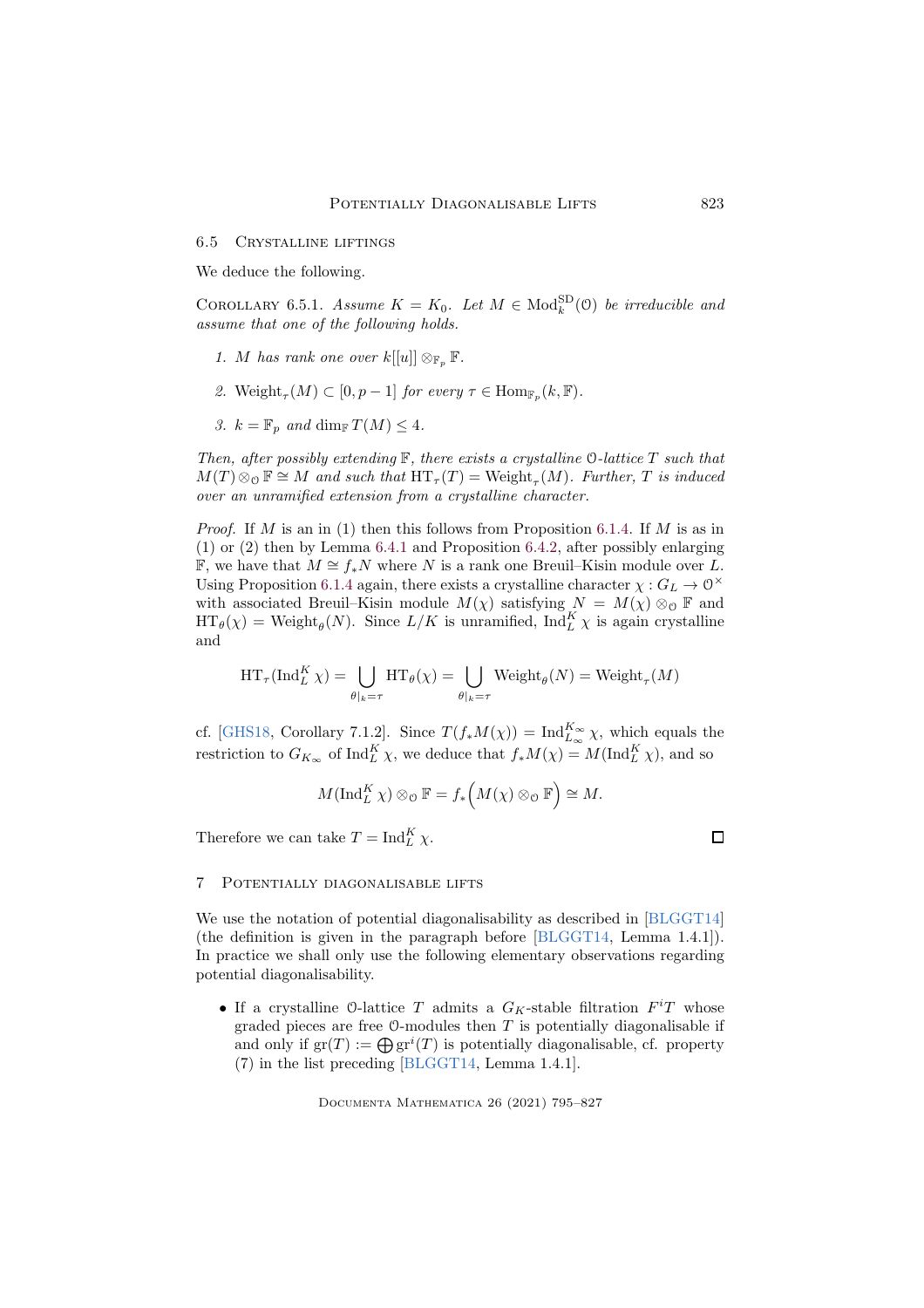• If a crystalline  $\mathcal O$ -lattice T is induced from a character then T is potentially diagonalisable. This is because if  $T$  is induced over an extension  $L/K$  then  $T|_{G_L}$  admits a  $G_L$ -stable filtration whose graded pieces are characters and so  $T|_{G_L}$  is potentially diagonalisable by the previous bul-let point (cf. [\[BLGGT14,](#page-30-0) Lemma 1.4.3]). Thus  $T$  is potentially diagonalisable also.

# 7.1 Obvious lifts

The previous two bullet points imply that, with the following definition, obvious[4](#page-29-0) crystalline O-lattices are potentially diagonalisable.

DEFINITION 7.1.1. A crystalline O-lattice is obvious if it admits a filtration  $F^{i}T$  by  $G_K$ -stable submodules such that each graded piece  $gr^{i}(T)$  is irreducible after inverting  $p$  and induced from a crystalline character over an unramified extension of K.

<span id="page-29-1"></span>THEOREM 7.1.2. *Assume*  $K = K_0$  *and*  $\pi$  *is chosen so that*  $K_{\infty} \cap K(\mu_{p^{\infty}}) = K$ .  $Let \ \overline{M} \in Mod_k^{\text{SD}}(0) \ \text{ and assume } T(\overline{M}) \ \text{ is cyclotomic-free (as in Defini-1)}$ *tion [2.2.2\)](#page-5-3) and that one of the following conditions is satisfied.*

- Every irreducible subquotient of  $\overline{M}$  is of rank one.
- Weight<sub> $\tau(\overline{M}) \subset [0, p-1]$  for every  $\tau \in \text{Hom}_{\mathbb{F}_p}(k, \mathbb{F})$ .</sub>
- $k = \mathbb{F}_p$  and every irreducible subquotient of  $\overline{M}$  has rank  $\leq 4$ .

*Then, after possibly enlarging* F*, there exists an obvious crystalline* O*-lattice* T *such that*  $M(T) \otimes_{\mathcal{O}} \mathbb{F} \cong \overline{M}$ .

*Proof.* We argue by induction on the length of  $T(\overline{M})$ . If  $T(\overline{M})$  is irreducible then  $\overline{M}$  is irreducible and the theorem follows from Corollary [6.5.1.](#page-28-1) If  $T(\overline{M})$ has length > 1 then there is an exact sequence  $0 \to \overline{T}_1 \to T(\overline{M}) \to \overline{T}_2 \to 0$ with neither  $\overline{T}_1, \overline{T}_2 = 0$ . Since  $T(\overline{M})$  is cyclotomic-free we can assume  $\overline{T}_1$  is cyclotomic-free,  $\overline{T}_2$  is irreducible, and  $\overline{T}_2 \otimes \overline{\mathbb{F}}(1)$  is not a Jordan–Holder factor of  $T_1$ . Lemma [6.3.2](#page-24-0) gives an exact sequence  $0 \rightarrow M_2 \rightarrow M \rightarrow M_1 \rightarrow 0$  in  $\text{Mod}_k^{\text{BK}}(0)$  with  $T(\overline{M}_i) = T_i$ . Since  $\overline{M} \in \text{Mod}_k^{\text{SD}}(0)$  so are the  $\overline{M}_i$  by Propo-sition [3.3.8.](#page-13-1) Proposition [3.3.8](#page-13-1) also implies  $\text{Weight}_{\tau}(\overline{M}_1) \bigcup \text{Weight}_{\tau}(\overline{M}_2) =$ Weight<sub> $\tau$ </sub>(M). Thus both  $M_i$  satisfy the conditions of the theorem. Our inductive hypothesis provides obvious crystalline  $\mathcal{O}\text{-lattices }T_i$  such that  $M(T_i) \otimes_{\mathcal{O}} T_i$  $\mathbb{F} = \overline{M}_i$ . This puts us in the situation of Proposition [5.3.1,](#page-20-1) and this proposition provides us with a crystalline O-lattice T as desired. П

As in the introduction, a crystalline lift of a representation  $\overline{\rho}: G_K \to \text{GL}_n(\overline{\mathbb{F}}_p)$ is a crystalline representation  $\rho: G_K \to \text{GL}_n(\overline{\mathbb{Z}}_p)$  such that  $\rho \otimes_{\overline{\mathbb{Z}}_p} \overline{\mathbb{F}}_p \cong \overline{\rho}$ . We say  $\rho$  is an obvious crystalline lift if  $\rho$  is an obvious crystalline  $\mathcal{O}$ -lattice.

<span id="page-29-0"></span><sup>4</sup>Our terminology comes from [\[GHS18,](#page-31-6) Subsection 7.1] where the notion of an obvious weight is introduced.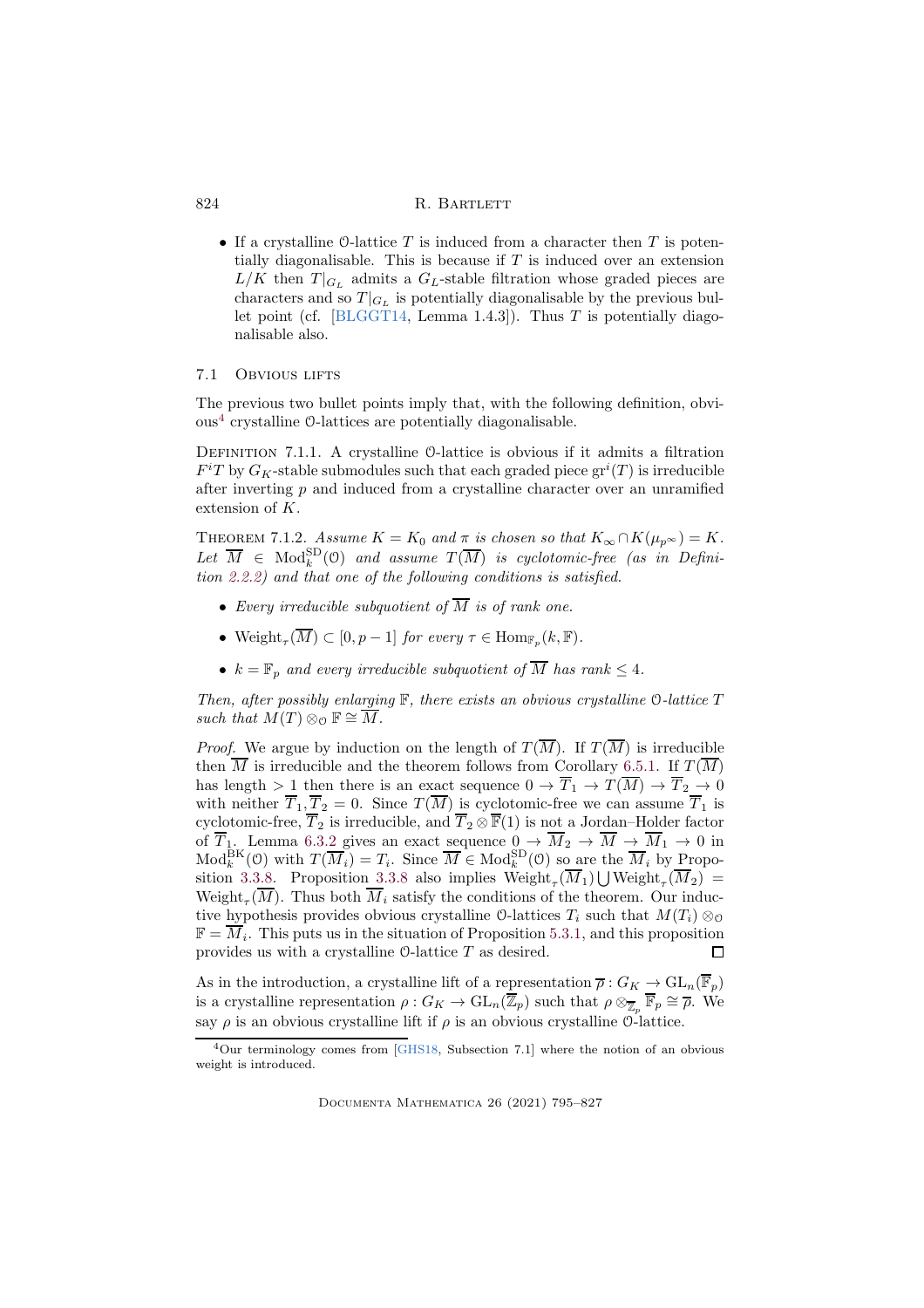COROLLARY 7.1.3. *Suppose*  $K = K_0$ . *Suppose*  $\overline{\rho}: G_K \to \text{GL}_n(\overline{\mathbb{F}}_p)$  *is continuous, cyclotomic-free, and has one-dimensional Jordan–Holder factors. Then*  $\overline{\rho}$ *admits a crystalline lift*  $\rho$  *with*  $HT_{\tau}(\rho) \subset [0,p]$  *for each*  $\tau$ *, if and only if*  $\overline{\rho}$ *admits an obvious crystalline lift*  $\rho'$  *with*  $HT_{\tau}(\rho) = HT_{\tau}(\rho').$ 

*Proof.* Choose  $\pi$  so that  $K_{\infty} \cap K(\mu_{p^{\infty}}) = K$ . Suppose such a  $\rho$  exists. Choosing our coefficient field E sufficiently large we may suppose  $\rho$  factors through GL<sub>n</sub>(0). Theorem [3.3.9](#page-14-1) implies  $M(\rho) \in Mod_k^{\text{SD}}(0)$  and Weight<sub>r</sub>(M) =  $\operatorname{HT}_{\tau}(\rho)$ . Put  $\overline{M} = M(\rho) \otimes_{\mathcal{O}} \mathbb{F}$ . Then  $T(\overline{M}) \cong \overline{\rho}$  as  $G_{K_{\infty}}$ -representations, so  $T(\overline{M})$  is cyclotomic-free as a  $G_{K_{\infty}}$ -representation. Theorem [7.1.2](#page-29-1) implies there exists a potentially diagonalisable  $\rho'$  with  $M(\rho') \otimes_{\mathcal{O}} \mathbb{F} \cong \overline{M}$  and with  $\operatorname{HT}_{\tau}(\rho') = \operatorname{Weight}_{\tau}(\overline{M})$ . Thus  $\rho' \otimes_{\mathcal{O}} \mathbb{F} \cong \overline{\rho}$  as  $G_{K_{\infty}}$ -representations. By Theo-rem [2.1.3](#page-5-0) they are isomorphic as  $G_K$ -representations and we are done.  $\Box$ 

If we assume  $K = \mathbb{Q}_p$  we can also prove:

COROLLARY 7.1.4. Let  $\overline{\rho}: G_{\mathbb{Q}_p} \to \mathrm{GL}_n(\overline{\mathbb{F}}_p)$  be continuous and cyclotomic-free, *with*  $n \leq 5$ *. Then*  $\overline{\rho}$  *admits* a crystalline lift  $\rho$  with HT( $\rho$ )  $\subset$  [0,  $p$ ] for each  $\tau$ *, if and only if*  $\bar{\rho}$  *admits an obvious crystalline lift*  $\rho'$  *with*  $HT(\rho) = HT(\rho')$ *.* 

*Proof.* When every Jordan–Holder factor of  $\bar{\rho}$  has dimension  $\leq 4$  this follows from Theorem [7.1.2](#page-29-1) by the argument used in the above corollary. If  $\bar{\rho}$  is irreducible this fact follows from the main result of  $\lbrack \text{Bar20a} \rbrack$ , cf. Theorem 7.2.1.  $\Box$ 

## **REFERENCES**

- <span id="page-30-3"></span>[Bar20a] Robin Bartlett, *Inertial and Hodge-Tate weights of crystalline representations*, Math. Ann. 376 (2020), no. 1-2, 645–681.
- <span id="page-30-4"></span>[Bar20b] Robin Bartlett, *On the irreducible components of some crystalline deformation rings*, Forum Math. Sigma 8 (2020), article ID e22, 55 p.
- <span id="page-30-2"></span>[BG19] Rebecca Bellovin and Toby Gee, G*-valued local deformation rings and global lifts*, Algebra Number Theory 13 (2019), no. 2, 333– 378.
- <span id="page-30-1"></span>[BLGG18] Thomas Barnet-Lamb, Toby Gee, and David Geraghty, *Serre weights for* U(n), J. Reine Angew. Math. 735 (2018), 199–224.
- <span id="page-30-6"></span><span id="page-30-5"></span><span id="page-30-0"></span>[BLGGT14] Thomas Barnet-Lamb, Toby Gee, David Geraghty, and Richard Taylor, *Potential automorphy and change of weight*, Ann. of Math. (2) 179 (2014), no. 2, 501–609.
	- [BMS18] Bhargav Bhatt, Matthew Morrow, and Peter Scholze, *Integral* p-adic Hodge theory, Publ. Math. Inst. Hautes Etudes Sci. 128 (2018), 219–397.
		- [EG] Matthew Emerton and Toby Gee, *Moduli stack of étale* ( $\varphi$ , Γ)*modules and the existence of crystalline lifts*, Preprint, 2019, arXiv:1908.07185.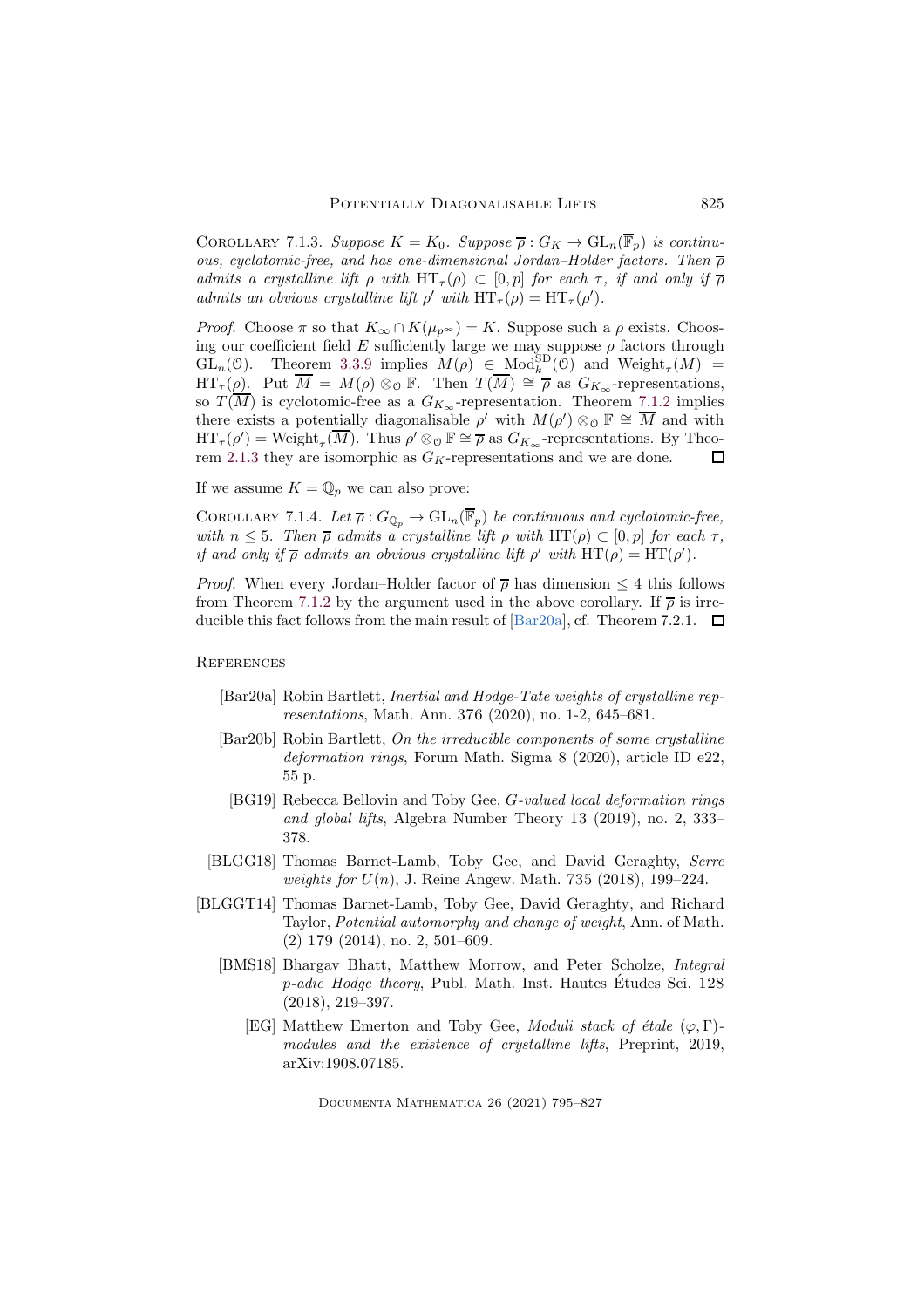- <span id="page-31-12"></span>[Fon90] Jean-Marc Fontaine, *Représentations p-adiques des corps locaux. I*, The Grothendieck Festschrift, Vol. II, 1990, pp. 249–309.
- <span id="page-31-13"></span>[Fon94] Jean-Marc Fontaine, *Représentations p-adiques semi-stables*, Astérisque 223 (1994). With an appendix by Pierre Colmez, Périodes *p*-adiques (Bures-sur-Yvette, 1988).
- <span id="page-31-4"></span>[Gao17] Hui Gao, *Crystalline liftings and weight part of Serre's conjecture*, Israel J. Math. 221 (2017), no. 1, 117–164.
- <span id="page-31-5"></span>[Gao18] Hui Gao, A note on crystalline liftings in the  $\mathbb{Q}_p$  case, Bull. Soc. Math. France 146 (2018), no. 1, 141–153.
- <span id="page-31-6"></span><span id="page-31-0"></span>[GHS18] Toby Gee, Florian Herzig, and David Savitt, *General Serre weight conjectures*, J. Eur. Math. Soc. (JEMS) 20 (2018), no. 12, 2859– 2949.
	- [GL14] Hui Gao and Tong Liu, *A note on potential diagonalizability of crystalline representations*, Math. Ann. 360 (2014), no. 1-2, 481– 487.
- <span id="page-31-1"></span>[GLS14] Toby Gee, Tong Liu, and David Savitt, *The Buzzard-Diamond-Jarvis conjecture for unitary groups*, J. Amer. Math. Soc. 27 (2014), no. 2, 389–435.
- <span id="page-31-2"></span>[GLS15] Toby Gee, Tong Liu, and David Savitt, *The weight part of Serre's conjecture for* GL(2), Forum Math. Pi 3 (2015), article ID e2, 52 p.
- <span id="page-31-7"></span>[Kis06] Mark Kisin, *Crystalline representations and* F*-crystals*, Algebraic geometry and number theory, 2006, pp. 459–496.
- <span id="page-31-14"></span><span id="page-31-11"></span><span id="page-31-10"></span><span id="page-31-9"></span><span id="page-31-8"></span><span id="page-31-3"></span>[LLHLM18] Daniel Le, Bao V. Le Hung, Brandon Levin, and Stefano Morra, *Potentially crystalline deformation rings and Serre weight conjectures: shapes and shadows*, Invent. Math. 212 (2018), no. 1, 1– 107.
	- [Nek93] Jan Nekovár, *On p-adic height pairings*, Séminaire de Théorie des Nombres, Paris, 1990–91, 1993, pp. 127–202.
	- [Ser02] Jean-Pierre Serre, *Galois cohomology*, English, Springer Monographs in Mathematics, Springer-Verlag, Berlin, 2002. Translated from the French by Patrick Ion and revised by the author.
	- [Ser72] Jean-Pierre Serre, *Propriétés galoisiennes des points d'ordre fini des courbes elliptiques*, Invent. Math. 15 (1972), no. 4, 259–331.
	- [Tat76] John Tate, *Relations between K2 and Galois cohomology*, Invent. Math. 36 (1976), 257–274.
	- [Wan] Xiyuan Wang, *Weight elimination in two dimensions when*  $p = 2$ , Preprint, 2017, arXiv:1711.09035.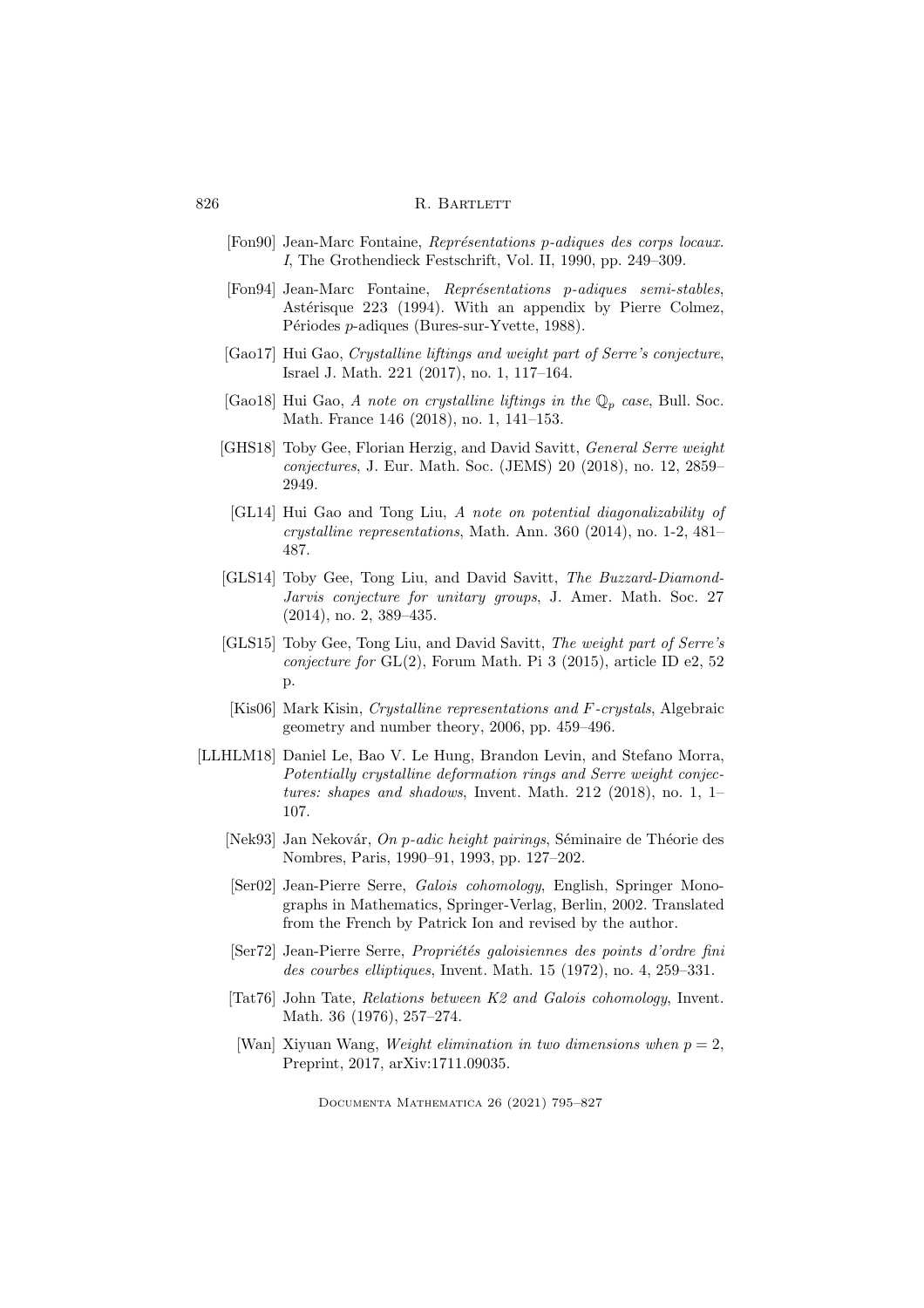Robin Bartlett Faculty of Mathematics and Computer Science University Münster Einsteinstraße 62  $48149$  Münster Germany rbartlett18@mpim-bonn.mpg.de